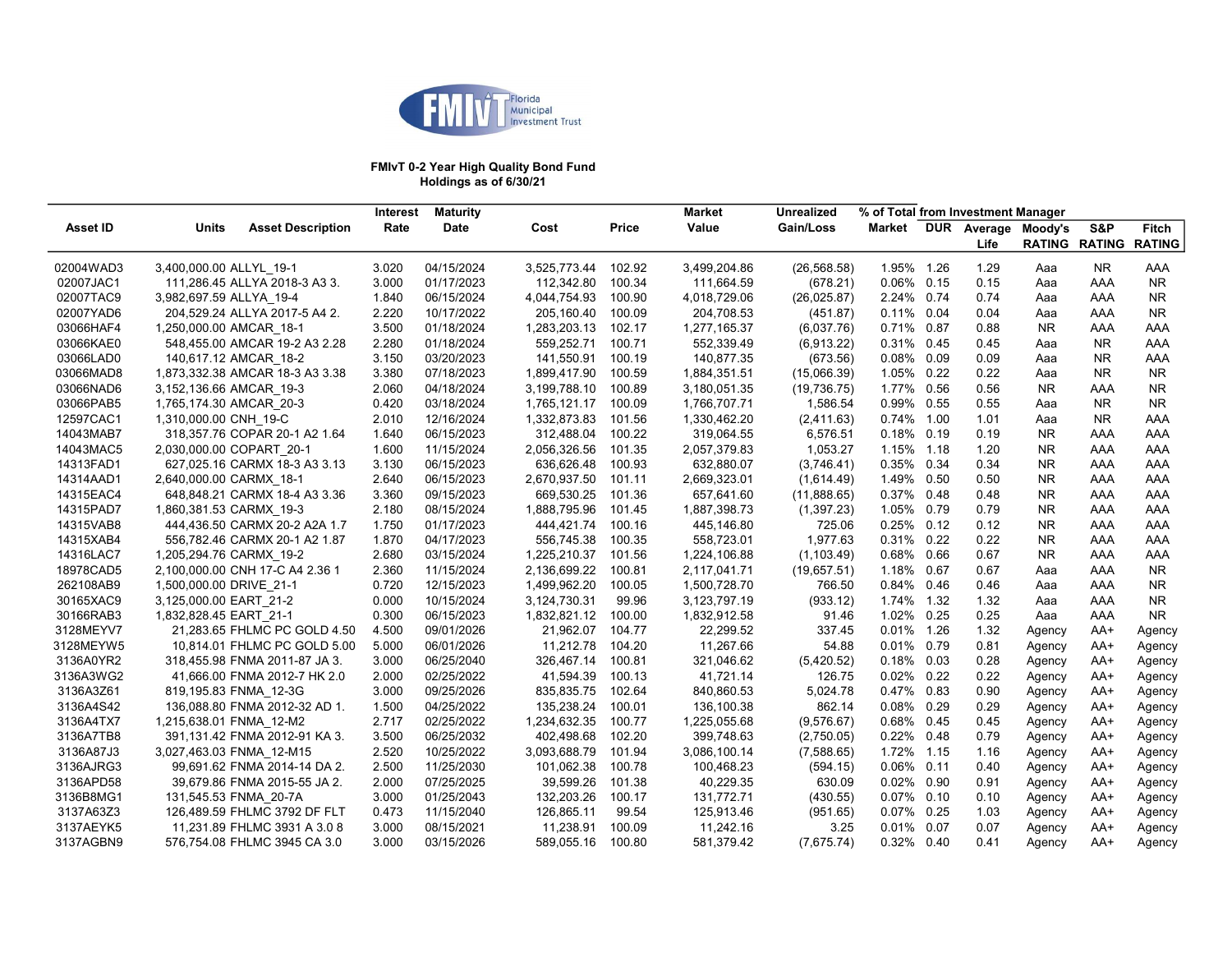#### FMIvT 0-2 Year High Quality Bond Fund Holdings as of 6/30/21

| S&P<br><b>Units</b><br><b>Asset Description</b><br>Rate<br>Date<br>Price<br>Value<br>Gain/Loss<br><b>Market</b><br>DUR Average<br>Moody's<br><b>Asset ID</b><br>Cost<br><b>RATING RATING</b><br>Life<br>3137AHU97<br>493,265.56 FHLMC 3951 FD FLT<br>0.373<br>07/15/2026<br>494,652.87<br>99.97<br>493,126.02<br>(1,526.85)<br>0.28% 0.20<br>0.73<br>AA+<br>Agency<br>2.000<br>213,660.06<br>100.41<br>214,411.50<br>751.44<br>0.12% 0.30<br>0.32<br>3137ALET2<br>213,543.28 FHLMC 4001 MH 2.0<br>01/15/2039<br>AA+<br>Agency<br>3137ASAC8<br>1.500<br>01/15/2027<br>478,020.14<br>480,222.35<br>2.202.21<br>0.27%<br>472,556.21 FHLMC 4077 AB 1.5<br>101.62<br>1.15<br>1.17<br>Agency<br>AA+<br>3,581,192.13 FHMS_12-K021<br>(52, 388.90) | <b>Fitch</b><br><b>RATING</b><br>Agency<br>Agency<br>Agency<br>AAA<br>Agency<br>AAA<br>Agency<br>Agency<br>Agency |
|--------------------------------------------------------------------------------------------------------------------------------------------------------------------------------------------------------------------------------------------------------------------------------------------------------------------------------------------------------------------------------------------------------------------------------------------------------------------------------------------------------------------------------------------------------------------------------------------------------------------------------------------------------------------------------------------------------------------------------------------|-------------------------------------------------------------------------------------------------------------------|
|                                                                                                                                                                                                                                                                                                                                                                                                                                                                                                                                                                                                                                                                                                                                            |                                                                                                                   |
|                                                                                                                                                                                                                                                                                                                                                                                                                                                                                                                                                                                                                                                                                                                                            |                                                                                                                   |
|                                                                                                                                                                                                                                                                                                                                                                                                                                                                                                                                                                                                                                                                                                                                            |                                                                                                                   |
|                                                                                                                                                                                                                                                                                                                                                                                                                                                                                                                                                                                                                                                                                                                                            |                                                                                                                   |
|                                                                                                                                                                                                                                                                                                                                                                                                                                                                                                                                                                                                                                                                                                                                            |                                                                                                                   |
| 3137AUPE3<br>2.396<br>06/25/2022<br>3,686,389.65<br>3,634,000.75<br>2.03% 0.84<br>0.85<br>101.47<br>AA+<br>Agency                                                                                                                                                                                                                                                                                                                                                                                                                                                                                                                                                                                                                          |                                                                                                                   |
| 3137AWQH1<br>1,305,000.00 FHLMC K023<br>2.307<br>08/25/2022<br>1,336,809.38<br>101.81<br>1,328,557.60<br>0.74% 1.06<br>1.07<br>(8,251.78)<br>AA+<br>Agency                                                                                                                                                                                                                                                                                                                                                                                                                                                                                                                                                                                 |                                                                                                                   |
| 3137B1BS0<br>5,000,000.00 FHMS K026<br>2.510<br>11/25/2022<br>5,129,296.85<br>102.62<br>5,130,890.50<br>1,593.65<br>2.86% 1.27<br>1.29<br>AA+<br>Agency                                                                                                                                                                                                                                                                                                                                                                                                                                                                                                                                                                                    |                                                                                                                   |
| 3137B2HN3<br>5,000,000.00 FHLMC_K028<br>3.111<br>02/25/2023<br>5, 192, 578. 12<br>7,662.88<br>2.90% 1.46<br>104.00<br>5,200,241.00<br>1.49<br>AA+                                                                                                                                                                                                                                                                                                                                                                                                                                                                                                                                                                                          |                                                                                                                   |
| Agency<br>3137B36J2<br>1,982,000.00 FHLMC_K029<br>3.320<br>02/25/2023<br>2,068,170.55<br>104.34<br>2,067,925.45<br>(245.10)<br>1.15% 1.52<br>1.55<br>AA+<br>Agency                                                                                                                                                                                                                                                                                                                                                                                                                                                                                                                                                                         |                                                                                                                   |
| 3137B5KM4<br>06/25/2023<br>869,542.22<br>0.50<br>862,835.02 FHMS K035 A1 2.615<br>2.615<br>101.03<br>871,731.28<br>2,189.06<br>0.49%<br>0.51<br>AA+                                                                                                                                                                                                                                                                                                                                                                                                                                                                                                                                                                                        |                                                                                                                   |
| Agency<br>3137B8K89<br>2.000<br>01/15/2023<br>199,149.65<br>100.71<br>200,565.86<br>1,416.21<br>0.11% 0.53<br>0.53<br>AA+                                                                                                                                                                                                                                                                                                                                                                                                                                                                                                                                                                                                                  |                                                                                                                   |
| 199,149.65 FHLMC 4317 MT 2.0<br>Agency<br>2,242.11<br>3137B9BG9<br>2,238.26 FHLMC 4318 CB 1.75<br>1.750<br>03/15/2022<br>100.14<br>2,241.45<br>$0.00\%$ 0.14<br>0.14                                                                                                                                                                                                                                                                                                                                                                                                                                                                                                                                                                       | Agency                                                                                                            |
| (0.66)<br>AA+<br>Agency<br>3137B9D44<br>3.000<br>279,296.35<br>278,765.32<br>0.16% 0.24<br>09/15/2039                                                                                                                                                                                                                                                                                                                                                                                                                                                                                                                                                                                                                                      | Agency                                                                                                            |
| 276,189.22 FHLMC_4318G<br>100.93<br>(531.03)<br>0.53<br>AA+<br>Agency                                                                                                                                                                                                                                                                                                                                                                                                                                                                                                                                                                                                                                                                      | Agency                                                                                                            |
| 3137BFDQ1<br>3,278,692.10 FHMS K717 A2 2.991<br>2.991<br>09/25/2021<br>3,329,668.46<br>100.17<br>3,284,422.27<br>1.83% 0.11<br>(45, 246.19)<br>0.11<br>AA+<br>Agency                                                                                                                                                                                                                                                                                                                                                                                                                                                                                                                                                                       | AAA                                                                                                               |
| 3137BLMA3<br>1,005,790.91 FHMS KS03 A1 2.272<br>2.272<br>06/25/2022<br>1,020,759.91<br>100.95<br>1,015,322.39<br>0.57% 0.59<br>(5,437.52)<br>0.60<br>Agency<br>AA+                                                                                                                                                                                                                                                                                                                                                                                                                                                                                                                                                                         | Agency                                                                                                            |
| 3137BPWG0<br>380,865.56 FHMS KJ05 A2 2.158<br>2.158<br>10/25/2021<br>381,817.72<br>100.32<br>382,076.07<br>258.35<br>0.21% 0.25<br>0.25<br>Agency<br>AA+                                                                                                                                                                                                                                                                                                                                                                                                                                                                                                                                                                                   | Agency                                                                                                            |
| 3137BQBY2<br>2.183<br>05/25/2022<br>2,043,810.12<br>100.99<br>2,032,441.24<br>(11, 368.88)<br>1.13%<br>0.62<br>0.62<br>2,012,521.70 FHMS K722<br>AAA<br>Agency                                                                                                                                                                                                                                                                                                                                                                                                                                                                                                                                                                             | AAA                                                                                                               |
| 0.606<br>3137BQTQ0<br>01/25/2023<br>2,214,787.77<br>99.88<br>2,203,817.43<br>(10, 970.34)<br>1.23%<br>0.07<br>1.54<br>2,206,513.35 FHMS KS05<br>AA+<br>Agency                                                                                                                                                                                                                                                                                                                                                                                                                                                                                                                                                                              | Agency                                                                                                            |
| 3137BS6Q1<br>545,504.10<br>100.96<br>0.30% 0.72<br>0.72<br>532,686.34 FHMS KJ08 A2 2.356<br>2.356<br>08/25/2022<br>537,802.85<br>(7,701.25)<br>AA+<br>Agency                                                                                                                                                                                                                                                                                                                                                                                                                                                                                                                                                                               | Agency                                                                                                            |
| 3137BSPV9<br>1,639,529.91 FHMS K723 A1 2.219<br>2.219<br>04/25/2023<br>1,672,256.47<br>1,669,635.12<br>0.93% 1.05<br>1.06<br>101.84<br>(2,621.35)<br>AA+<br>Agency                                                                                                                                                                                                                                                                                                                                                                                                                                                                                                                                                                         | AAA                                                                                                               |
| 3137BWWC4<br>1,946,473.61 FHMS K725 A1 2.666<br>2.666<br>05/25/2023<br>1,999,241.30<br>101.35<br>1,972,752.95<br>(26, 488.35)<br>1.10% 0.88<br>0.89<br><b>NA</b><br>AAA                                                                                                                                                                                                                                                                                                                                                                                                                                                                                                                                                                    | AAA                                                                                                               |
| 3137FKK88<br>4,096,430.40 FHMS KJ23<br>3.745<br>12/25/2022<br>4,251,646.71<br>102.80<br>4,211,198.04<br>2.35%<br>1.11<br>1.13<br>(40, 448.67)<br>AA+<br>Agency                                                                                                                                                                                                                                                                                                                                                                                                                                                                                                                                                                             | Agency                                                                                                            |
| 3137FMTW2<br>1,853,275.88 FHLMC_Q009<br>04/25/2024<br>0.07<br>0.490<br>1,855,942.86<br>100.00<br>1,853,275.88<br>(2,666.98)<br>1.03%<br>0.52<br>AA+<br>Agency                                                                                                                                                                                                                                                                                                                                                                                                                                                                                                                                                                              | Agency                                                                                                            |
| 31393CZE6<br>157,089.66 FNMA 2003-46 LD 3.<br>3.500<br>06/25/2023<br>160,182.36<br>102.05<br>160,310.86<br>128.50<br>0.09% 0.75<br>0.76<br>AA+<br>Agency                                                                                                                                                                                                                                                                                                                                                                                                                                                                                                                                                                                   | Agency                                                                                                            |
| 31394CP71<br>778,504.13<br>741,763.65 FNMA 05-33C<br>5.000<br>04/25/2025<br>104.80<br>777,395.90<br>(1, 108.23)<br>0.43% 1.13<br>1.16<br>Agency<br>AA+                                                                                                                                                                                                                                                                                                                                                                                                                                                                                                                                                                                     | Agency                                                                                                            |
| 31394F3N3<br>337,381.60 FNMA 2005-92 UF FL<br>0.442<br>10/25/2025<br>338,330.48<br>337,374.72<br>0.19% 0.31<br>100.00<br>(955.76)<br>1.29<br>AA+<br>Agency                                                                                                                                                                                                                                                                                                                                                                                                                                                                                                                                                                                 | Agency                                                                                                            |
| 31397SAF1<br>24,639.74<br>24,666.72 FNMA 2011-16 FB FL<br>0.242<br>03/25/2031<br>99.91<br>24,644.65<br>4.91<br>0.01% 0.15<br>0.38<br>AA+<br>Agency                                                                                                                                                                                                                                                                                                                                                                                                                                                                                                                                                                                         | Agency                                                                                                            |
| 31398EAC8<br>780,189.20 FHLMC 3544 KB 4.5<br>4.500<br>06/15/2024<br>819,686.28<br>104.43<br>814,721.31<br>(4,964.97)<br>0.45% 1.03<br>1.06<br>AA+<br>Agency                                                                                                                                                                                                                                                                                                                                                                                                                                                                                                                                                                                | Agency                                                                                                            |
| 778,593.75<br>36256XAE2<br>750,000.00 GMCAR 19-1<br>3.110<br>07/16/2024<br>103.05<br>772,856.85<br>(5,736.90)<br>0.43% 1.17<br>1.20<br>Aaa<br>AAA                                                                                                                                                                                                                                                                                                                                                                                                                                                                                                                                                                                          | AAA                                                                                                               |
| 1,928,862.51<br>36257PAD0<br>1,896,998.85 GMCAR 19-3<br>2.180<br>04/16/2024<br>101.15<br>1,918,860.05<br>(10,002.46)<br>1.07% 0.63<br>0.63<br>NR<br>AAA                                                                                                                                                                                                                                                                                                                                                                                                                                                                                                                                                                                    | AAA                                                                                                               |
| 36258MAD6<br>1,751,094.31 GMCAR_19-4<br>1,769,562.89<br>1,767,856.66<br>0.99% 0.72<br>0.72<br>1.750<br>07/16/2024<br>100.96<br>(1,706.23)<br>NR.<br>Aaa                                                                                                                                                                                                                                                                                                                                                                                                                                                                                                                                                                                    | AAA                                                                                                               |
| 36258NAC6<br>3,000,000.00 GMCAR 20-1<br>1.840<br>09/16/2024<br>3,058,945.31<br>101.12<br>3,033,676.50<br>(25, 268.81)<br>1.69%<br>0.82<br>0.83<br>Aaa<br>AAA                                                                                                                                                                                                                                                                                                                                                                                                                                                                                                                                                                               | NR.                                                                                                               |
| 38013FAD3<br>3.210<br>0.42<br>1,577,927.21 GMCAR 18-4<br>10/16/2023<br>1,596,911.65<br>101.19<br>1,596,769.87<br>(141.78)<br>0.89%<br>0.43<br>AAA<br>Aaa                                                                                                                                                                                                                                                                                                                                                                                                                                                                                                                                                                                   | NR.                                                                                                               |
| 38377JSK0<br>3.000<br>08/20/2039<br>194,918.51<br>102.08<br>1,594.71<br>0.11%<br>0.79<br>0.80<br>192,512.11 GNMA 2010-98 MG 3.<br>196,513.22<br>AA+<br>Govt                                                                                                                                                                                                                                                                                                                                                                                                                                                                                                                                                                                | Govt                                                                                                              |
| 2,490,420.31<br>1.39%<br>41284UAD6<br>2,465,000.00 HDMOT 20-A<br>1.870<br>10/15/2024<br>101.01<br>2,489,883.68<br>(536.63)<br>0.92<br>0.93<br>AAA<br>Aaa                                                                                                                                                                                                                                                                                                                                                                                                                                                                                                                                                                                   | NR.                                                                                                               |
| 2,600,000.00 HAROT 18-4<br>3.300<br>07/15/2025<br>2,677,796.88<br>102.56<br>2,666,626.04<br>(11, 170.84)<br>1.49%<br>0.84<br>0.86<br>43815AAD4<br>AAA<br>Aaa                                                                                                                                                                                                                                                                                                                                                                                                                                                                                                                                                                               | NR.                                                                                                               |
| 43815HAD9<br>1,110,000.00 HAROT 18-3<br>3.070<br>11/21/2024<br>1,129,338.28<br>101.36<br>(4,215.97)<br>0.63%<br>0.54<br>0.54<br><b>NR</b><br>1,125,122.31<br>Aaa                                                                                                                                                                                                                                                                                                                                                                                                                                                                                                                                                                           | AAA                                                                                                               |
| 44891JAC2<br>1.940<br>02/15/2024<br>1,430,012.96<br>100.98<br>(18, 851.56)<br>0.79% 0.67<br>0.68<br>NR<br>1,397,424.58 HART 2019-B A3 1.9<br>1,411,161.40<br>AAA                                                                                                                                                                                                                                                                                                                                                                                                                                                                                                                                                                           | AAA                                                                                                               |
| 47788EAC2<br>127,472.89 JDOT 18-B A3 3.08<br>3.080<br>11/15/2022<br>129,091.20<br>100.51<br>128,128.57<br>(962.63)<br>$0.07\%$ 0.18<br>0.18<br><b>NR</b><br>Aaa                                                                                                                                                                                                                                                                                                                                                                                                                                                                                                                                                                            | AAA                                                                                                               |
| 58772RAE4<br>3,990,000.00 MBART 18-1<br>3.150<br>10/15/2024<br>4,085,098.82<br>102.27<br>4,080,461.28<br>(4,637.54)<br>2.28% 0.87<br>0.89<br>AAA<br>Aaa                                                                                                                                                                                                                                                                                                                                                                                                                                                                                                                                                                                    | NR.                                                                                                               |
| 65478GAE0<br>1.950<br>395,404.75<br>100.23<br>393,298.67<br>0.22% 0.10<br>0.10<br><b>NR</b><br>392,400.43 NAROT 17-B A4 1.95<br>10/16/2023<br>(2, 106.08)<br>Aaa                                                                                                                                                                                                                                                                                                                                                                                                                                                                                                                                                                           | AAA                                                                                                               |
| 65478NAE5<br>2,900,000.00 NAROT 18-C<br>3.270<br>06/16/2025<br>3,001,273.44<br>103.34<br>2,996,917.42<br>1.67%<br>1.23<br>(4,356.02)<br>1.18<br>AAA<br>Aaa                                                                                                                                                                                                                                                                                                                                                                                                                                                                                                                                                                                 | NR.                                                                                                               |
| 65479NAB0<br>460,422.70 NALT 2020-A A2A 1.<br>1.800<br>05/16/2022<br>462,011.73<br>100.11<br>460,933.26<br>(1,078.47)<br>0.26%<br>0.07<br>0.07<br>AAA<br>Aaa                                                                                                                                                                                                                                                                                                                                                                                                                                                                                                                                                                               | NR.                                                                                                               |
| 80285RAB4<br>0.620<br>140,932.58<br>140,751.14 SDART 2020-2 A2A 0<br>05/15/2023<br>100.02<br>140,777.63<br>(154.95)<br>0.08%<br>0.06<br>0.06<br><b>NR</b><br>Aaa                                                                                                                                                                                                                                                                                                                                                                                                                                                                                                                                                                           | AAA                                                                                                               |
| 819,580.24 SDART 2020-3 A2A 0<br>819,550.00<br>100.03<br>281.20<br>0.46% 0.19<br>0.19<br><b>NR</b><br>80285WAB3<br>0.460<br>09/15/2023<br>819,831.20<br>Aaa                                                                                                                                                                                                                                                                                                                                                                                                                                                                                                                                                                                | <b>AAA</b>                                                                                                        |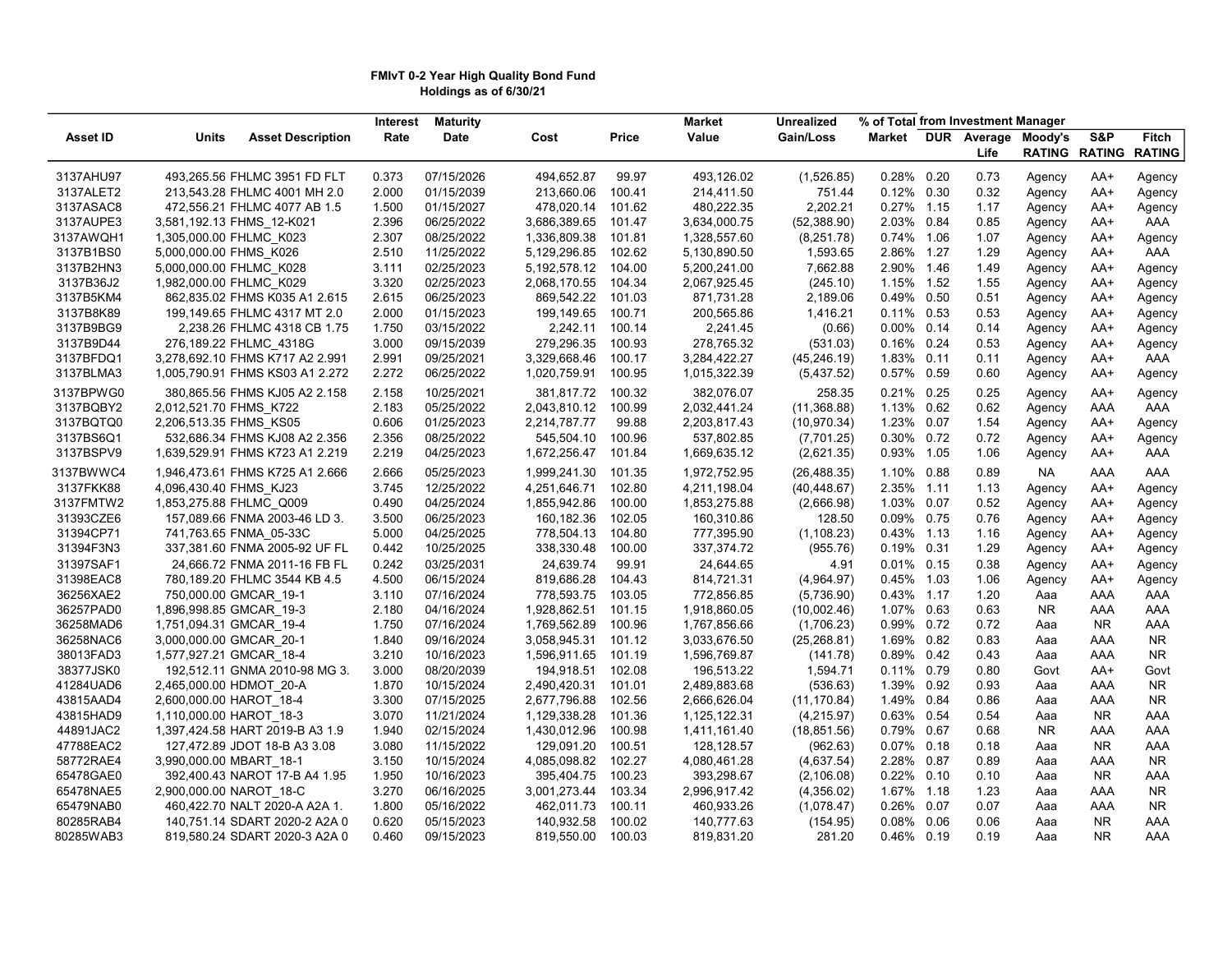### FMIvT 0-2 Year High Quality Bond Fund Holdings as of 6/30/21

|           |                                          | Interest | <b>Maturity</b> |                |        | <b>Market</b>  | <b>Unrealized</b> | % of Total from Investment Manager |            |         |               |               |               |
|-----------|------------------------------------------|----------|-----------------|----------------|--------|----------------|-------------------|------------------------------------|------------|---------|---------------|---------------|---------------|
| Asset ID  | <b>Units</b><br><b>Asset Description</b> | Rate     | Date            | Cost           | Price  | Value          | Gain/Loss         | Market                             | <b>DUR</b> | Average | Moody's       | S&P           | Fitch         |
|           |                                          |          |                 |                |        |                |                   |                                    |            | Life    | <b>RATING</b> | <b>RATING</b> | <b>RATING</b> |
| 80286WAB2 | 986,775.63 SDART 20-4                    | 0.420    | 09/15/2023      | 986,743.16     | 100.04 | 987,122.28     | 379.12            | $0.55\%$ 0.32                      |            | 0.32    | Aaa           | NR.           | AAA           |
| 89237RAE8 | 213,817.56 TAOT 17-C A4 1.98             | 1.980    | 12/15/2022      | 214,026.36     | 100.07 | 213,975.38     | (50.98)           | 0.12%                              | 0.10       | 0.10    | Aaa           | AAA           | <b>NR</b>     |
| 912796A90 | 7.000.000.00 TREASURY BILL               | 0.000    | 12/30/2021      | 6,996,124.92   | 99.94  | 6,996,124.92   | 0.00              | 3.90%                              | 0.50       | 0.50    | Govt          | $A-1+$        | Govt          |
| 912796J42 | 29,000,000.00 TREASURY BILL              | 0.000    | 06/16/2022      | 28,984,342.84  | 99.95  | 28,984,342.84  | 0.00              | 16.17%                             | 0.96       | 0.96    | Govt          | $A - 1 +$     | Govt          |
| 91282CAN1 | 22,000,000,00 TREASURY NOTE              | 0.125    | 09/30/2022      | 21,998,354.95  | 99.98  | 21,995,820.00  | (2,534.95)        | 12.27%                             | 1.25       | 1.25    | Govt          | AA+           | Govt          |
| 92868LAD3 | 281,194.76 VALET 2018-1 A3 3.            | 3.020    | 11/21/2022      | 284,413.12     | 100.61 | 282,912.10     | (1,501.02)        | 0.16%                              | 0.25       | 0.25    | <b>NR</b>     | AAA           | AAA           |
| 98162GAB8 | 15,788.23 WOLS 19-B                      | 2.050    | 07/15/2022      | 15,905.41      | 100.08 | 15,800.08      | (105.33)          | 0.01%                              | 0.04       | 0.04    | Aaa           | NR.           | AAA           |
| 98162QAC4 | 856,758.80 WOART 18-B A3 2.87            | 2.870    | 07/17/2023      | 865,326.39     | 100.76 | 863,254.40     | (2,071.99)        | 0.48%                              | 0.31       | 0.31    | <b>NR</b>     | AAA           | AAA           |
| 98162RAD0 | 1,775,000.00 WOART 19-C                  | 1.960    | 12/15/2024      | 1,799,605.47   | 101.18 | 1,795,975.88   | (3,629.59)        | 1.00%                              | 0.86       | 0.87    | <b>NR</b>     | AAA           | AAA           |
| 98162VAD1 | 1,075,685.85 WOART 19-B                  | 2.590    | 07/15/2024      | 1,092,535.46   | 101.17 | 1,088,305.47   | (4,229.99)        | 0.61%                              | 0.57       | 0.58    | <b>NR</b>     | AAA           | AAA           |
| 98162YAD5 | 1,443,669.78 WOART 19-A                  | 3.040    | 05/15/2024      | 1,470,808.44   | 101.53 | 1,465,718.08   | (5,090.36)        | 0.82% 0.56                         |            | 0.57    | <b>NR</b>     | AAA           | AAA           |
| 98163BAB8 | 127,699.96 WOSAT 19-A A2A 2.0            | 2.060    | 08/15/2023      | 127,947.67     | 100.07 | 127,783.04     | (164.63)          | 0.07%                              | 0.04       | 0.04    | <b>NR</b>     | AAA           | AAA           |
| 98163EAE6 | .250,000.00 WOART 18-C                   | 3.270    | 09/16/2024      | 1,293,945.31   | 102.83 | 1,285,376.62   | (8,568.69)        | 0.72%                              | 1.07       | 1.10    | <b>NR</b>     | AAA           | AAA           |
|           | 175,574,127.82                           |          |                 | 177,833,080.15 |        | 177,349,668.77 | (483, 411.38)     | 98.94%                             |            |         |               |               |               |
|           |                                          |          |                 |                |        |                |                   |                                    |            |         |               |               |               |
| 665278404 | Northern Instl US Govt<br>1,908,591.57   |          |                 | 1,908,591.57   |        | 1,908,591.57   | 0.00              | 1.06%                              |            |         | Aaa-mf        | AAAm          |               |
|           |                                          |          |                 |                |        |                |                   |                                    |            |         |               |               |               |
|           | 177,482,719.39<br><b>Total Portfolio</b> |          |                 | 179,741,671.72 |        | 179,258,260.34 | (483, 411.38)     | 100.00%                            | 0.86       | 0.89    |               |               |               |
|           |                                          |          |                 |                |        |                |                   |                                    |            |         |               |               |               |
|           |                                          |          |                 |                |        |                |                   |                                    |            |         |               |               |               |

Portfolio NAV 177,606,067.88<br># Shares 15,892,993.68 15,892,993.68<br>11.175117 NAV per Share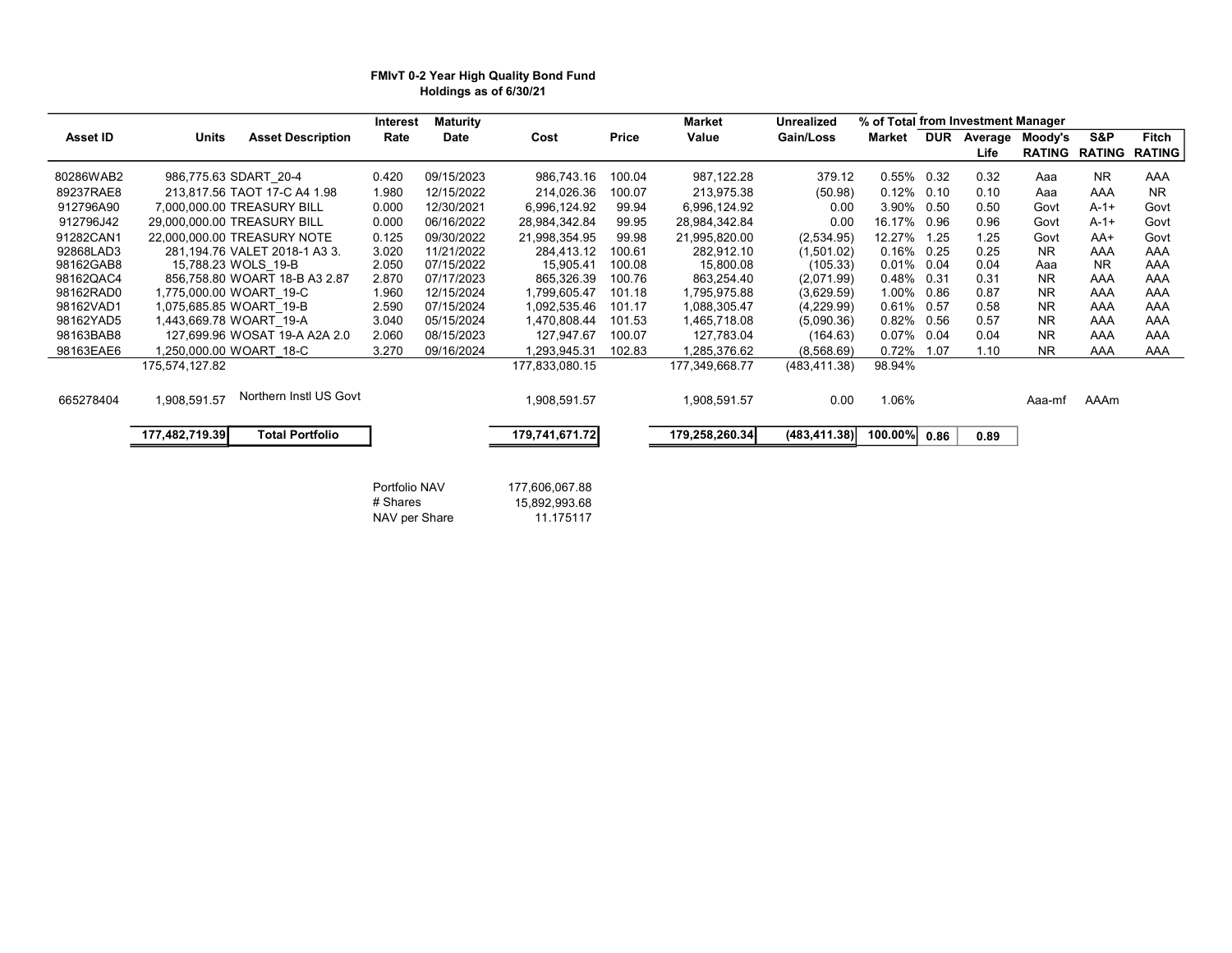

### FMIvT 1-3 Year High Quality Bond Fund Holdings as of 6/30/21

|                 | <b>Maturity</b><br>Interest |                                 |       |            |                     |       | <b>Market</b> | <b>Unrealized</b> |               |            | % of Total from Investment Manager |           |                      |               |
|-----------------|-----------------------------|---------------------------------|-------|------------|---------------------|-------|---------------|-------------------|---------------|------------|------------------------------------|-----------|----------------------|---------------|
|                 |                             |                                 |       |            |                     |       |               |                   |               |            | Average                            | Moody's   | S&P                  | <b>Fitch</b>  |
| <b>Asset ID</b> | <b>Units</b>                | <b>Asset Description</b>        | Rate  | Date       | Cost                | Price | Value         | Gain/Loss         | Market        | <b>DUR</b> | Life                               |           | <b>RATING RATING</b> | <b>RATING</b> |
| 02004WAC5       |                             | 2,570,511.92 ALLYA 2019-1 A3 2. | 2.910 | 09/15/2023 | 2,570,201.40 101.08 |       | 2,598,341.82  | 28,140.42         | 1.16%         | 0.49       | 0.50                               | Aaa       | <b>NR</b>            | AAA           |
| 02004WAD3       | 3,350,000.00 ALLYA 19-1     |                                 | 3.020 | 04/15/2024 | 3,449,453.12 102.92 |       | 3,447,745.96  | (1,707.16)        | 1.54%         | 1.26       | 1.29                               | Aaa       | <b>NR</b>            | AAA           |
| 02007MAF7       | 496,035.67 ALLYA 18-1       |                                 | 2.530 | 02/15/2023 | 497,256.38 100.28   |       | 497,443.67    | 187.29            | 0.22% 0.17    |            | 0.17                               | <b>NR</b> | AAA                  | AAA           |
| 02007RAD1       | 4,180,000.00 ALLYA 19-3     |                                 | 1.960 | 12/15/2024 | 4,313,400.78 102.48 |       | 4,283,564.10  | (29, 836.68)      | 1.92%         | 1.78       | 1.82                               | Aaa       | AAA                  | <b>NR</b>     |
| 03066KAE0       |                             | 2,451,916.47 AMCAR 19-2 A3 2.28 | 2.280 | 01/18/2024 | 2,451,710.75 100.71 |       | 2,469,282.41  | 17,571.66         | 1.10% 0.45    |            | 0.45                               | Aaa       | <b>NR</b>            | AAA           |
| 03066PAB5       | 1,500,398.15 AMCAR 20-3     |                                 | 0.420 | 03/18/2024 | 1,500,352.99 100.09 |       | 1,501,701.55  | 1,348.56          | 0.67% 0.55    |            | 0.55                               | Aaa       | <b>NR</b>            | NR.           |
| 12596JAC7       |                             | 2,758,576.86 CNH 19-A A3 3.01 4 | 3.010 | 04/15/2024 | 2,757,970.80 101.63 |       | 2,803,638.49  | 45,667.69         | 1.25%         | 0.59       | 0.60                               | Aaa       | AAA                  | NR.           |
| 12597CAC1       | 4,145,000.00 CNH 19-C       |                                 | 2.010 | 12/16/2024 | 4,231,947.85 101.56 |       | 4,209,744.90  | (22, 202.95)      | 1.88%         | 1.00       | 1.01                               | Aaa       | <b>NR</b>            | AAA           |
| 14041NEX5       | 1,000,000.00 COMET 15-A4    |                                 | 2.750 | 05/15/2025 | 1,037,500.00 102.67 |       | 1,026,689.20  | (10, 810.80)      | 0.46%         | 1.03       | 1.04                               | <b>NR</b> | AAA                  | AAA           |
| 14315FAB3       |                             | 925,234.39 CARMX 20-3 A2A 0.4   | 0.490 | 06/15/2023 | 925,200.62 100.09   |       | 926,041.56    | 840.94            | 0.41%         | 0.31       | 0.31                               | <b>NR</b> | AAA                  | AAA           |
| 14315NAC4       |                             | 3,039,568.84 CARMX 19-1 A3 3.05 | 3.050 | 03/15/2024 | 3,039,225.06 101.53 |       | 3,086,169.69  | 46,944.63         | 1.38% 0.57    |            | 0.57                               | <b>NR</b> | AAA                  | AAA           |
| 14315PAD7       |                             | 1,551,949.86 CARMX 19-3 A3 2.18 | 2.180 | 08/15/2024 | 1,551,741.43 101.45 |       | 1,574,487.90  | 22,746.47         | $0.70\%$      | 0.79       | 0.79                               | <b>NR</b> | AAA                  | AAA           |
| 14316HAD4       | 2,300,000.00 CARMX 20-4     |                                 | 0.630 | 06/15/2026 | 2,310,332.03 100.28 |       | 2,306,526.94  | (3,805.09)        | 1.03%         | 3.14       | 3.18                               | <b>NR</b> | AAA                  | AAA           |
| 262108AB9       | 1,200,000.00 DRIVE 21-1     |                                 | 0.720 | 12/15/2023 | 1,199,969.76 100.05 |       | 1,200,582.96  | 613.20            | 0.54% 0.46    |            | 0.46                               | Aaa       | AAA                  | NR.           |
| 3128ME4V0       |                             | 717,458.31 FHLMC #( G1-6036     | 2.500 | 01/01/2030 | 728,108.08 104.73   |       | 751,394.09    | 23,286.01         | 0.34% 2.12    |            | 2.24                               | Agency    | AA+                  | Agency        |
| 3128MEW98       |                             | 85,775.61 FHLMC G( G1-5872      | 5.000 | 06/01/2026 | 91,458.24 104.18    |       | 89,357.60     | (2,100.64)        | $0.04\%$ 0.72 |            | 0.73                               | Agency    | AA+                  | Agency        |
| 3128MFJ82       |                             | 599,511.90 FHLMC #( G1-6387     | 2.500 | 10/01/2031 | 603,539.87 104.73   |       | 627,850.83    | 24,310.96         | 0.28%         | 2.16       | 2.28                               | Agency    | AA+                  | Agency        |
| 3128MMTW3       |                             | 643,571.38 FHLMC #( G1-8564     | 2.500 | 08/01/2030 | 665,895.27 104.80   |       | 674,430.63    | 8,535.36          | 0.30% 2.21    |            | 2.61                               | Agency    | AA+                  | Agency        |
| 31294UA29       |                             | 991,542.05 FHLMC #(E0-9025      | 2.500 | 03/01/2028 | 1,001,147.61 104.80 |       | 1,039,126.15  | 37,978.54         | 0.46%         | 2.18       | 2.30                               | Agency    | AA+                  | Agency        |
| 3132ADR59       |                             | 1,401,466.25 FHLMC 1(ZT-1408    | 2.000 | 10/01/2032 | 1,453,145.32 103.51 |       | 1,450,657.72  | (2,487.60)        | 0.65%         | 2.76       | 2.99                               | Agency    | AA+                  | Agency        |
| 3133LPS32       |                             | 2,829,599.48 FNMA #R(RD-5038    | 1.500 | 09/01/2030 | 2,913,603.21 102.41 |       | 2,897,821.12  | (15,782.09)       | 1.30%         | 2.94       | 2.95                               | Agency    | AA+                  | Agency        |
| 3133LPS57       |                             | 1,464,915.73 FNMA #R(RD-5040    | 1.500 | 10/01/2030 | 1,506,574.27 102.41 |       | 1,500,249.50  | (6,324.77)        | 0.67%         | 2.92       | 2.93                               | Agency    | AA+                  | Agency        |
| 3133LPTB3       |                             | 3,469,068.37 FHLMC 1(RD-5046    | 1.500 | 12/01/2030 | 3,556,879.17 102.41 |       | 3,552,811.68  | (4,067.49)        | 1.59% 3.10    |            | 3.07                               | Agency    | AA+                  | Agency        |
| 3133LPTE7       |                             | 4,999,512.28 FHLMC 1(RD-5049    | 1.500 | 01/01/2031 | 5,133,874.17 102.41 |       | 5,120,200.51  | (13,673.66)       | 2.29%         | 3.10       | 3.06                               | Agency    | AA+                  | Agency        |
| 3133LPTH0       |                             | 4,760,517.50 FHLMC 1(RD-5052    | 1.500 | 02/01/2031 | 4,897,382.38 102.42 |       | 4,875,484.00  | (21,898.38)       | 2.18%         | 3.22       | 3.16                               | Agency    | AA+                  | Agency        |
| 3136A1M93       |                             | 224,304.30 FNMA 2011-114 LA 2   | 2.500 | 06/25/2039 | 227,388.48 103.31   |       | 231,729.83    | 4,341.35          | 0.10%         | 1.62       | 1.65                               | Agency    | AA+                  | Agency        |
| 3136A25W9       |                             | 59,182.30 FNMA 2011-141 CA 2    | 2.000 | 12/25/2025 | 59,339.50 100.40    |       | 59,419.33     | 79.83             | 0.03%         | 0.22       | 0.22                               | Agency    | AA+                  | Agency        |
| 3136A32R1       |                             | 287,410.66 FNMA 2012-3 KG 2.0   | 2.000 | 09/25/2026 | 280,753.06 101.43   |       | 291,534.95    | 10,781.89         | 0.13%         | 0.87       | 0.90                               | Agency    | AA+                  | Agency        |
| 3136A87J3       | 3,876,070.09 FNMA 12-M15    |                                 | 2.520 | 10/25/2022 | 3,960,859.13 101.94 |       | 3,951,143.37  | (9,715.76)        | 1.77% 1.15    |            | 1.16                               | Agency    | AA+                  | Agency        |
| 3136A9UY2       |                             | 1,165,630.43 FNMA 2012-128 QC 1 | 1.750 | 06/25/2042 | 1,187,486.00 102.63 |       | 1,196,316.23  | 8,830.23          | 0.54% 2.48    |            | 2.52                               | Agency    | AA+                  | Agency        |
| 3136AAJB2       |                             | 219,741.42 FNMA 2012-135 BC 1   | 1.500 | 12/25/2027 | 216,033.28 101.58   |       | 223,216.56    | 7,183.28          | 0.10% 2.02    |            | 2.05                               | Agency    | AA+                  | Agency        |
| 3136AAUZ6       |                             | 389,334.23 FNMA 2012-134 LX 1   | 1.750 | 03/25/2032 | 388,117.56 102.23   |       | 398,009.34    | 9,891.78          | 0.18% 1.77    |            | 1.96                               | Agency    | AA+                  | Agency        |
| 3136AB7K3       |                             | 756,185.91 FNMA 2013-24 LC 1.   | 1.500 | 03/25/2028 | 763,275.15 101.72   |       | 769,218.62    | 5,943.47          | 0.34% 1.92    |            | 1.95                               | Agency    | AA+                  | Agency        |
| 3136AD6N4       |                             | 342,851.95 FNMA 2013-48 BE 1.   | 1.500 | 05/25/2028 | 339, 155.58 101.21  |       | 346,985.48    | 7,829.90          | 0.16% 1.21    |            | 1.22                               | Agency    | AA+                  | Agency        |
| 3136AF4D3       |                             | 289,135.64 FNMA 2013-85 VA 4.   | 4.000 | 02/25/2042 | 306,483.78 104.14   |       | 301,094.61    | (5,389.17)        | 0.13%         | 0.78       | 1.32                               | Agency    | AA+                  | Agency        |
| 3136AJD37       |                             | 691,567.44 FNMA 2014-26 YD 2.   | 2.000 | 04/25/2044 | 688,325.72 102.87   |       | 711,415.36    | 23,089.64         | 0.32%         | 1.80       | 1.93                               | Agency    | AA+                  | Agency        |
| 3136AJDU7       | 3,238,956.76 FNMA_14-M2     |                                 | 3.513 | 12/25/2023 | 3,462,141.13 106.27 |       | 3,442,103.16  | (20,037.97)       | 1.54% 2.28    |            | 2.37                               | Agency    | AA+                  | Agency        |
| 3136AKXV0       | 887,896.58 FNMA 14-M9       |                                 | 3.103 | 07/25/2024 | 950,743.01 106.46   |       | 945,217.50    | (5,525.51)        | 0.42% 2.78    |            | 2.91                               | Agency    | AA+                  | Agency        |
| 3136AMML0       | 357,067.39 FNMA 15-5        |                                 | 3.000 | 06/25/2043 | 377,710.35 104.72   |       | 373,926.47    | (3,783.88)        | 0.17% 2.82    |            | 2.74                               | Agency    | AA+                  | Agency        |
| 3136ANNV5       |                             | 215,446.18 FNMA 2015-31 MA 2.   | 2.500 | 05/25/2030 | 224,266.01 103.66   |       | 223,324.42    | (941.59)          | $0.10\%$      | 2.32       | 2.40                               | Agency    | AA+                  | Agency        |
| 3136APD58       |                             | 96,554.35 FNMA 2015-55 JA 2.    | 2.000 | 07/25/2025 | 97,609.74 101.38    |       | 97,891.44     | 281.70            | $0.04\%$ 0.90 |            | 0.91                               | Agency    | AA+                  | Agency        |
| 3137A6L67       |                             | 309,347.91 FHLMC 3814 B 3.0 2   | 3.000 | 02/15/2026 | 313,601.44 104.28   |       | 322,573.93    | 8,972.49          | 0.14%         | 1.55       | 1.62                               | Agency    | AA+                  | Agency        |
| 3137AC3G2       |                             | 235,498.88 FHLMC 3875 GJ 2.5    | 2.500 | 06/15/2026 | 234,376.58 102.26   |       | 240,825.04    | 6,448.46          | 0.11%         | 1.05       | 1.07                               | Agency    | AA+                  | Agency        |
| 3137AEHG3       |                             | 2,076.77 FHLMC 3909 KA 2.0      | 2.000 | 07/15/2021 | 2,068.98 99.99      |       | 2,076.51      | 7.53              | $0.00\%$ 0.04 |            | 0.04                               | Agency    | $AA+$                | Agency        |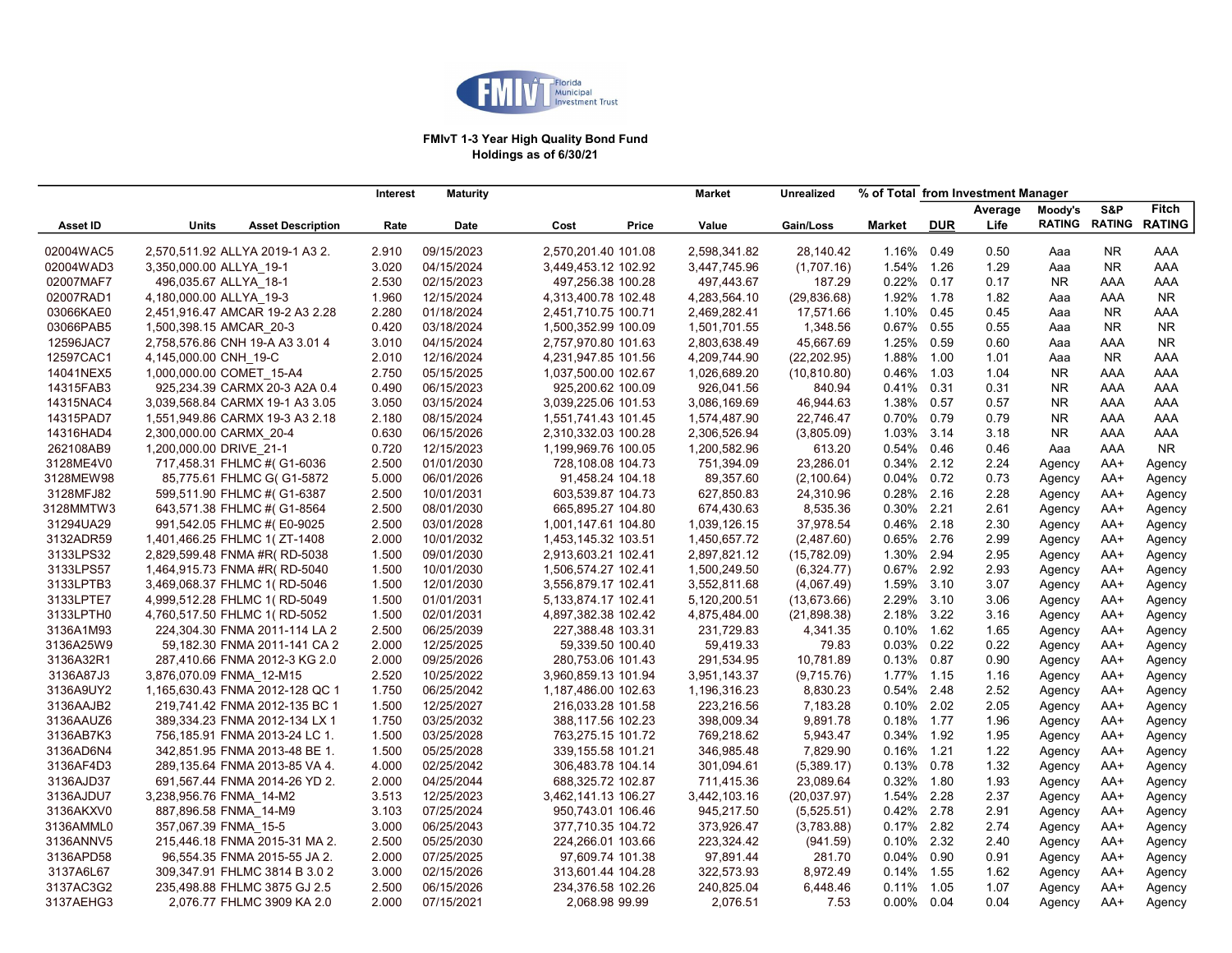## FMIvT 1-3 Year High Quality Bond Fund Holdings as of 6/30/21

|                        |                          |                                 | <b>Interest</b> | <b>Maturity</b>          |                                        |       | <b>Market</b> | <b>Unrealized</b>  |                |              | % of Total from Investment Manager |               |               |               |
|------------------------|--------------------------|---------------------------------|-----------------|--------------------------|----------------------------------------|-------|---------------|--------------------|----------------|--------------|------------------------------------|---------------|---------------|---------------|
|                        |                          |                                 |                 |                          |                                        |       |               |                    |                |              | Average                            | Moody's       | S&P           | <b>Fitch</b>  |
| <b>Asset ID</b>        | <b>Units</b>             | <b>Asset Description</b>        | Rate            | <b>Date</b>              | Cost                                   | Price | Value         | Gain/Loss          | <b>Market</b>  | <b>DUR</b>   | Life                               | <b>RATING</b> | <b>RATING</b> | <b>RATING</b> |
| 3137AFXP2              |                          | 36.068.41 FHLMC 3941 BE 2.0     | 2.000           | 03/15/2026               | 35,803.53 100.78                       |       | 36.349.75     | 546.22             | 0.02%          | 0.45         | 0.46                               | Agency        | $AA+$         | Agency        |
| 3137AGAW0              |                          | 186,020.27 FHLMC 3945 A 3.0 3   | 3.000           | 03/15/2026               | 187, 124. 77 101. 36                   |       | 188,549.96    | 1,425.19           | 0.08%          | 0.39         | 0.41                               | Agency        | AA+           | Agency        |
| 3137AHDW5              |                          | 275,292.76 FHLMC 3956 AB 3.5    | 3.500           | 11/15/2026               | 283,207.43 105.42                      |       | 290,216.13    | 7,008.70           | 0.13%          | 1.63         | 1.74                               | Agency        | AA+           | Agency        |
| 3137AHHC5              |                          | 42,087.89 FHLMC 3959 PN 2.0     | 2.000           | 01/15/2026               | 42,229.28 100.21                       |       | 42,175.52     | (53.76)            | 0.02%          | 0.15         | 0.15                               | Agency        | AA+           | Agency        |
| 3137AHHD3              |                          | 79,285.55 FHLMC 3959 PQ 2.5     | 2.500           | 01/15/2026               | 80,462.45 100.39                       |       | 79,593.23     | (869.22)           | 0.04%          | 0.15         | 0.15                               | Agency        | AA+           | Agency        |
| 3137AMB89              | 225,992.04 FHLMC 3997E   |                                 | 2.000           | 08/15/2040               | 230,229.40 102.63                      |       | 231,931.02    | 1,701.62           | 0.10%          | 1.78         | 1.75                               | Agency        | AA+           | Agency        |
| 3137ANHY4              |                          | 451,641.32 FHLMC 4013 QU 1.5    | 1.500           | 02/15/2027               | 459,721.47 101.95                      |       | 460,433.15    | 711.68             | 0.21%          | 1.49         | 1.50                               | Agency        | AA+           | Agency        |
| 3137ASSM7              |                          | 347,269.06 FHLMC 4093 AD 1.5    | 1.500           | 08/15/2027               | 349,330.97 101.47                      |       | 352,359.05    | 3,028.08           | 0.16%          | 2.07         | 2.10                               | Agency        | AA+           | Agency        |
| 3137ATBM3              |                          | 306,650.82 FHLMC 4096 LG 1.5    | 1.500           | 08/15/2027               | 308,471.56 101.89                      |       | 312,442.72    | 3,971.16           | 0.14%          | 2.09         | 2.12                               | Agency        | AA+           | Agency        |
| 3137ATFP2              |                          | 1,199,364.25 FHLMC 4091 PA 2.0  | 2.000           | 10/15/2041               | 1,236,094.78 102.74                    |       | 1,232,226.23  | (3,868.55)         | 0.55%          | 2.90         | 2.85                               | Agency        | AA+           | Agency        |
| 3137AU2G3              |                          | 379,565.84 FHLMC 4106 YC 1.5    | 1.500           | 09/15/2027               | 381,819.51 101.58                      |       | 385,554.10    | 3,734.59           | 0.17%          | 2.17         | 2.20                               | Agency        | AA+           | Agency        |
| 3137AUMN6              |                          | 488,406.87 FHLMC 4102 LC 3.0    | 3.000           | 01/15/2040               | 496,057.31 102.29                      |       | 499,588.70    | 3,531.39           | 0.22%          | 1.15         | 1.27                               | Agency        | AA+           | Agency        |
| 3137AUZH5              |                          | 1,144,238.72 FHLMC 4122 LB 2.0  | 2.000           | 10/01/2027               | 1,142,093.27 103.31                    |       | 1,182,101.81  | 40,008.54          | 0.53%          | 2.05         | 2.12                               | Agency        | AA+           | Agency        |
| 3137AW4L6              |                          | 681,463.31 FHLMC 4137 JB 1.5    | 1.500           | 10/15/2027               | 670,389.53 102.00                      |       | 695,117.18    | 24,727.65          | 0.31%          | 1.96         | 2.00                               | Agency        | AA+           | Agency        |
| 3137AWK46              |                          | 311,034.34 FHLMC 4136 MC 1.5    | 1.500           | 11/15/2027               | 303,258.48 101.67                      |       | 316,237.76    | 12,979.28          | 0.14%          | 2.12         | 2.14                               | Agency        | AA+           | Agency        |
| 3137AWVC6              |                          | 571,913.40 FHLMC 4145 UE 2.0    | 2.000           | 12/15/2027               | 568,607.02 103.24                      |       | 590,451.46    | 21,844.44          | 0.26%          | 2.01         | 2.08                               | Agency        | AA+           | Agency        |
| 3137AWXG5              |                          | 2,488,464.99 FHLMC 4139 DA 1.25 | 1.250           | 12/15/2027               | 2,519,570.80 101.73                    |       | 2,531,575.16  | 12,004.36          | 1.13%          | 2.14         | 2.16                               | Agency        | AA+           | Agency        |
| 3137B16K3              |                          | 318,004.31 FHLMC 4177 M 3.0 3   | 3.000           | 03/15/2028               | 318, 153.37 104.58                     |       | 332,565.35    | 14,411.98          | 0.15%          | 1.53         | 1.58                               | Agency        | AA+           | Agency        |
| 3137B1UG5              | 1,000,000.00 FHLMC K027  |                                 | 2.637           | 01/25/2023               | 1,039,062.50 103.04                    |       | 1,030,448.90  | (8,613.60)         | 0.46%          | 1.39         | 1.42                               | Agency        | AA+           | Agency        |
| 3137B2AU4              | 669,035.93 FHLMC 4199C   |                                 | 1.500           | 05/15/2028               | 685,239.15 102.48                      |       | 685,628.82    | 389.67             | 0.31%          | 2.20         | 2.23                               | Agency        | AA+           | Agency        |
| 3137B2HM5              |                          | 378,989.18 FHMS K028 A1 2.182   | 2.182           | 11/25/2022               | 381,979.64 100.65                      |       | 381,452.38    | (527.26)           | 0.17%          | 0.41         | 0.41                               | Agency        | AA+           | Agency        |
| 3137B2HN3              | 1,000,000.00 FHLMC_K028  |                                 | 3.111           | 02/25/2023               | 1,049,687.50 104.00                    |       | 1,040,048.20  | (9,639.30)         | 0.47%          | 1.46         | 1.49                               | Agency        | AA+           | Agency        |
| 3137B2K82              |                          | 227,525.49 FHLMC 4217 KA 3.0    | 3.000           | 10/15/2040               | 234,066.85 103.42                      |       | 235,296.19    | 1,229.34           | 0.11%          | 1.36         | 1.43                               |               | AA+           |               |
| 3137B6XD8              |                          | 142,048.87 FHLMC 4287 AB 2.0    | 2.000           | 12/15/2026               | 146,887.41 103.96                      |       | 147,671.15    | 783.74             | 0.07%          | 2.31         | 2.39                               | Agency        | $AA+$         | Agency        |
| 3137B84S3              |                          | 418,666.56 FHLMC 4305 CT 2.0    | 2.000           | 02/15/2029               |                                        |       | 426,190.25    |                    | 0.19%          | 1.12         |                                    | Agency        |               | Agency        |
| 3137BB4N7              |                          | 111,424.21 FHLMC 4338 GE 2.5    | 2.500           | 05/15/2029               | 417,881.56 101.80<br>115,271.83 103.79 |       | 115,649.67    | 8,308.69<br>377.84 | 0.05%          | 1.62         | 1.13<br>1.66                       | Agency        | AA+<br>AA+    | Agency        |
|                        |                          |                                 |                 |                          |                                        |       |               |                    |                |              |                                    | Agency        |               | Agency        |
| 3137BCV39              | 1,229,331.75 FHLMC 4375B | 1,758,057.32 FHMS K717 A2 2.991 | 2.000<br>2.991  | 03/15/2043<br>09/25/2021 | 1,271,686.07 103.32                    |       | 1,270,186.87  | (1,499.20)         | 0.57%<br>0.79% | 2.81<br>0.11 | 2.76                               | Agency        | AA+           | Agency        |
| 3137BFDQ1<br>3137BVYN0 |                          |                                 | 3.035           |                          | 1,756,065.77 100.17                    |       | 1,761,129.88  | 5,064.11           | 1.05%          | 2.21         | 0.11                               | Agency        | AA+           | AAA           |
|                        | 2,232,243.55 FHMS KJ12   |                                 |                 | 08/25/2024               | 2,362,026.18 105.10                    |       | 2,345,979.26  | (16,046.92)        |                |              | 2.28                               | Agency        | AA+           | Agency        |
| 3137FQ5V1              |                          | 22,120.90 FHLMC 4935E           | 3.000           | 12/25/2032               | 22,210.77 99.92                        |       | 22,102.63     | (108.14)           | 0.01%          | 0.07         | 0.07                               | Agency        | AA+           | Agency        |
| 3137FVNM0              |                          | 3,935,107.50 FHMS Q012 A1 0.582 | 0.582           | 08/25/2025               | 3,936,817.30 99.80                     |       | 3,927,242.01  | (9,575.29)         | 1.76%          | 2.18         | 2.21                               | Agency        | AA+           | Agency        |
| 3137FYPU4              |                          | 1,891,842.22 FHLMC REMIC SERIES | 1.000           | 01/25/2031               | 1,905,292.04 100.50                    |       | 1,901,270.97  | (4,021.07)         | 0.85%          | 3.40         | 3.31                               | Agency        | AA+           | Agency        |
| 3137GAAA5              |                          | 3,617.66 FHLMC 3726 KH 2.25     | 2.250           | 04/15/2025               | 3,649.88 99.99                         |       | 3,617.14      | (32.74)            | 0.00%          | 0.04         | 0.04                               | Agency        | AA+           | Agency        |
| 3138ERP79              |                          | 560,696.17 FNMA 15(AL9445       | 3.000           | 07/01/2031               | 595,389.25 105.85                      |       | 593,508.11    | (1,881.14)         | 0.27%          | 2.79         | 2.92                               | Agency        | AA+           | Agency        |
| 3138W9AF7              |                          | 1,227,897.50 FNMA #A(AS0005     | 2.500           | 07/01/2028               | 1,235,763.72 104.77                    |       | 1,286,480.49  | 50,716.77          | 0.58%          | 2.32         | 2.44                               | Agency        | AA+           | Agency        |
| 31393CZE6              |                          | 260,518.25 FNMA 2003-46 LD 3.   | 3.500           | 06/25/2023               | 269,310.74 102.05                      |       | 265,860.31    | (3,450.43)         | 0.12%          | 0.75         | 0.76                               | Agency        | AA+           | Agency        |
| 31394F3N3              |                          | 101,214.48 FNMA 2005-92 UF FL   | 0.442           | 10/25/2025               | 101,574.26 100.00                      |       | 101,212.42    | (361.84)           | 0.05%          | 0.31         | 1.29                               | Agency        | AA+           | Agency        |
| 31396JUF0              |                          | 262,645.48 FHLMC 3143 B 5.5 4   | 5.500           | 04/15/2026               | 276,926.83 105.51                      |       | 277,114.25    | 187.42             | 0.12%          | 1.18         | 1.21                               | Agency        | AA+           | Agency        |
| 31396QKJ7              |                          | 1,064.61 FNMA 2009-52 AJ 4.     | 4.000           | 07/25/2024               | 1,132.31 101.97                        |       | 1,085.58      | (46.73)            | 0.00%          | 0.58         | 0.58                               | Agency        | AA+           | Agency        |
| 31397BBA8              |                          | 280,145.25 FHLMC 3221 FB FLT    | 0.353           | 03/15/2036               | 280,298.46 100.24                      |       | 280,825.16    | 526.70             | 0.13%          | 0.24         | 1.13                               | Agency        | AA+           | Agency        |
| 31398JPY3              |                          | 954,673.09 FHLMC 3577 B 4.0 9   | 4.000           | 09/15/2024               | 974,810.73 103.77                      |       | 990,625.60    | 15,814.87          | 0.44%          | 1.15         | 1.19                               | Agency        | AA+           | Agency        |
| 31398SB36              |                          | 357,767.11 FNMA 2010-144 YB 3   | 3.000           | 12/25/2025               | 371,630.59 104.04                      |       | 372,213.71    | 583.12             | 0.17%          | 1.48         | 1.53                               | Agency        | AA+           | Agency        |
| 3140J56K0              |                          | 1,180,215.24 FNMA #B(BM1773     | 2.500           | 03/01/2029               | 1,198,656.10 104.67                    |       | 1,235,295.89  | 36,639.79          | 0.55%          | 2.21         | 2.33                               | Agency        | AA+           | Agency        |
| 3140J73K9              |                          | 1,717,211.40 FNMA #B(BM3501     | 3.000           | 04/01/2032               | 1,756,653.60 105.46                    |       | 1,811,005.49  | 54,351.89          | 0.81%          | 2.13         | 2.26                               | Agency        | AA+           | Agency        |
| 3140X42Q8              |                          | 2,262,920.82 FNMA #F(FM1682     | 2.500           | 03/01/2029               | 2,290,146.59 104.85                    |       | 2,372,740.37  | 82,593.78          | 1.06%          | 2.18         | 2.31                               | Agency        | AA+           | Agency        |
| 3140X6FV8              |                          | 485,332.96 FNMA #F(FM2879       | 3.000           | 06/01/2032               | 515,969.61 105.70                      |       | 513,021.21    | (2,948.40)         | 0.23%          | 2.67         | 2.86                               | Agency        | AA+           | Agency        |
| 3140X6LJ8              |                          | 850,420.14 FNMA #F(FM3028       | 3.000           | 06/01/2030               | 899,585.05 105.63                      |       | 898,273.28    | (1,311.77)         | 0.40%          | 2.28         | 2.38                               | Agency        | AA+           | Agency        |
| 31418DS60              |                          | 918,681.48 FNMA #M(MA4140       | 1.500           | 09/01/2030               | 944,950.03 102.38                      |       | 940,518.54    | (4,431.49)         | 0.42%          | 2.98         | 2.95                               | Agency        | AA+           | Agency        |
| 31418DTF9              |                          | 5,322,729.19 FNMA #M( MA4149    | 1.500           | 10/01/2030               | 5,473,262.62 102.41                    |       | 5,450,900.51  | (22, 362.11)       | 2.44%          | 3.03         | 3.00                               | Agency        | $AA+$         | Agency        |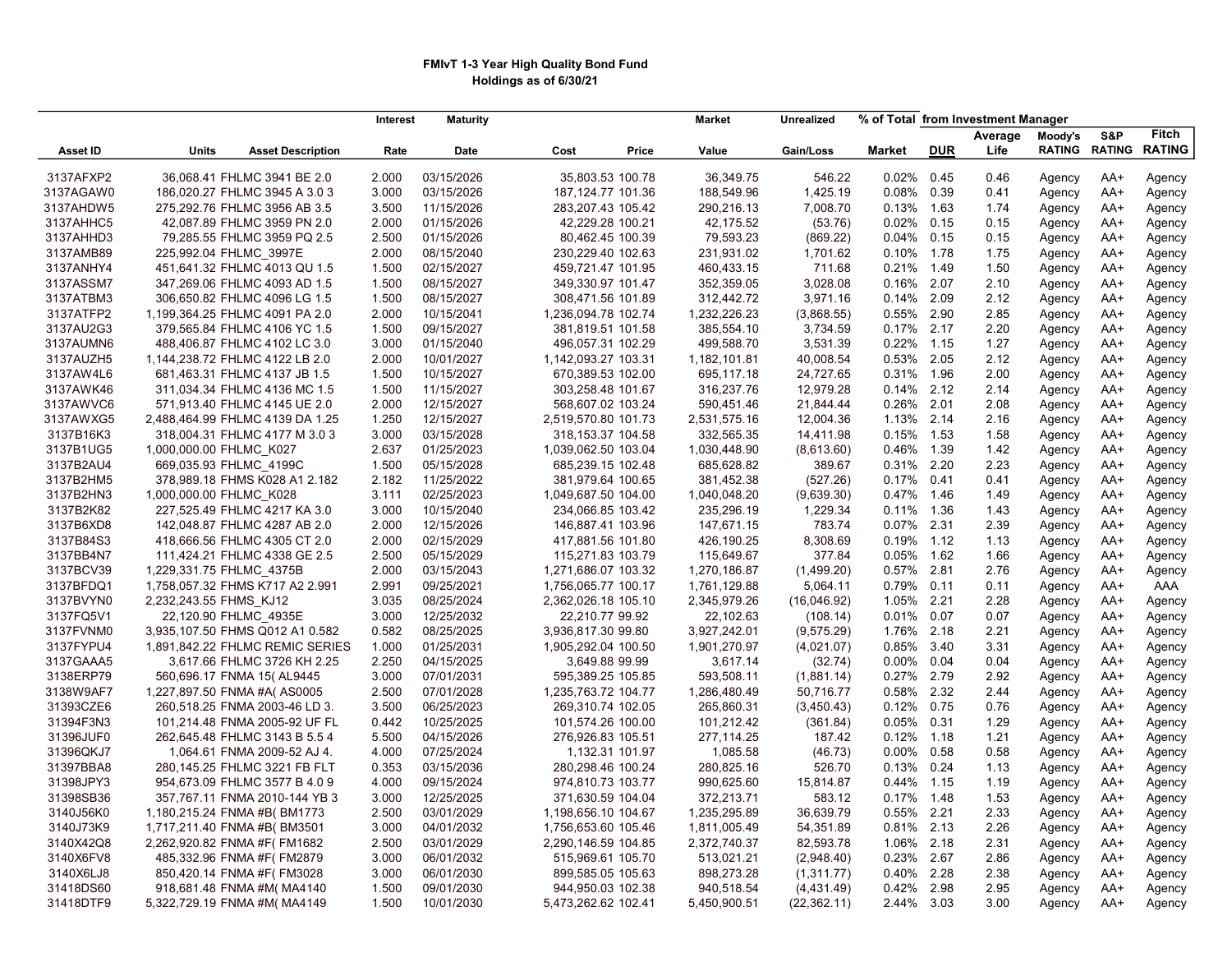## FMIvT 1-3 Year High Quality Bond Fund Holdings as of 6/30/21

|           |                                          |       | <b>Maturity</b><br>Interest |                      | <b>Market</b>  | <b>Unrealized</b> |               |            | % of Total from Investment Manager |                     |           |                      |
|-----------|------------------------------------------|-------|-----------------------------|----------------------|----------------|-------------------|---------------|------------|------------------------------------|---------------------|-----------|----------------------|
|           |                                          |       |                             |                      |                |                   |               |            | Average                            | Moody's             | S&P       | <b>Fitch</b>         |
| Asset ID  | Units<br><b>Asset Description</b>        |       | Date<br>Rate                | Cost                 | Value<br>Price | Gain/Loss         | <b>Market</b> | <b>DUR</b> | Life                               | <b>RATING</b>       |           | <b>RATING RATING</b> |
| 31418DVT6 | 1,360,320.92 FNMA 10( MA4225             | 1.500 | 01/01/2031                  | 1,396,879.56 102.41  | 1,393,104.65   | (3,774.91)        | 0.62%         | 3.18       | 3.13                               | Agency              | AA+       | Agency               |
| 31418DWZ1 | 2,139,234.06 FNMA 10( MA4263             | 1.500 | 02/01/2031                  | 2,196,725.97 102.41  | 2,190,789.60   | (5,936.37)        | 0.98%         | 3.16       | 3.11                               | Agency              | AA+       |                      |
| 31418DXN7 | 3,826,548.88 FNMA 10( MA4284             | 1.500 | 03/01/2031                  | 3,937,757.96 102.41  | 3,918,806.97   | (18,950.99)       | 1.75%         | 3.21       | 3.15                               |                     | AA+       | Agency               |
| 34528FAD0 | 331,946.41 FORDO 2018-A A3 3.            | 3.030 | 11/15/2022                  | 331,892.73 100.29    | 332,924.66     | 1,031.93          | 0.15%         | 0.12       | 0.12                               | Agency<br><b>NR</b> | AAA       | Agency<br>AAA        |
| 3620AR4Z1 |                                          | 3.500 | 03/15/2026                  | 320,519.70 106.70    | 326,681.33     | 6,161.63          | 0.15%         | 1.73       | 1.81                               | Govt                | $AA+$     | Govt                 |
|           | 306,168.07 GNMA #7(738040X               |       |                             |                      |                |                   | 0.58%         | 0.29       |                                    |                     |           |                      |
| 36255PAF7 | 1,285,000.00 GMCAR 18-1                  | 2.570 | 07/17/2023                  | 1,304,676.56 100.74  | 1,294,509.00   | (10, 167.56)      |               |            | 0.29                               | Aaa                 | <b>NR</b> | AAA                  |
| 36258NAC6 | 3,500,000.00 GMCAR 20-1                  | 1.840 | 09/16/2024                  | 3,568,769.53 101.12  | 3,539,289.25   | (29, 480.28)      | 1.58%         | 0.82       | 0.83                               | Aaa                 | AAA       | <b>NR</b>            |
| 38013TAD3 | 573,191.30 GMALT 19-3                    | 2.030 | 06/20/2022                  | 578,900.82 100.24    | 574,592.41     | (4,308.41)        | 0.26%         | 0.14       | 0.14                               | NR.                 | AAA       | AAA                  |
| 38376EFE0 | 109,940.00 GNMA 2009-88 QE 3.            | 3.000 | 09/16/2039                  | 112,448.01 102.18    | 112,334.15     | (113.86)          | 0.05%         | 0.82       | 0.82                               | Govt                | AA+       | Govt                 |
| 38378FBN9 | 893,860.85 GNMA 2013-10 JA 2.            | 2.000 | 11/20/2041                  | 912,576.06 102.02    | 911,948.30     | (627.76)          | 0.41%         | 2.13       | 2.05                               | Govt                | AA+       | Govt                 |
| 38378MWY7 | 2,054,630.70 GNMA 2013-67 PG 2.          | 2.000 | 12/16/2042                  | 2,081,008.64 102.60  | 2,107,997.06   | 26,988.42         | 0.94%         | 2.22       | 2.28                               | Govt                | AA+       | Govt                 |
| 38378YZ77 | 107,596.35 GNMA 2014-21 DA 2.            | 2.000 | 04/16/2026                  | 110,151.76 102.52    | 110,309.83     | 158.07            | 0.05%         | 1.77       | 1.81                               | Govt                | AA+       | Govt                 |
| 38379XQ60 | 471,816.87 GNMA 16-90A                   | 3.000 | 02/20/2045                  | 475,945.26 100.90    | 476,056.33     | 111.07            | 0.21%         | 0.06       | 0.45                               | Govt                | $AA+$     | Govt                 |
| 38380VH46 | 308,905.98 GNMA 18-37F                   | 2.500 | 01/20/2046                  | 315,084.10 105.64    | 326,330.32     | 11,246.22         | 0.15%         | 3.24       | 3.24                               | Govt                | AA+       | Govt                 |
| 43814WAC9 | 1,546,074.82 HAROT 2019-1 A3 2.          | 2.830 | 03/20/2023                  | 1,546,033.39 101.20  | 1,564,618.44   | 18,585.05         | 0.70%         | 0.46       | 0.47                               | <b>NR</b>           | AAA       | AAA                  |
| 43814WAD7 | 1,200,000.00 HAROT 2019-1 A4 2.          | 2.900 | 06/18/2024                  | 1,199,701.32 102.37  | 1,228,442.16   | 28,740.84         | 0.55%         | 1.03       | 1.05                               | <b>NR</b>           | AAA       | AAA                  |
| 65479KAD2 | 2,817,761.17 NAROT 19-A A3 2.90          | 2.900 | 10/15/2023                  | 2,817,334.28 101.34  | 2,855,564.54   | 38,230.26         | 1.28%         | 0.54       | 0.56                               | Aaa                 | <b>NR</b> | AAA                  |
| 80286WAB2 | 1,223,045.86 SDART 20-4                  | 0.420 | 09/15/2023                  | 1,223,005.62 100.04  | 1,223,475.52   | 469.90            | 0.55%         | 0.32       | 0.32                               | Aaa                 | <b>NR</b> | AAA                  |
| 89239AAD5 | 2,784,350.16 TAOT 19-A A3 2.91           | 2.910 | 10/15/2021                  | 2,783,842.85 101.32  | 2,820,988.03   | 37,145.18         | 1.26%         | 0.52       | 0.53                               | Aaa                 | AAA       | <b>NR</b>            |
| 89239JAE4 | 5,525,000.00 TAOT 19-B                   | 2.600 | 11/15/2024                  | 5,722,686.52 103.18  | 5,700,467.37   | (22, 219.15)      | 2.55%         | 1.51       | 1.56                               | Aaa                 | AAA       | <b>NR</b>            |
| 9128284W7 | 11,650,000.00 US TREASURY 2.75 8         | 2.750 | 08/15/2021                  | 11,655,785.13 100.34 | 11,689,144.00  | 33,358.87         | 5.23%         | 0.13       | 0.13                               | Govt                | $AA+$     | Govt                 |
| 9128285V8 | 5,000,000.00 US TREASURY 2.5 1/          | 2.500 | 01/15/2022                  | 5,112,907.35 101.31  | 5,065,450.00   | (47, 457.35)      | 2.27%         | 0.55       | 0.54                               | Govt                | AA+       | Govt                 |
| 9128286C9 | 7,000,000.00 US TREASURY 2.5 2/          | 2.500 | 02/15/2022                  | 7,124,437.53 101.52  | 7,106,120.00   | (18, 317.53)      | 3.18%         | 0.62       | 0.63                               | Govt                | $AA+$     | Govt                 |
| 9128286U9 | 11,000,000.00 US TREASURY 2.125          | 2.125 | 05/15/2022                  | 11,229,489.92 101.77 | 11,195,030.00  | (34, 459.92)      | 5.01%         | 0.87       | 0.88                               | Govt                | AA+       | Govt                 |
| 912828SF8 | 9,500,000.00 US TREASURY 2.0 2/          | 2.000 | 02/15/2022                  | 9,669,172.43 101.20  | 9,614,285.00   | (54, 887.43)      | 4.30%         | 0.62       | 0.63                               | Govt                | AA+       | Govt                 |
| 91282CCG4 | 23,750,000.00 TREASURY NOTE              | 0.250 | 06/15/2024                  | 23,656,840.77 99.40  | 23,607,025.00  | (49, 815.77)      | 10.56%        | 2.95       | 2.96                               | Govt                | AA+       | Govt                 |
| 92869BAD4 | 1,139,634.27 VALET 2018-2 A3 3.          | 3.250 | 04/20/2023                  | 1,139,586.41 100.99  | 1,150,880.52   | 11,294.11         | 0.51%         | 0.36       | 0.37                               | Aaa                 | AAA       | <b>NR</b>            |
| 98161VAC4 | 793,106.73 WOART 18-A A3 2.50            | 2.500 | 04/17/2023                  | 792,906.55 100.58    | 797,668.52     | 4,761.97          | 0.36%         | 0.26       | 0.26                               | NR.                 | AAA       | AAA                  |
| 98162QAC4 | 472,229.24 WOART 18-A A3 2.87            | 2.870 | 07/17/2023                  | 472,183.67 100.76    | 475,809.49     | 3,625.82          | 0.21%         | 0.31       | 0.31                               | NR.                 | AAA       | AAA                  |
| 98162RAD0 | 3,300,000.00 WOART 19-C                  | 1.960 | 12/15/2024                  | 3,343,054.69 101.18  | 3,338,997.42   | (4,057.27)        | 1.49%         | 0.86       | 0.87                               | <b>NR</b>           | AAA       | AAA                  |
| 98162YAD5 | 1,829,881.83 WOART 19-A A3 3.04          | 3.040 | 05/15/2024                  | 1,829,577.52 101.53  | 1,857,828.52   | 28,251.00         | 0.83%         | 0.56       | 0.57                               | <b>NR</b>           | AAA       | AAA                  |
| 98163MAD0 | 2,225,000.00 WOART 20-A A3 1.1           | 1.100 | 04/15/2025                  | 2,224,506.27 100.86  | 2,244,205.75   | 19,699.48         | 1.00%         | 1.18       | 1.19                               | <b>NR</b>           | AAA       | AAA                  |
|           | 218,398,543.14                           |       |                             | 221,780,503.79       | 222,235,104.79 | 454,601.00        | 99.42%        |            |                                    |                     |           |                      |
|           |                                          |       |                             |                      |                |                   |               |            |                                    |                     |           |                      |
| 665278404 | Northern Instl US Govt<br>1,290,084.60   |       |                             | 1,290,084.60         | 1,290,084.60   | 0.00              | 0.58%         |            |                                    | Aaa-mf              | AAAm      |                      |
|           | <b>Total Portfolio</b><br>219,688,627.74 |       |                             | 223,070,588.39       | 223,525,189.39 | 454,601.00        | 100.00%       | 1.65       | 1.66                               |                     |           |                      |
|           |                                          |       | Portfolio NAV               | 223,451,833.03       |                |                   |               |            |                                    |                     |           |                      |

# Shares 11,214,170.10 NAV per Share 19.925847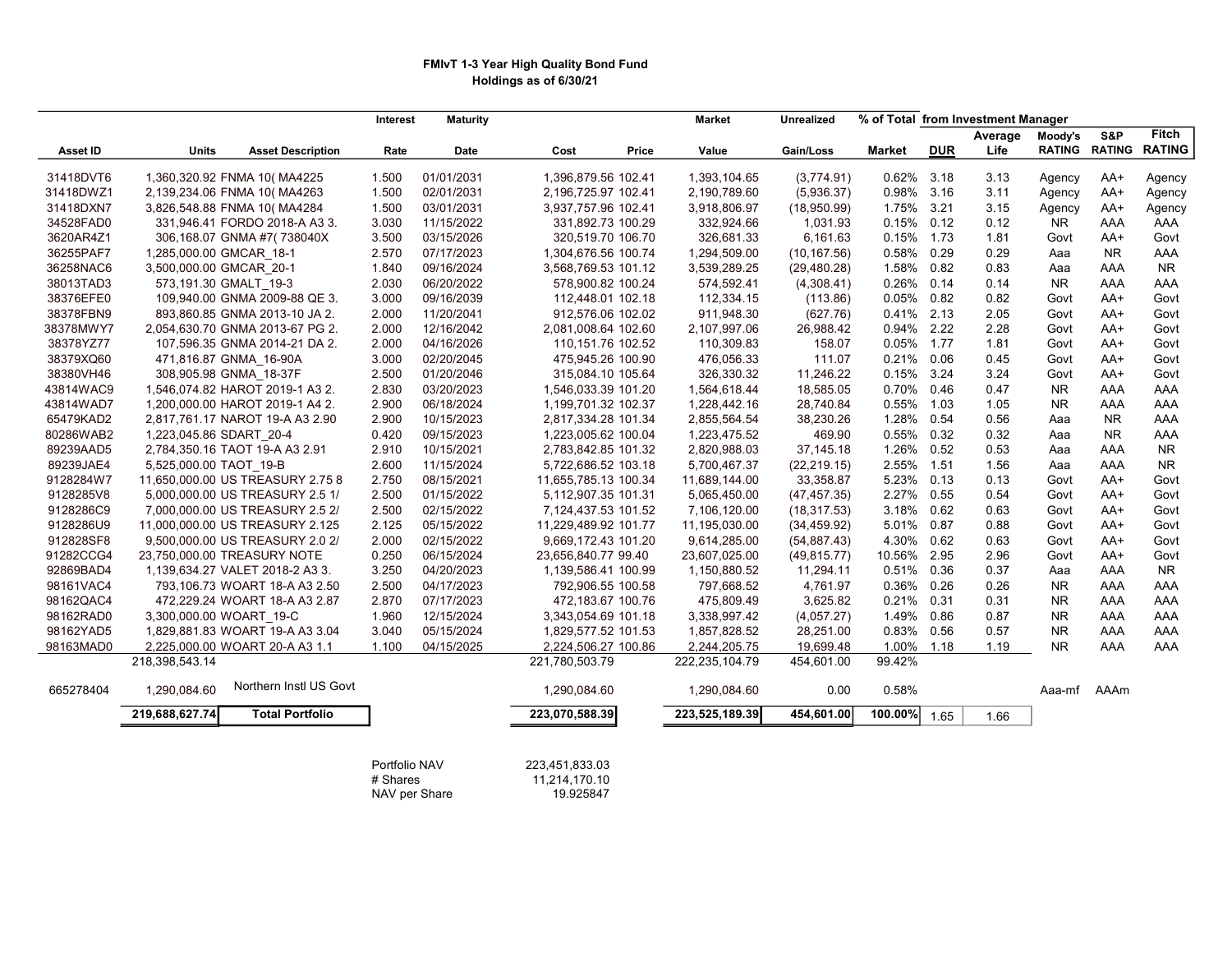

### FMIvT Intermediate High Quality Bond Fund Holdings as of 6/30/21

|           |                         |                                 | <b>Interest</b> |            | <b>Maturity</b>     |                     | Market         | Unrealized   | % of Total from Investment Manager |            |                 |             |                      |                |
|-----------|-------------------------|---------------------------------|-----------------|------------|---------------------|---------------------|----------------|--------------|------------------------------------|------------|-----------------|-------------|----------------------|----------------|
|           |                         |                                 |                 |            |                     |                     |                |              |                                    |            | Average Moody's |             | S&P                  | Fitch          |
| Asset ID  | Units                   | <b>Asset Description</b>        | Rate            |            | <b>Date</b><br>Cost | Price               | Value          | Gain/Loss    | Market                             | <b>DUR</b> | Life            |             | <b>RATING RATING</b> | <b>RATING</b>  |
|           |                         |                                 |                 | 06/15/2024 |                     |                     |                |              |                                    |            |                 |             |                      |                |
| 02007TAC9 | 1,623,749.87 ALLYA 19-4 |                                 | 1.840           |            |                     | 1,643,539.32 100.90 | 1,638,439.94   | (5,099.38)   | 0.81%                              | 0.74       | 0.74            | Aaa         | AAA                  | NR.            |
| 03066EAB0 |                         | 736,469.80 AMCAR 20-2 A2A 0.6   | 0.600           | 12/18/2023 |                     | 736,441.81 100.12   | 737,334.78     | 892.97       | 0.36%                              | 0.41       | 0.41            | <b>NR</b>   | AAA                  | AAA            |
| 03066KAE0 |                         | 719,443.91 AMCAR 19-2 A3 2.28   | 2.280           | 01/18/2024 |                     | 719,383.55 100.71   | 724,539.44     | 5,155.89     | 0.36%                              | 0.45       | 0.45            | Aaa         | <b>NR</b>            | AAA            |
| 03066MAF3 | 1,660,000.00 AMCAR 18-3 |                                 | 3.740           | 10/18/2024 |                     | 1,722,768.75 103.64 | 1,720,348.97   | (2,419.78)   | 0.85%                              | 1.44       | 1.48            | Aaa         | <b>NR</b>            | NR.            |
| 03066NAD6 |                         | 3,988,803.79 AMCAR 19-3 A3 2.06 | 2.060           | 04/18/2024 |                     | 4,057,680.89 100.89 | 4,024,127.84   | (33, 553.05) | 1.99%                              | 0.56       | 0.56            | <b>NR</b>   | AAA                  | NR.            |
| 03066PAB5 | 1,307,536.53 AMCAR_20-3 |                                 | 0.420           | 03/18/2024 |                     | 1,307,497.17 100.09 | 1,308,672.39   | 1,175.22     | 0.65%                              | 0.55       | 0.55            | Aaa         | <b>NR</b>            | <b>NR</b>      |
| 037833DP2 | 4,500,000.00 APPLE INC  |                                 | 2.200           | 09/11/2029 |                     | 4,594,140.00 104.20 | 4,688,955.00   | 94,815.00    | 2.32%                              | 7.39       | 8.20            | Aa1         | AA+                  | N <sub>R</sub> |
| 14315VAD4 | 2,350,000.00 CARMX 20-2 |                                 | 1.700           | 11/15/2024 |                     | 2,380,384.77 101.27 | 2,379,952.39   | (432.38)     | 1.18%                              | 1.01       | 1.02            | <b>NR</b>   | AAA                  | AAA            |
| 26208VAB2 |                         | 161,558.74 DRIVE 2020-1 A2A 0   | 0.850           | 07/17/2023 |                     | 161,555.31 100.04   | 161,619.99     | 64.68        | 0.08%                              | 0.09       | 0.09            | Aaa         | AAA                  | <b>NR</b>      |
| 30165XAD7 | 3,100,000.00 EART 21-2  |                                 | 0.000           | 09/15/2025 |                     | 3,099,922.81 100.04 | 3,101,265.73   | 1,342.92     | 1.53%                              | 1.99       | 2.00            | Aaa         | AA                   | AAA            |
| 30166RAB3 | 2,066,097.51 EART 21-1  |                                 | 0.300           | 06/15/2023 |                     | 2,066,089.25 100.00 | 2,066,192.34   | 103.09       | 1.02%                              | 0.25       | 0.25            | Aaa         | AAA                  | <b>NR</b>      |
| 3128LXB25 |                         | 87,079.40 FHLMC P(G0-1857       | 5.000           | 10/01/2033 |                     | 86, 167. 79 114. 10 | 99,353.24      | 13,185.45    | 0.05%                              | 2.92       | 3.77            | Agency      | AA+                  | Agency         |
| 3128M9Z21 |                         | 2,863,235.61 FHLMC G(G0-7661    | 3.000           | 08/01/2043 |                     | 2,778,912.97 106.38 | 3,045,766.88   | 266,853.91   | 1.50%                              | 4.00       | 4.99            | Agency      | AA+                  | Agency         |
| 3128MCNF8 |                         | 107,970.98 FHLMC GOLD #G13790   | 4.500           | 04/01/2025 |                     | 112,818.14 104.76   | 113,111.48     | 293.34       | 0.06%                              | 1.30       | 1.35            | Agency      | AA+                  | Agency         |
| 3128MCXY6 |                         | 22,205.84 FHLMC GOLD #G14095    | 4.500           | 08/01/2025 |                     | 23,316.13 104.82    | 23,275.94      | (40.19)      | 0.01%                              | 1.14       | 1.18            | Agency      | AA+                  | Agency         |
| 31307BY95 |                         | 499,494.61 FG #J23( J2-3436     | 2.500           | 04/01/2028 |                     | 517,211.06 105.18   | 525,383.42     | 8,172.36     | 0.26%                              | 2.15       | 2.23            | Agency      | AA+                  | Agency         |
| 3132A8WY1 |                         | 1,258,274.28 FNMA #Z(ZS-7863    | 3.000           | 03/01/2032 |                     | 1,300,347.83 105.98 | 1,333,456.17   | 33,108.34    | 0.66%                              | 2.78       | 3.02            | Agency      | AA+                  | Agency         |
| 3132A9R74 |                         | 1,436,739.49 FNMA #Z(ZS-8610    | 2.500           | 05/01/2031 |                     | 1,465,025.30 104.78 | 1,505,358.17   | 40,332.87    | 0.74%                              | 2.39       | 2.83            | Agency      | AA+                  | Agency         |
| 3133KH4G8 |                         | 3,551,694.08 FNMA #R(RA-2623    | 2.500           | 05/01/2050 |                     | 3,724,006.74 104.22 | 3,701,717.64   | (22, 289.10) | 1.83%                              | 5.78       | 5.89            | Agency      | AA+                  | Agency         |
| 3133KJDQ2 |                         | 3,607,097.88 FNMA #R(RA-2811    | 2.000           | 06/01/2050 |                     | 3,700,375.18 101.33 | 3,654,928.00   | (45, 447.18) | 1.80%                              | 7.16       | 6.69            | Agency      | AA+                  | Agency         |
| 3133LPS57 |                         | 2,567,925.18 FNMA #R(RD-5040    | 1.500           | 10/01/2030 |                     | 2,636,135.69 102.41 | 2,629,863.54   | (6, 272.15)  | 1.30%                              | 2.92       | 2.93            | Agency      | AA+                  | Agency         |
| 3133LPST5 |                         | 3,032,222.52 FNMA #R(RD-5030    | 2.000           | 07/01/2030 |                     | 3,155,880.35 104.02 | 3, 154, 178.51 | (1,701.84)   | 1.56%                              | 2.39       | 2.82            | Agency      | AA+                  | Agency         |
| 3133LPTB3 |                         | 4,625,424.50 FHLMC 1(RD-5046    | 1.500           | 12/01/2030 |                     | 4,752,623.67 102.41 | 4,737,082.25   | (15, 541.42) | 2.34%                              | 3.10       | 3.07            | Agency      | AA+                  | Agency         |
| 3133LPTE7 |                         | 4,938,370.55 FHLMC 1(RD-5049    | 1.500           | 01/01/2031 |                     | 5,067,047.44 102.41 | 5,057,582.82   | (9,464.62)   | 2.50%                              | 3.10       | 3.06            | Agency      | AA+                  | Agency         |
| 3133LPTH0 |                         | 4,760,517.50 FHLMC 1(RD-5052    | 1.500           | 02/01/2031 |                     | 4,893,514.46 102.42 | 4,875,484.00   | (18,030.46)  | 2.41%                              | 3.22       | 3.16            | Agency      | AA+                  | Agency         |
| 31358DDS0 | 5,800,000.00 FNMA       |                                 | 0.000           | 11/15/2030 |                     | 5,039,496.00 85.39  | 4,952,446.00   | (87,050.00)  | 2.45%                              | 9.31       | 9.38            | Agency      | AA+                  | NR.            |
| 3136AFNZ3 |                         | 2,080,024.93 FNMA 2013-75 FC FL | 0.342           | 07/25/2042 |                     | 2,079,049.92 100.28 | 2,085,848.79   | 6,798.87     | 1.03%                              | 0.33       | 1.48            | Agency      | AA+                  | Agency         |
| 3136AH2E9 |                         | 527,763.75 FNMA 2014-M1 A2 3.   | 3.288           | 07/25/2023 |                     | 517,882.96 104.73   | 552,747.98     | 34,865.02    | 0.27%                              | 1.85       | 1.91            | Agency      | AA+                  | Agency         |
| 3136APD58 |                         | 14,053.28 FNMA 2015-55 JA 2.    | 2.000           | 07/25/2025 |                     | 14,136.72 101.38    | 14,247.89      | 111.17       | 0.01%                              | 0.90       | 0.91            | Agency      | AA+                  | Agency         |
| 31371C6H7 |                         | 405.06 FNMA PO(248472           | 6.500           | 12/01/2023 |                     | 391.16 112.06       | 453.90         | 62.74        | 0.00%                              | 1.03       | 1.06            | Agency      | AA+                  | Agency         |
| 31371EU52 |                         | 412.57 FNMA PO(250004           | 6.500           | 04/01/2024 |                     | 398.37 112.06       | 462.32         | 63.95        | 0.00%                              | 1.03       | 1.06            | Agency      | AA+                  | Agency         |
| 31372F3H2 |                         | 571.25 FNMA PO(271800           | 6.500           | 02/01/2024 |                     | 551.60 112.06       | 640.13         | 88.53        | 0.00%                              | 1.01       | 1.03            | Agency      | AA+                  | Agency         |
| 31372F6A4 |                         | 1,616.03 FNMA PO(271865         | 6.500           | 02/01/2024 |                     | 1,560.44 112.06     | 1,810.89       | 250.45       | 0.00%                              | 0.94       | 0.96            | Agency      | AA+                  | Agency         |
| 3137B1UG5 |                         | 6,000,000.00 FHLMC REMIC SERIES | 2.637           | 01/25/2023 |                     | 6,119,976.00 103.04 | 6,182,693.40   | 62,717.40    | 3.05%                              | 1.39       | 1.42            | Agency      | AA+                  | Agency         |
| 3137BLMD7 | 1,000,000.00 FHMS KS03  |                                 | 3.161           | 05/25/2025 |                     | 1,087,656.25 106.44 | 1,064,432.90   | (23, 223.35) | 0.53%                              | 3.32       | 3.50            | Agency      | AA+                  | Agency         |
| 3137BLMZ8 |                         | 4,100,000.00 FHMS K049 A2 3.01  | 3.010           | 08/25/2025 |                     | 4,222,889.30 107.97 | 4,426,968.85   | 204,079.55   | 2.19%                              | 3.74       | 3.97            | Agency      | AA+                  | AAA            |
| 3137BPVM8 |                         | 579,291.80 FHMS K152 A1 2.83    | 2.830           | 05/25/2030 |                     | 603,459.13 108.30   | 627,391.44     | 23,932.31    | 0.31%                              | 5.35       | 5.83            | Agency      | AA+                  | Agency         |
| 3137F1G44 |                         | 3,250,000.00 FHMS K065 A2 3.243 | 3.243           | 04/25/2027 |                     | 3,347,396.00 111.01 | 3,607,955.33   | 260,559.33   | 1.78%                              | 5.24       | 5.73            | Agency      | AA+                  | AAA            |
| 3137FARE0 |                         | 4,175,000.00 FHMS K727 A2 2.946 | 2.946           | 07/25/2024 |                     | 4,300,141.45 105.56 | 4,406,979.28   | 106,837.83   | 2.18%                              | 2.79       | 2.91            | Agency      | AAA                  | Agency         |
| 3137FPHJ7 |                         | 3,282,970.75 FHMS K098 A1 2.046 | 2.046           | 04/25/2029 |                     | 3,299,237.87 104.79 | 3,440,358.99   | 141,121.12   | 1.70%                              | 4.82       |                 | 5.12 Agency | <b>NR</b>            | AAA            |
|           |                         |                                 |                 |            |                     |                     |                |              |                                    |            |                 |             |                      |                |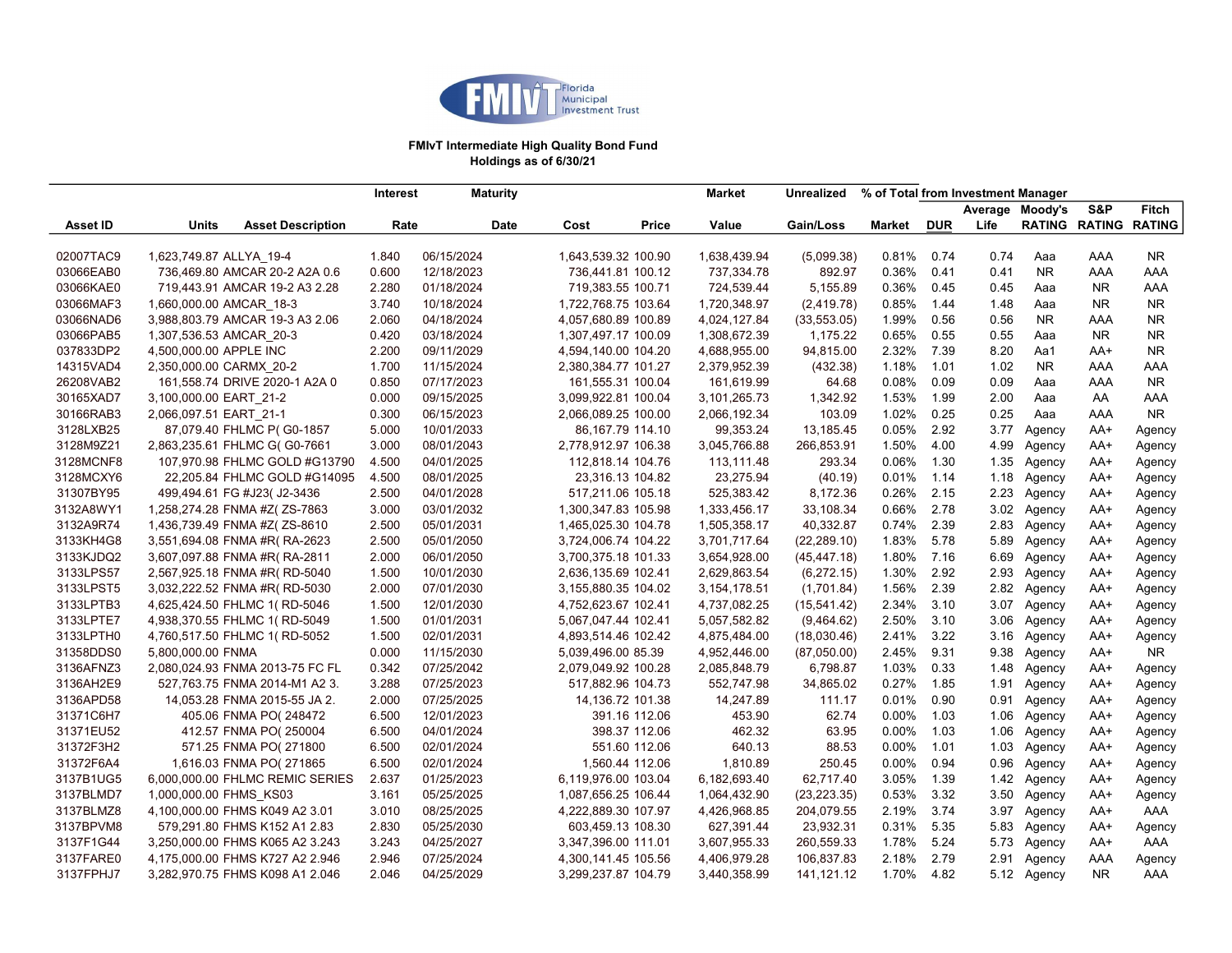## FMIvT Intermediate High Quality Bond Fund Holdings as of 6/30/21

|                 |                                   | Interest | <b>Maturity</b> |                     | <b>Market</b>   | Unrealized   | % of Total from Investment Manager |            |      |                 |                      |               |
|-----------------|-----------------------------------|----------|-----------------|---------------------|-----------------|--------------|------------------------------------|------------|------|-----------------|----------------------|---------------|
|                 |                                   |          |                 |                     |                 |              |                                    |            |      | Average Moody's | S&P                  | Fitch         |
| <b>Asset ID</b> | Units<br><b>Asset Description</b> | Rate     | Date            | Cost<br>Price       | Value           | Gain/Loss    | <b>Market</b>                      | <b>DUR</b> | Life |                 | <b>RATING RATING</b> | <b>RATING</b> |
|                 |                                   |          |                 |                     |                 |              |                                    |            |      |                 |                      |               |
| 3137FREH0       | 2,000,000.00 FHMS K104 A2 2.253   | 2.253    | 01/25/2030      | 2,193,750.00 106.05 | 2,120,942.80    | (72, 807.20) | 1.05%                              | 7.64       | 8.42 | Agency          | AA+                  | AAA           |
| 31392JGM5       | 72,581.40 FED NATL MTG ASSN       | 3.500    | 03/25/2033      | 71,294.84 103.78    | 75,325.92       | 4,031.08     | 0.04%                              | 1.45       | 1.65 | Agency          | AA+                  | Agency        |
| 31394AWY8       | 18,822.59 FNMA 2004-60 LB 5.      | 5.000    | 04/25/2034      | 20,304.87 100.76    | 18,964.74       | (1,340.13)   | 0.01%                              | 0.25       | 0.25 | Agency          | AA+                  | Agency        |
| 31394EDP0       | 48,592.05 FNMA 2005-58 MA 5.      | 5.500    | 07/25/2035      | 53,451.25 112.43    | 54,631.52       | 1,180.27     | 0.03%                              | 2.69       | 2.83 | Agency          | AA+                  | Agency        |
| 31395NVZ7       | 260,152.62 FNMA 2006-56 FA FL     | 2.750    | 11/25/2035      | 260,233.92 100.12   | 260,476.54      | 242.62       | 0.13%                              | 0.15       | 0.43 | Agency          | AA+                  | Agency        |
| 31402DC73       | 79,324.10 FNMA #725594 5.5 7      | 5.500    | 07/01/2034      | 86,791.72 115.82    | 91,874.76       | 5,083.04     | 0.05%                              | 2.95       | 3.96 | Agency          | AA+                  | Agency        |
| 31402RF95       | 93,517.37 FNMA PO(735592          | 5.000    | 05/01/2034      | 91,033.32 114.62    | 107,190.54      | 16,157.22    | 0.05%                              | 2.92       | 4.01 | Agency          | AA+                  | Agency        |
| 3140J8U43       | 734,039.35 FNMA #B(BM4202         | 3.500    | 12/01/2029      | 752,734.42 107.94   | 792,307.39      | 39,572.97    | 0.39%                              | 2.23       | 2.57 | Agency          | AA+                  | Agency        |
| 3140QD2J2       | 394,687.80 FNMA #C(CA6176         | 2.500    | 06/01/2030      | 416,518.97 105.28   | 415,519.42      | (999.55)     | 0.21%                              | 2.73       | 2.95 | Agency          | AA+                  | Agency        |
| 3140X4DE3       | 737,958.01 FNMA #F(FM1000         | 3.000    | 04/01/2047      | 747,759.01 104.92   | 774,272.92      | 26,513.91    | 0.38%                              | 4.27       | 4.79 | Agency          | AA+                  | Agency        |
| 3140X4HG4       | 1,334,952.32 FNMA #F(FM1130       | 3.000    | 10/01/2044      | 1,370,203.41 105.89 | 1,413,621.06    | 43,417.65    | 0.70%                              | 4.17       | 5.05 | Agency          | AA+                  | Agency        |
| 3140X5QQ9       | 3,972,950.31 FNMA #F(FM2262       | 2.500    | 01/01/2035      | 4,051,788.54 104.32 | 4, 144, 581. 76 | 92,793.22    | 2.05%                              | 2.95       | 3.11 | Agency          | AA+                  | Agency        |
| 31410GBT9       | 540,880.09 FNMA #888450 5.5 8     | 5.500    | 08/01/2035      | 596,404.81 115.24   | 623,331.85      | 26,927.04    | 0.31%                              | 2.97       | 3.78 | Agency          | AA+                  | Agency        |
| 31416M6U3       | 20,574.34 FNMA #A( AA4482         | 4.000    | 04/01/2039      | 21,500.18 109.98    | 22,628.48       | 1,128.30     | 0.01%                              | 3.75       | 4.72 | Agency          | AA+                  | Agency        |
| 31418DQX3       | 1,464,315.80 FNMA #M(MA4069       | 2.000    | 07/01/2030      | 1,522,774.04 104.02 | 1,523,181.30    | 407.26       | 0.75%                              | 2.47       | 2.80 | Agency          | AA+                  | Agency        |
| 31418DRM6       | 1,754,590.48 FNMA #M(MA4091       | 2.000    | 07/01/2030      | 1,826,693.18 103.87 | 1,822,493.13    | (4,200.05)   | 0.90%                              | 2.63       | 2.91 | Agency          | AA+                  | Agency        |
| 31418DU26       | 4,561,109.80 FNMA 10( MA4200      | 1.500    | 12/01/2030      | 4,678,985.98 102.41 | 4,670,941.32    | (8,044.66)   | 2.31%                              | 3.10       | 3.06 | Agency          | AA+                  | Agency        |
| 31418DVT6       | 4,653,715.00 FNMA 10( MA4225      | 1.500    | 01/01/2031      | 4,781,692.16 102.41 | 4,765,869.53    | (15,822.63)  | 2.35%                              | 3.18       | 3.13 | Agency          | AA+                  | Agency        |
| 31418DWZ1       | 2,350,806.63 FNMA 10( MA4263      | 1.500    | 02/01/2031      | 2,411,046.06 102.41 | 2,407,461.07    | (3,584.99)   | 1.19%                              | 3.16       | 3.11 | Agency          | AA+                  | Agency        |
| 31418DXN7       | 2,128,517.81 FNMA 10(MA4284       | 1.500    | 03/01/2031      | 2,190,377.86 102.41 | 2,179,836.37    | (10, 541.49) | 1.08%                              | 3.21       | 3.15 | Agency          | AA+                  | Agency        |
| 31419AGK7       | 60,419.00 FNMA #AE0201 5.58       | 5.500    | 08/01/2037      | 66,385.38 115.82    | 69,979.10       | 3,593.72     | 0.03%                              | 2.95       | 3.95 | Agency          | AA+                  | Agency        |
| 36203E7B8       | 233.07 GNMA PO(347490X            | 7.000    | 09/15/2023      | 230.53 101.05       | 235.51          | 4.98         | $0.00\%$                           | 0.65       | 0.66 | Govt            | $AA+$                | Govt          |
| 36203LRW4       | 130.96 GNMA PO(352501X            | 7.000    | 09/15/2023      | 129.53 100.37       | 131.44          | 1.91         | $0.00\%$                           | 0.61       | 0.63 | Govt            | AA+                  | Govt          |
| 36203R4F3       | 52.23 GNMA PO(357322X             | 7.000    | 09/15/2023      | 51.66 102.72        | 53.65           | 1.99         | 0.00%                              | 0.84       | 0.87 | Govt            | AA+                  | Govt          |
| 36203XWY8       | 319.58 GNMA PO(362563X            | 7.000    | 08/15/2023      | 316.10 100.37       | 320.77          | 4.67         | 0.00%                              | 0.80       | 0.83 | Govt            | AA+                  | Govt          |
| 36204D4S5       | 908.36 GNMA PO(367233X            | 7.000    | 09/15/2023      | 898.46 101.61       | 922.97          | 24.51        | 0.00%                              | 0.69       | 0.71 | Govt            | AA+                  | Govt          |
| 36206CHJ1       | 184.15 GNMA PO(407133X            | 9.000    | 01/15/2025      | 196.40 100.42       | 184.93          | (11.47)      | 0.00%                              | 0.55       | 0.57 | Govt            | $AA+$                | Govt          |
| 36206FHJ4       | 17,509.87 GNMA PO(409833X         | 9.000    | 04/15/2025      | 18,419.50 100.38    | 17,577.11       | (842.39)     | 0.01%                              | 1.28       | 1.39 | Govt            | $AA+$                | Govt          |
| 36224QVE3       | 852.56 GNMA PO(335513X            | 7.000    | 12/15/2022      | 843.27 101.02       | 861.26          | 17.99        | 0.00%                              | 0.59       | 0.60 | Govt            | $AA+$                | Govt          |
| 58769QAD3       | 2,985,000.00 MBALT_19-B           | 2.050    | 08/15/2025      | 3,037,820.51 101.49 | 3,029,539.48    | (8, 281.03)  | 1.50%                              | 0.77       | 0.77 | <b>NR</b>       | AAA                  | AAA           |
| 65479NAB0       | 116,292.32 NALT 2020-A A2A 1.     | 1.800    | 05/16/2022      | 116,285.84 100.11   | 116,421.28      | 135.44       | 0.06%                              | 0.07       | 0.07 | Aaa             | AAA                  | NR.           |
| 65480EAB7       | 1,493,757.02 NALT 2020-B A2 0.3   | 0.340    | 12/15/2022      | 1,493,680.39 100.08 | 1,494,901.09    | 1,220.70     | 0.74%                              | 0.43       | 0.42 | Aaa             | AAA                  | NR.           |
| 80285WAB3       | 925,822.12 SDART 2020-3 A2A 0     | 0.460    | 09/15/2023      | 925,787.96 100.03   | 926,105.61      | 317.65       | 0.46%                              | 0.19       | 0.18 | Aaa             | NR.                  | AAA           |
| 80286WAB2       | 1,111,859.87 SDART 20-4           | 0.420    | 09/15/2023      | 1,111,823.29 100.04 | 1,112,250.47    | 427.18       | 0.55%                              | 0.32       | 0.32 | Aaa             | NR.                  | AAA           |
| 89231AAE1       | 1,000,000.00 TAOT 18-C A4 3.15    | 3.130    | 02/15/2024      | 999,756.80 102.46   | 1,024,611.00    | 24,854.20    | 0.51%                              | 0.90       | 0.94 | Aaa             | AAA                  | NR.           |
| 9128282R0       | 3,000,000.00 US TREASURY 2.25 8   | 2.250    | 08/15/2027      | 2,896,711.22 107.00 | 3,210,120.00    | 313,408.78   | 1.59%                              | 5.70       | 6.13 | Govt            | AA+                  | Govt          |
| 9128283W8       | 3,000,000.00 US TREASURY 2.75 2   | 2.750    | 02/15/2028      | 2,971,568.93 110.25 | 3,307,500.00    | 335,931.07   | 1.63%                              | 6.04       | 6.63 | Govt            | AA+                  | Govt          |
| 9128284V9       | 3,035,000.00 US TREASURY 2.875    | 2.875    | 08/15/2028      | 2,985,574.84 111.28 | 3,377,499.75    | 391,924.91   | 1.67%                              | 6.43       | 7.13 | Govt            | AA+                  | Govt          |
| 912828B66       | 7,850,000.00 US TREASURY 2.75 2   | 2.750    | 02/15/2024      | 7,873,749.01 106.20 | 8,336,307.50    | 462,558.49   | 4.12%                              | 2.53       | 2.63 | Govt            | $AA+$                | Govt          |
| 912828P46       | 3,000,000.00 US TREASURY 1.625    | 1.625    | 02/15/2026      | 2,944,347.94 103.69 | 3,110,730.00    | 166,382.06   | 1.54%                              | 4.44       | 4.63 | Govt            | AA+                  | Govt          |
| 912828S92       | 1,200,000.00 US TREASURY 1.25 7   | 1.250    | 07/31/2023      | 1,137,373.30 102.04 | 1,224,516.00    | 87,142.70    | 0.60%                              | 2.05       | 2.09 | Govt            | $AA+$                | Govt          |
| 912828TY6       | 300,000.00 US TREASURY 1.625      | 1.625    | 11/15/2022      | 294,212.14 102.02   | 306,060.00      | 11,847.86    | 0.15%                              | 1.37       | 1.38 | Govt            | AA+                  | Govt          |
| 912828U24       | 2,350,000.00 US TREASURY 2.0 11   | 2.000    | 11/15/2026      | 2,254,887.78 105.58 | 2,481,083.00    | 226,195.22   | 1.23%                              | 5.10       | 5.38 | Govt            | $AA+$                | Govt          |
| 912828U57       | 6,450,000.00 US TREASURY 2.125    | 2.125    | 11/30/2023      | 6,688,734.41 104.32 | 6,728,382.00    | 39,647.59    | 3.32%                              | 2.36       | 2.42 | Govt            | AA+                  | Govt          |
| 912828XB1       | 8,000,000.00 US TREASURY 2.125    | 2.125    | 05/15/2025      | 7,814,510.23 105.62 | 8,449,360.00    | 634,849.77   | 4.17%                              | 3.72       | 3.88 | Govt            | $AA+$                | Govt          |
|                 |                                   |          |                 |                     |                 |              |                                    |            |      |                 |                      |               |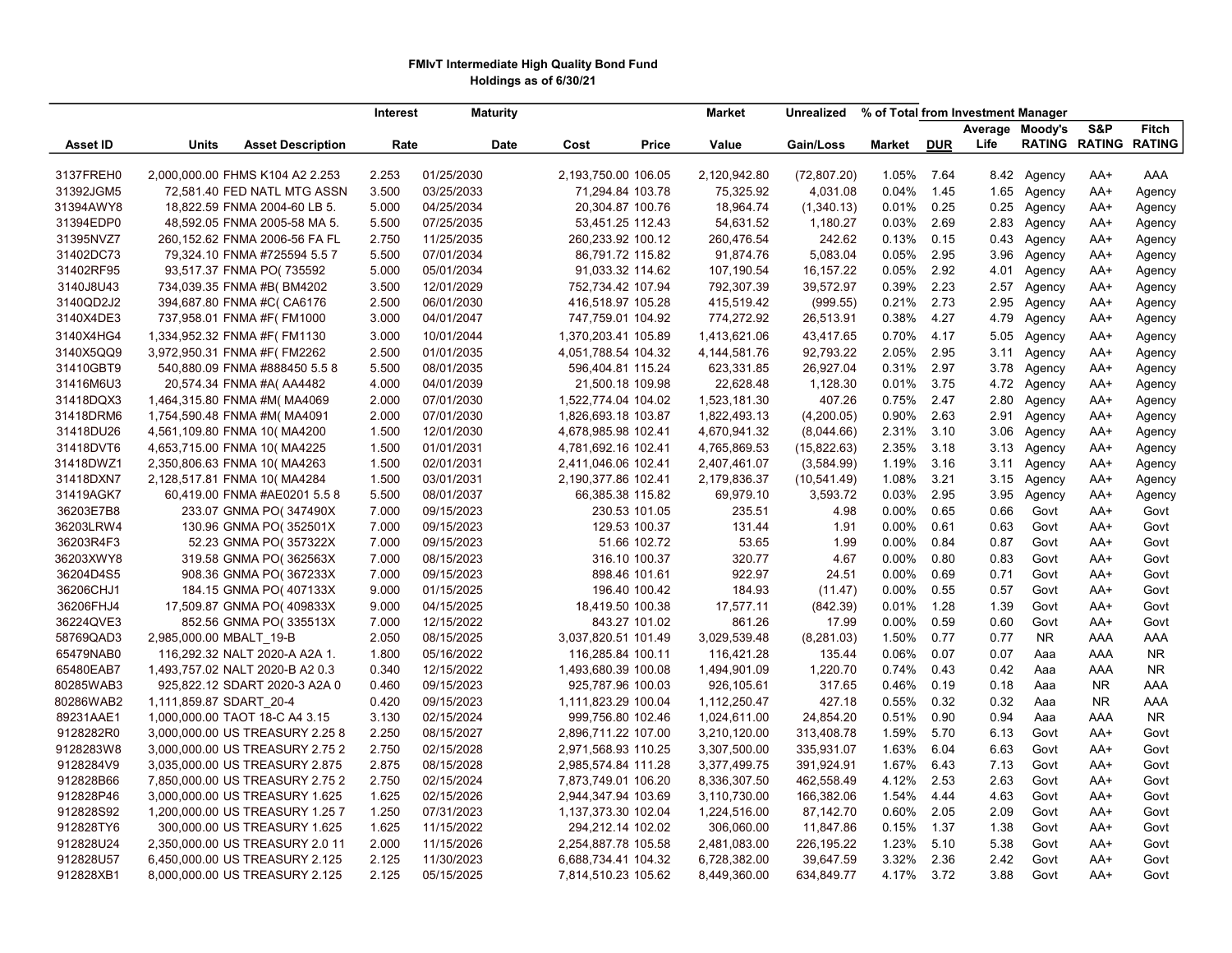### FMIvT Intermediate High Quality Bond Fund Holdings as of 6/30/21

|                 |                |                                 | Interest             |            | <b>Maturity</b> |                     |       | <b>Market</b>  | Unrealized    | % of Total from Investment Manager |            |      |                 |           |                             |
|-----------------|----------------|---------------------------------|----------------------|------------|-----------------|---------------------|-------|----------------|---------------|------------------------------------|------------|------|-----------------|-----------|-----------------------------|
|                 |                |                                 |                      |            |                 |                     |       |                |               |                                    |            |      | Average Moody's | S&P       | Fitch                       |
| <b>Asset ID</b> | Units          | <b>Asset Description</b>        | Rate                 |            | <b>Date</b>     | Cost                | Price | Value          | Gain/Loss     | <b>Market</b>                      | <b>DUR</b> | Life |                 |           | <b>RATING RATING RATING</b> |
|                 |                |                                 |                      |            |                 |                     |       |                |               |                                    |            |      |                 |           |                             |
| 912828Z94       |                | 4,500,000.00 US TREASURY 1.5 2/ | 1.500                | 02/15/2030 |                 | 4,730,955.50 101.06 |       | 4,547,835.00   | (183, 120.50) | 2.25%                              | 8.02       | 8.63 | Govt            | AA+       | Govt                        |
| 91282CBJ9       |                | 10,500,000.00 TREASURY NOTE     | 0.750                | 01/31/2028 |                 | 10,288,674.81 97.43 |       | 10,229,730.00  | (58, 944.81)  | 5.05%                              | 6.38       | 6.59 | Govt            | AA+       | Govt                        |
| 91282CBP5       |                | 5.500.000.00 TREASURY NOTE      | 1.125                | 02/29/2028 |                 | 5,444,377.47 99.77  |       | 5,487,515.00   | 43,137.53     | 2.71%                              | 6.38       | 6.67 | Govt            | AA+       | Govt                        |
| 91282CBZ3       |                | 4,000,000.00 TREASURY NOTE      | 1.250                | 04/30/2028 |                 | 3,988,297.25 100.39 |       | 4,015,640.00   | 27,342.75     | 1.98%                              | 6.52       | 6.83 | Govt            | AA+       | Govt                        |
| 91282CCE9       |                | 1,300,000.00 TREASURY NOTE      | 1.250                | 05/31/2028 |                 | 1,299,141.92 100.33 |       | 1,304,264.00   | 5,122.08      | 0.64%                              | 6.60       | 6.92 | Govt            | AA+       | Govt                        |
| 91282CCH2       |                | 3,500,000.00 TREASURY NOTE      | 1.250                | 06/30/2028 |                 | 3,501,928.06 100.16 |       | 3,505,467.00   | 3,538.94      | 1.73%                              | 6.68       | 7.00 | Govt            | AA+       | Govt                        |
| 98161TAE5       |                | 1,750,000.00 WOART 17-B A4 2.25 | 2.250                | 10/16/2023 |                 | 1,787,597.67 100.76 |       | 1,763,350.05   | (24, 247.62)  | 0.87%                              | 0.38       | 0.38 | NR.             | AAA       | AAA                         |
| 98161VAC4       |                | 277,587.36 WOART 18-A A3 2.50   | 2.500                | 04/17/2023 |                 | 280,363.23 100.58   |       | 279,183.99     | (1, 179.24)   | 0.14%                              | 0.26       | 0.26 | NR.             | AAA       | AAA                         |
| 98162XAD7       |                | 1.850.000.00 WOLS 2019-A A4 3.0 | 3.010                | 07/15/2024 |                 | 1.849.773.01 100.61 |       | 1,861,279.63   | 11,506.62     | 0.92%                              | 0.20       | 0.20 | Aaa             | <b>NR</b> | AAA                         |
| 98163BAB8       |                | 81,402.40 WOSAT 19-A A2A 2.0    | 2.060                | 08/15/2023 |                 | 81,400.46 100.07    |       | 81,455.36      | 54.90         | 0.04%                              | 0.04       | 0.04 | NR.             | AAA       | AAA                         |
| 98163CAB6       |                | 2,550,800.17 WOART 20-C A2 0.35 | 0.350                | 12/15/2023 |                 | 2,550,537.18 100.07 |       | 2,552,475.03   | 1,937.85      | 1.26%                              | 0.46       | 0.46 | NR.             | AAA       | AAA                         |
|                 | 195,314,240.90 |                                 |                      |            |                 | 196,919,690.07      |       | 200,612,730.36 | 3,693,040.29  | 99.06%                             |            |      |                 |           |                             |
| 665278404       | 1,905,794.21   | Northern Instl US Govt          |                      |            |                 | 1,905,794.21        |       | 1,905,794.21   | 0.00          | 0.94%                              |            |      | Aaa-mf          | AAAm      |                             |
|                 |                |                                 |                      |            |                 |                     |       |                |               |                                    |            |      |                 |           |                             |
|                 | 197,220,035.11 | <b>Total Portfolio</b>          |                      |            |                 | 198,825,484.28      |       | 202,518,524.57 | 3,693,040.29  | 100.00%                            | 3.78       | 3.97 |                 |           |                             |
|                 |                |                                 |                      |            |                 |                     |       |                |               |                                    |            |      |                 |           |                             |
|                 |                |                                 |                      |            |                 |                     |       |                |               |                                    |            |      |                 |           |                             |
|                 |                |                                 | <b>Portfolio NAV</b> |            |                 | 202,930,574.43      |       |                |               |                                    |            |      |                 |           |                             |
|                 |                |                                 | # Shares             |            |                 | 7,761,042.98        |       |                |               |                                    |            |      |                 |           |                             |
|                 |                |                                 | <b>NAV per Share</b> |            |                 | 26.147333           |       |                |               |                                    |            |      |                 |           |                             |

NAV per Share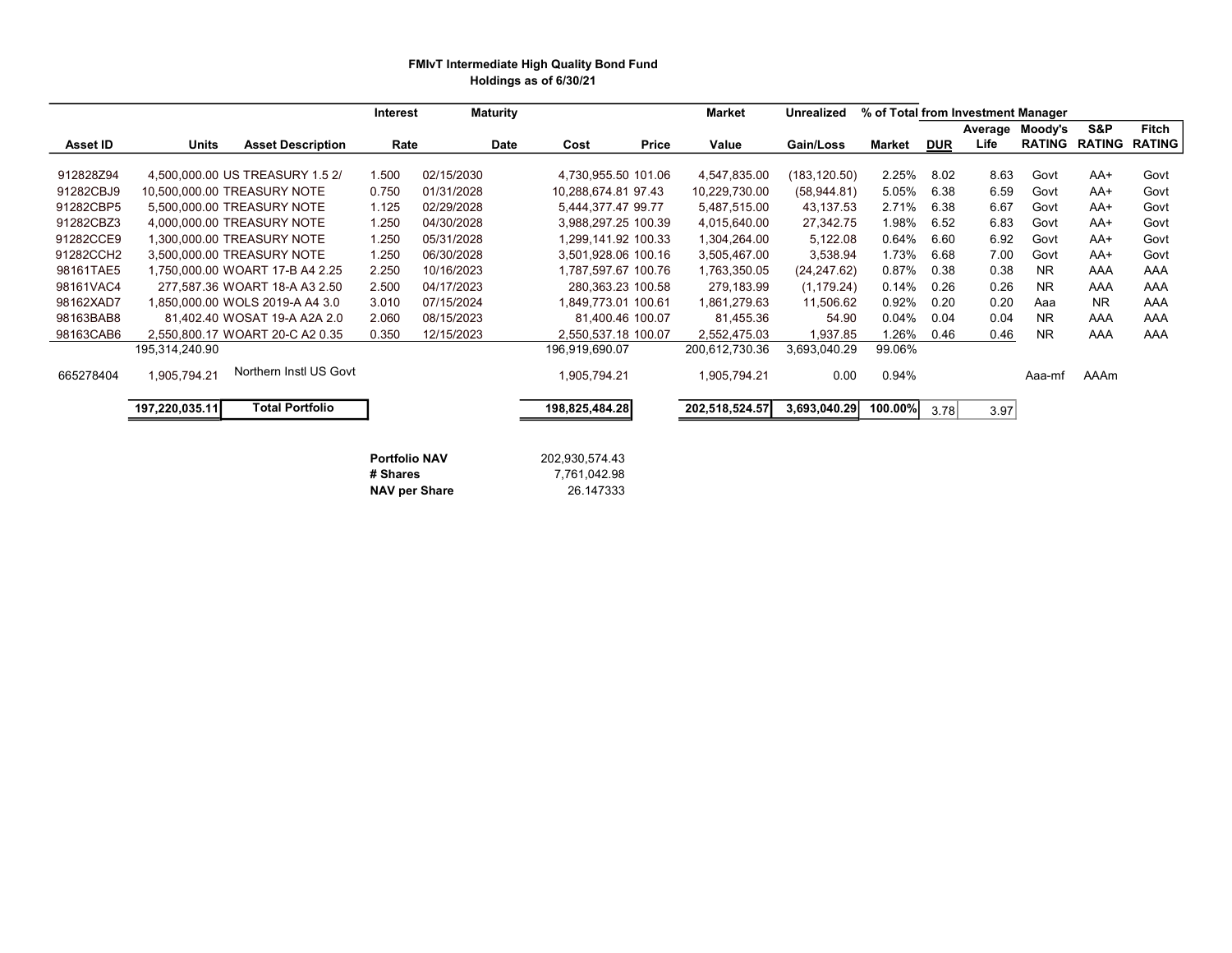

### FMIvT Broad Market High Quality Bond Fund Holdings as of 6/30/21

| S&P<br>Moody's<br>Fitch<br>Average<br><b>RATING RATING</b><br><b>RATING</b><br>Value<br>Gain/Loss<br><b>Market</b><br><b>DUR</b><br>Asset ID<br><b>Units</b><br><b>Asset Description</b><br>Rate<br><b>Date</b><br>Cost<br>Price<br>Life<br>02007TAC9<br>2,841,562.27 ALLYA 19-4<br>06/15/2024<br>2,884,296.71 100.90<br>2,867,269.88<br>1.71%<br>0.74<br>0.74<br>AAA<br>1.840<br>(17,026.83)<br>Aaa<br>NR<br>03066EAB0<br>475,141.81 AMCAR 20-2 A2A 0.6<br>0.600<br>12/18/2023<br>475.123.75 100.12<br>475.699.86<br>576.11<br>0.28%<br>0.41<br>0.41<br>NR.<br>AAA<br>AAA<br>03066KAE0<br>645,241.18 AMCAR 19-2<br>2.280<br>01/18/2024<br>654,314.88 100.71<br>649.811.17<br>(4,503.71)<br>0.39%<br>0.45<br>0.45<br><b>NR</b><br>AAA<br>Aaa<br>0.85%<br>03066MAF3<br>1,370,000.00 AMCAR 18-3<br>3.740<br>10/18/2024<br>1,421,803.13 103.64<br>1,419,806.08<br>(1,997.05)<br>1.44<br>1.48<br><b>NR</b><br><b>NR</b><br>Aaa<br>03066NAD6<br>3,760,048.73 AMCAR 19-3 A3 2.06<br>2.060<br>04/18/2024<br>3,839,730.77 100.89<br>3,793,346.97<br>2.26%<br>0.56<br>0.56<br><b>NR</b><br><b>NR</b><br>(46, 383.80)<br>AAA<br>03066PAB5<br>947,963.98 AMCAR 20-3<br>0.420<br>03/18/2024<br>947,935.45 100.09<br>948.787.48<br>0.57%<br>0.55<br>0.55<br><b>NR</b><br><b>NR</b><br>852.03<br>Aaa<br>03067DAB1<br>1.100<br>03/18/2023<br>151,387.07 100.07<br>151,091.08<br>(295.99)<br>0.09%<br>0.11<br>0.11<br><b>NR</b><br>AAA<br>150,986.01 AMCAR 20-1<br>Aaa<br>037833DP2<br>3,660,000.00 APPLE 2.2 9/11/29<br>2.200<br>09/11/2029<br>2.27%<br>7.39<br>8.20<br><b>NR</b><br>3,570,187.20 104.20<br>3,813,683.40<br>243,496.20<br>Aa1<br>$AA+$<br>06051GHZ5<br>02/13/2031<br>2,504,047.00<br>1.49%<br>7.72<br>9.62<br>2,450,000.00 BANK OF AMERICA 2.<br>2.496<br>2,471,952.00 102.21<br>32,095.00<br>A <sub>2</sub><br>A-<br>AA-<br>12596EAC8<br>3.190<br>11/15/2023<br>367,029.32 101.33<br>371,979.23<br>4,949.91<br>0.22%<br>0.48<br>0.48<br><b>NR</b><br>367,078.95 CNH 18-B A3 3.19 1<br>AAA<br>Aaa<br>3.220<br>01/15/2026<br>1,249,625.50 104.25<br>53,486.00<br>0.78%<br>1.74<br>1.79<br>12596JAD5<br>1,250,000.00 CNH 19-A A4 3.34 1<br>1,303,111.50<br>AAA<br>NR.<br>Aaa<br>14315VAD4<br>11/15/2024<br>2,010,665.43 101.27<br>2,010,300.21<br>1.20%<br>AAA<br>1,985,000.00 CARMX 20-2<br>1.700<br>(365.22)<br>1.01<br>1.02<br>NR.<br>AAA<br>14316LAD5<br>2,000,000.00 CARMX_19-2<br>2.770<br>12/16/2024<br>2,081,718.75 103.77<br>2,075,321.60<br>1.24%<br>1.69<br>1.73<br>NR.<br>AAA<br>(6, 397.15)<br>AAA<br>18978CAC7<br>02/15/2023<br>194,112.27<br>0.12%<br>0.11<br>0.10<br>193,723.41 CNH 17-C A3 2.08 2<br>2.080<br>193,935.30 100.20<br>176.97<br>AAA<br>NR.<br>Aaa<br>26208GAG4<br>05/15/2024<br>1,014,013.35 101.18<br>0.60%<br>0.46<br>N <sub>R</sub><br>992,989.89 DRIVE 18-1<br>3.810<br>1,004,675.69<br>(9,337.66)<br>0.46<br>AAA<br>Aaa<br>26208MAF3<br>3.990<br>01/15/2025<br>1,688,379.66 101.26<br>1.01%<br>0.45<br>0.45<br>AAA<br>1,665,479.32 DRIVE 18-5<br>1,686,437.71<br>(1,941.95)<br>NR.<br>Aaa<br>26208VAB2<br>07/17/2023<br>0.16%<br>0.09<br>0.09<br>264,368.84 DRIVE 2020-1 A2A 0<br>0.850<br>264,363.24 100.04<br>264,469.06<br>105.82<br>AAA<br>NR<br>Aaa<br>26209BAF6<br>11/15/2024<br>76,533.22<br>0.05%<br>0.04<br>0.04<br>76,417.58 DRIVE 2018-4 C 3.6<br>3.660<br>77,166.83 100.15<br>(633.61)<br>AAA<br>NR<br>Aaa<br>26442CAY0<br>08/15/2029<br>989,244.50<br>7.24<br>8.13<br>950,000.00 DUKE ENERGY CORP 2 2.450<br>1,010,866.50 104.13<br>(21,622.00)<br>0.59%<br>Aa3<br>A<br>NR.<br>30165XAD7<br>09/15/2025<br>2,551,041.16<br>1.52%<br>1.99<br>2.00<br>2,550,000.00 EART 21-2<br>0.000<br>2,549,936.51 100.04<br>1,104.65<br>AA<br>AAA<br>Aaa<br>30166RAB3<br>0.300<br>06/15/2023<br>1,599,632.78<br>79.82<br>0.95%<br>0.25<br>0.25<br><b>NR</b><br>1,599,559.36 EART 21-1<br>1,599,552.96 100.00<br>Aaa<br>AAA<br>0.01%<br>2.92<br>3128LXB25<br>17,415.88 FHLMC P(G0-1857<br>5.000<br>10/01/2033<br>17,233.56 114.10<br>19,870.65<br>2,637.09<br>3.77<br>AA+<br>Agency<br>Agency<br>3128M9Z21<br>769,114.99 106.38<br>842,843.03<br>73,728.04<br>0.50%<br>4.00<br>792,331.87 FHLMC G(G0-7661<br>3.000<br>08/01/2043<br>4.99<br>$AA+$<br>Agency<br>Agency<br>3128MCNF8<br>04/01/2025<br>34,625.66<br>112.09<br>0.02%<br>1.30<br>33,052.05 FHLMC GOLD #G13790<br>4.500<br>34,513.57 104.76<br>1.35<br>AA+<br>Agency<br>Agency<br>1.14<br>3128MCXY6<br>10,716.07 FHLMC GOLD #G14095<br>4.500<br>08/01/2025<br>11,251.87 104.82<br>11,232.48<br>(19.39)<br>0.01%<br>1.18<br>AA+<br>Agency<br>Agency<br>0.67%<br>2.61<br>3128MEP47<br>1,054,489.73 FHLMC #( G1-5643<br>3.000<br>10/01/2030<br>1,089,749.23 106.03<br>1,118,064.92<br>28,315.69<br>2.73<br>AA+ |
|------------------------------------------------------------------------------------------------------------------------------------------------------------------------------------------------------------------------------------------------------------------------------------------------------------------------------------------------------------------------------------------------------------------------------------------------------------------------------------------------------------------------------------------------------------------------------------------------------------------------------------------------------------------------------------------------------------------------------------------------------------------------------------------------------------------------------------------------------------------------------------------------------------------------------------------------------------------------------------------------------------------------------------------------------------------------------------------------------------------------------------------------------------------------------------------------------------------------------------------------------------------------------------------------------------------------------------------------------------------------------------------------------------------------------------------------------------------------------------------------------------------------------------------------------------------------------------------------------------------------------------------------------------------------------------------------------------------------------------------------------------------------------------------------------------------------------------------------------------------------------------------------------------------------------------------------------------------------------------------------------------------------------------------------------------------------------------------------------------------------------------------------------------------------------------------------------------------------------------------------------------------------------------------------------------------------------------------------------------------------------------------------------------------------------------------------------------------------------------------------------------------------------------------------------------------------------------------------------------------------------------------------------------------------------------------------------------------------------------------------------------------------------------------------------------------------------------------------------------------------------------------------------------------------------------------------------------------------------------------------------------------------------------------------------------------------------------------------------------------------------------------------------------------------------------------------------------------------------------------------------------------------------------------------------------------------------------------------------------------------------------------------------------------------------------------------------------------------------------------------------------------------------------------------------------------------------------------------------------------------------------------------------------------------------------------------------------------------------------------------------------------------------------------------------------------------------------------------------------------------------------------------------------------------------------------------------------------------------------------------------------------------------------------------------------------------------------------------------------------------------------------------------------------------------------------------------------------------------------------------------------------------------------------------------------------------------------------------------------------------------------------------------------------------------------------------------------------------------------------------------------------------------------------------------------------------------------------------------------------------------------------------------------------------------------------------------|
|                                                                                                                                                                                                                                                                                                                                                                                                                                                                                                                                                                                                                                                                                                                                                                                                                                                                                                                                                                                                                                                                                                                                                                                                                                                                                                                                                                                                                                                                                                                                                                                                                                                                                                                                                                                                                                                                                                                                                                                                                                                                                                                                                                                                                                                                                                                                                                                                                                                                                                                                                                                                                                                                                                                                                                                                                                                                                                                                                                                                                                                                                                                                                                                                                                                                                                                                                                                                                                                                                                                                                                                                                                                                                                                                                                                                                                                                                                                                                                                                                                                                                                                                                                                                                                                                                                                                                                                                                                                                                                                                                                                                                                                                                                      |
|                                                                                                                                                                                                                                                                                                                                                                                                                                                                                                                                                                                                                                                                                                                                                                                                                                                                                                                                                                                                                                                                                                                                                                                                                                                                                                                                                                                                                                                                                                                                                                                                                                                                                                                                                                                                                                                                                                                                                                                                                                                                                                                                                                                                                                                                                                                                                                                                                                                                                                                                                                                                                                                                                                                                                                                                                                                                                                                                                                                                                                                                                                                                                                                                                                                                                                                                                                                                                                                                                                                                                                                                                                                                                                                                                                                                                                                                                                                                                                                                                                                                                                                                                                                                                                                                                                                                                                                                                                                                                                                                                                                                                                                                                                      |
|                                                                                                                                                                                                                                                                                                                                                                                                                                                                                                                                                                                                                                                                                                                                                                                                                                                                                                                                                                                                                                                                                                                                                                                                                                                                                                                                                                                                                                                                                                                                                                                                                                                                                                                                                                                                                                                                                                                                                                                                                                                                                                                                                                                                                                                                                                                                                                                                                                                                                                                                                                                                                                                                                                                                                                                                                                                                                                                                                                                                                                                                                                                                                                                                                                                                                                                                                                                                                                                                                                                                                                                                                                                                                                                                                                                                                                                                                                                                                                                                                                                                                                                                                                                                                                                                                                                                                                                                                                                                                                                                                                                                                                                                                                      |
|                                                                                                                                                                                                                                                                                                                                                                                                                                                                                                                                                                                                                                                                                                                                                                                                                                                                                                                                                                                                                                                                                                                                                                                                                                                                                                                                                                                                                                                                                                                                                                                                                                                                                                                                                                                                                                                                                                                                                                                                                                                                                                                                                                                                                                                                                                                                                                                                                                                                                                                                                                                                                                                                                                                                                                                                                                                                                                                                                                                                                                                                                                                                                                                                                                                                                                                                                                                                                                                                                                                                                                                                                                                                                                                                                                                                                                                                                                                                                                                                                                                                                                                                                                                                                                                                                                                                                                                                                                                                                                                                                                                                                                                                                                      |
|                                                                                                                                                                                                                                                                                                                                                                                                                                                                                                                                                                                                                                                                                                                                                                                                                                                                                                                                                                                                                                                                                                                                                                                                                                                                                                                                                                                                                                                                                                                                                                                                                                                                                                                                                                                                                                                                                                                                                                                                                                                                                                                                                                                                                                                                                                                                                                                                                                                                                                                                                                                                                                                                                                                                                                                                                                                                                                                                                                                                                                                                                                                                                                                                                                                                                                                                                                                                                                                                                                                                                                                                                                                                                                                                                                                                                                                                                                                                                                                                                                                                                                                                                                                                                                                                                                                                                                                                                                                                                                                                                                                                                                                                                                      |
|                                                                                                                                                                                                                                                                                                                                                                                                                                                                                                                                                                                                                                                                                                                                                                                                                                                                                                                                                                                                                                                                                                                                                                                                                                                                                                                                                                                                                                                                                                                                                                                                                                                                                                                                                                                                                                                                                                                                                                                                                                                                                                                                                                                                                                                                                                                                                                                                                                                                                                                                                                                                                                                                                                                                                                                                                                                                                                                                                                                                                                                                                                                                                                                                                                                                                                                                                                                                                                                                                                                                                                                                                                                                                                                                                                                                                                                                                                                                                                                                                                                                                                                                                                                                                                                                                                                                                                                                                                                                                                                                                                                                                                                                                                      |
|                                                                                                                                                                                                                                                                                                                                                                                                                                                                                                                                                                                                                                                                                                                                                                                                                                                                                                                                                                                                                                                                                                                                                                                                                                                                                                                                                                                                                                                                                                                                                                                                                                                                                                                                                                                                                                                                                                                                                                                                                                                                                                                                                                                                                                                                                                                                                                                                                                                                                                                                                                                                                                                                                                                                                                                                                                                                                                                                                                                                                                                                                                                                                                                                                                                                                                                                                                                                                                                                                                                                                                                                                                                                                                                                                                                                                                                                                                                                                                                                                                                                                                                                                                                                                                                                                                                                                                                                                                                                                                                                                                                                                                                                                                      |
|                                                                                                                                                                                                                                                                                                                                                                                                                                                                                                                                                                                                                                                                                                                                                                                                                                                                                                                                                                                                                                                                                                                                                                                                                                                                                                                                                                                                                                                                                                                                                                                                                                                                                                                                                                                                                                                                                                                                                                                                                                                                                                                                                                                                                                                                                                                                                                                                                                                                                                                                                                                                                                                                                                                                                                                                                                                                                                                                                                                                                                                                                                                                                                                                                                                                                                                                                                                                                                                                                                                                                                                                                                                                                                                                                                                                                                                                                                                                                                                                                                                                                                                                                                                                                                                                                                                                                                                                                                                                                                                                                                                                                                                                                                      |
|                                                                                                                                                                                                                                                                                                                                                                                                                                                                                                                                                                                                                                                                                                                                                                                                                                                                                                                                                                                                                                                                                                                                                                                                                                                                                                                                                                                                                                                                                                                                                                                                                                                                                                                                                                                                                                                                                                                                                                                                                                                                                                                                                                                                                                                                                                                                                                                                                                                                                                                                                                                                                                                                                                                                                                                                                                                                                                                                                                                                                                                                                                                                                                                                                                                                                                                                                                                                                                                                                                                                                                                                                                                                                                                                                                                                                                                                                                                                                                                                                                                                                                                                                                                                                                                                                                                                                                                                                                                                                                                                                                                                                                                                                                      |
|                                                                                                                                                                                                                                                                                                                                                                                                                                                                                                                                                                                                                                                                                                                                                                                                                                                                                                                                                                                                                                                                                                                                                                                                                                                                                                                                                                                                                                                                                                                                                                                                                                                                                                                                                                                                                                                                                                                                                                                                                                                                                                                                                                                                                                                                                                                                                                                                                                                                                                                                                                                                                                                                                                                                                                                                                                                                                                                                                                                                                                                                                                                                                                                                                                                                                                                                                                                                                                                                                                                                                                                                                                                                                                                                                                                                                                                                                                                                                                                                                                                                                                                                                                                                                                                                                                                                                                                                                                                                                                                                                                                                                                                                                                      |
|                                                                                                                                                                                                                                                                                                                                                                                                                                                                                                                                                                                                                                                                                                                                                                                                                                                                                                                                                                                                                                                                                                                                                                                                                                                                                                                                                                                                                                                                                                                                                                                                                                                                                                                                                                                                                                                                                                                                                                                                                                                                                                                                                                                                                                                                                                                                                                                                                                                                                                                                                                                                                                                                                                                                                                                                                                                                                                                                                                                                                                                                                                                                                                                                                                                                                                                                                                                                                                                                                                                                                                                                                                                                                                                                                                                                                                                                                                                                                                                                                                                                                                                                                                                                                                                                                                                                                                                                                                                                                                                                                                                                                                                                                                      |
|                                                                                                                                                                                                                                                                                                                                                                                                                                                                                                                                                                                                                                                                                                                                                                                                                                                                                                                                                                                                                                                                                                                                                                                                                                                                                                                                                                                                                                                                                                                                                                                                                                                                                                                                                                                                                                                                                                                                                                                                                                                                                                                                                                                                                                                                                                                                                                                                                                                                                                                                                                                                                                                                                                                                                                                                                                                                                                                                                                                                                                                                                                                                                                                                                                                                                                                                                                                                                                                                                                                                                                                                                                                                                                                                                                                                                                                                                                                                                                                                                                                                                                                                                                                                                                                                                                                                                                                                                                                                                                                                                                                                                                                                                                      |
|                                                                                                                                                                                                                                                                                                                                                                                                                                                                                                                                                                                                                                                                                                                                                                                                                                                                                                                                                                                                                                                                                                                                                                                                                                                                                                                                                                                                                                                                                                                                                                                                                                                                                                                                                                                                                                                                                                                                                                                                                                                                                                                                                                                                                                                                                                                                                                                                                                                                                                                                                                                                                                                                                                                                                                                                                                                                                                                                                                                                                                                                                                                                                                                                                                                                                                                                                                                                                                                                                                                                                                                                                                                                                                                                                                                                                                                                                                                                                                                                                                                                                                                                                                                                                                                                                                                                                                                                                                                                                                                                                                                                                                                                                                      |
|                                                                                                                                                                                                                                                                                                                                                                                                                                                                                                                                                                                                                                                                                                                                                                                                                                                                                                                                                                                                                                                                                                                                                                                                                                                                                                                                                                                                                                                                                                                                                                                                                                                                                                                                                                                                                                                                                                                                                                                                                                                                                                                                                                                                                                                                                                                                                                                                                                                                                                                                                                                                                                                                                                                                                                                                                                                                                                                                                                                                                                                                                                                                                                                                                                                                                                                                                                                                                                                                                                                                                                                                                                                                                                                                                                                                                                                                                                                                                                                                                                                                                                                                                                                                                                                                                                                                                                                                                                                                                                                                                                                                                                                                                                      |
|                                                                                                                                                                                                                                                                                                                                                                                                                                                                                                                                                                                                                                                                                                                                                                                                                                                                                                                                                                                                                                                                                                                                                                                                                                                                                                                                                                                                                                                                                                                                                                                                                                                                                                                                                                                                                                                                                                                                                                                                                                                                                                                                                                                                                                                                                                                                                                                                                                                                                                                                                                                                                                                                                                                                                                                                                                                                                                                                                                                                                                                                                                                                                                                                                                                                                                                                                                                                                                                                                                                                                                                                                                                                                                                                                                                                                                                                                                                                                                                                                                                                                                                                                                                                                                                                                                                                                                                                                                                                                                                                                                                                                                                                                                      |
|                                                                                                                                                                                                                                                                                                                                                                                                                                                                                                                                                                                                                                                                                                                                                                                                                                                                                                                                                                                                                                                                                                                                                                                                                                                                                                                                                                                                                                                                                                                                                                                                                                                                                                                                                                                                                                                                                                                                                                                                                                                                                                                                                                                                                                                                                                                                                                                                                                                                                                                                                                                                                                                                                                                                                                                                                                                                                                                                                                                                                                                                                                                                                                                                                                                                                                                                                                                                                                                                                                                                                                                                                                                                                                                                                                                                                                                                                                                                                                                                                                                                                                                                                                                                                                                                                                                                                                                                                                                                                                                                                                                                                                                                                                      |
|                                                                                                                                                                                                                                                                                                                                                                                                                                                                                                                                                                                                                                                                                                                                                                                                                                                                                                                                                                                                                                                                                                                                                                                                                                                                                                                                                                                                                                                                                                                                                                                                                                                                                                                                                                                                                                                                                                                                                                                                                                                                                                                                                                                                                                                                                                                                                                                                                                                                                                                                                                                                                                                                                                                                                                                                                                                                                                                                                                                                                                                                                                                                                                                                                                                                                                                                                                                                                                                                                                                                                                                                                                                                                                                                                                                                                                                                                                                                                                                                                                                                                                                                                                                                                                                                                                                                                                                                                                                                                                                                                                                                                                                                                                      |
|                                                                                                                                                                                                                                                                                                                                                                                                                                                                                                                                                                                                                                                                                                                                                                                                                                                                                                                                                                                                                                                                                                                                                                                                                                                                                                                                                                                                                                                                                                                                                                                                                                                                                                                                                                                                                                                                                                                                                                                                                                                                                                                                                                                                                                                                                                                                                                                                                                                                                                                                                                                                                                                                                                                                                                                                                                                                                                                                                                                                                                                                                                                                                                                                                                                                                                                                                                                                                                                                                                                                                                                                                                                                                                                                                                                                                                                                                                                                                                                                                                                                                                                                                                                                                                                                                                                                                                                                                                                                                                                                                                                                                                                                                                      |
|                                                                                                                                                                                                                                                                                                                                                                                                                                                                                                                                                                                                                                                                                                                                                                                                                                                                                                                                                                                                                                                                                                                                                                                                                                                                                                                                                                                                                                                                                                                                                                                                                                                                                                                                                                                                                                                                                                                                                                                                                                                                                                                                                                                                                                                                                                                                                                                                                                                                                                                                                                                                                                                                                                                                                                                                                                                                                                                                                                                                                                                                                                                                                                                                                                                                                                                                                                                                                                                                                                                                                                                                                                                                                                                                                                                                                                                                                                                                                                                                                                                                                                                                                                                                                                                                                                                                                                                                                                                                                                                                                                                                                                                                                                      |
|                                                                                                                                                                                                                                                                                                                                                                                                                                                                                                                                                                                                                                                                                                                                                                                                                                                                                                                                                                                                                                                                                                                                                                                                                                                                                                                                                                                                                                                                                                                                                                                                                                                                                                                                                                                                                                                                                                                                                                                                                                                                                                                                                                                                                                                                                                                                                                                                                                                                                                                                                                                                                                                                                                                                                                                                                                                                                                                                                                                                                                                                                                                                                                                                                                                                                                                                                                                                                                                                                                                                                                                                                                                                                                                                                                                                                                                                                                                                                                                                                                                                                                                                                                                                                                                                                                                                                                                                                                                                                                                                                                                                                                                                                                      |
|                                                                                                                                                                                                                                                                                                                                                                                                                                                                                                                                                                                                                                                                                                                                                                                                                                                                                                                                                                                                                                                                                                                                                                                                                                                                                                                                                                                                                                                                                                                                                                                                                                                                                                                                                                                                                                                                                                                                                                                                                                                                                                                                                                                                                                                                                                                                                                                                                                                                                                                                                                                                                                                                                                                                                                                                                                                                                                                                                                                                                                                                                                                                                                                                                                                                                                                                                                                                                                                                                                                                                                                                                                                                                                                                                                                                                                                                                                                                                                                                                                                                                                                                                                                                                                                                                                                                                                                                                                                                                                                                                                                                                                                                                                      |
|                                                                                                                                                                                                                                                                                                                                                                                                                                                                                                                                                                                                                                                                                                                                                                                                                                                                                                                                                                                                                                                                                                                                                                                                                                                                                                                                                                                                                                                                                                                                                                                                                                                                                                                                                                                                                                                                                                                                                                                                                                                                                                                                                                                                                                                                                                                                                                                                                                                                                                                                                                                                                                                                                                                                                                                                                                                                                                                                                                                                                                                                                                                                                                                                                                                                                                                                                                                                                                                                                                                                                                                                                                                                                                                                                                                                                                                                                                                                                                                                                                                                                                                                                                                                                                                                                                                                                                                                                                                                                                                                                                                                                                                                                                      |
|                                                                                                                                                                                                                                                                                                                                                                                                                                                                                                                                                                                                                                                                                                                                                                                                                                                                                                                                                                                                                                                                                                                                                                                                                                                                                                                                                                                                                                                                                                                                                                                                                                                                                                                                                                                                                                                                                                                                                                                                                                                                                                                                                                                                                                                                                                                                                                                                                                                                                                                                                                                                                                                                                                                                                                                                                                                                                                                                                                                                                                                                                                                                                                                                                                                                                                                                                                                                                                                                                                                                                                                                                                                                                                                                                                                                                                                                                                                                                                                                                                                                                                                                                                                                                                                                                                                                                                                                                                                                                                                                                                                                                                                                                                      |
|                                                                                                                                                                                                                                                                                                                                                                                                                                                                                                                                                                                                                                                                                                                                                                                                                                                                                                                                                                                                                                                                                                                                                                                                                                                                                                                                                                                                                                                                                                                                                                                                                                                                                                                                                                                                                                                                                                                                                                                                                                                                                                                                                                                                                                                                                                                                                                                                                                                                                                                                                                                                                                                                                                                                                                                                                                                                                                                                                                                                                                                                                                                                                                                                                                                                                                                                                                                                                                                                                                                                                                                                                                                                                                                                                                                                                                                                                                                                                                                                                                                                                                                                                                                                                                                                                                                                                                                                                                                                                                                                                                                                                                                                                                      |
|                                                                                                                                                                                                                                                                                                                                                                                                                                                                                                                                                                                                                                                                                                                                                                                                                                                                                                                                                                                                                                                                                                                                                                                                                                                                                                                                                                                                                                                                                                                                                                                                                                                                                                                                                                                                                                                                                                                                                                                                                                                                                                                                                                                                                                                                                                                                                                                                                                                                                                                                                                                                                                                                                                                                                                                                                                                                                                                                                                                                                                                                                                                                                                                                                                                                                                                                                                                                                                                                                                                                                                                                                                                                                                                                                                                                                                                                                                                                                                                                                                                                                                                                                                                                                                                                                                                                                                                                                                                                                                                                                                                                                                                                                                      |
|                                                                                                                                                                                                                                                                                                                                                                                                                                                                                                                                                                                                                                                                                                                                                                                                                                                                                                                                                                                                                                                                                                                                                                                                                                                                                                                                                                                                                                                                                                                                                                                                                                                                                                                                                                                                                                                                                                                                                                                                                                                                                                                                                                                                                                                                                                                                                                                                                                                                                                                                                                                                                                                                                                                                                                                                                                                                                                                                                                                                                                                                                                                                                                                                                                                                                                                                                                                                                                                                                                                                                                                                                                                                                                                                                                                                                                                                                                                                                                                                                                                                                                                                                                                                                                                                                                                                                                                                                                                                                                                                                                                                                                                                                                      |
|                                                                                                                                                                                                                                                                                                                                                                                                                                                                                                                                                                                                                                                                                                                                                                                                                                                                                                                                                                                                                                                                                                                                                                                                                                                                                                                                                                                                                                                                                                                                                                                                                                                                                                                                                                                                                                                                                                                                                                                                                                                                                                                                                                                                                                                                                                                                                                                                                                                                                                                                                                                                                                                                                                                                                                                                                                                                                                                                                                                                                                                                                                                                                                                                                                                                                                                                                                                                                                                                                                                                                                                                                                                                                                                                                                                                                                                                                                                                                                                                                                                                                                                                                                                                                                                                                                                                                                                                                                                                                                                                                                                                                                                                                                      |
| Agency<br>Agency                                                                                                                                                                                                                                                                                                                                                                                                                                                                                                                                                                                                                                                                                                                                                                                                                                                                                                                                                                                                                                                                                                                                                                                                                                                                                                                                                                                                                                                                                                                                                                                                                                                                                                                                                                                                                                                                                                                                                                                                                                                                                                                                                                                                                                                                                                                                                                                                                                                                                                                                                                                                                                                                                                                                                                                                                                                                                                                                                                                                                                                                                                                                                                                                                                                                                                                                                                                                                                                                                                                                                                                                                                                                                                                                                                                                                                                                                                                                                                                                                                                                                                                                                                                                                                                                                                                                                                                                                                                                                                                                                                                                                                                                                     |
| 638,581.26<br>0.38%<br>2.35<br>3128MMUM3<br>603,283.16 FHLMC #( G1-8587<br>3.000<br>02/01/2031<br>623,643.97 105.85<br>14,937.29<br>2.80<br>$AA+$<br>Agency<br>Agency                                                                                                                                                                                                                                                                                                                                                                                                                                                                                                                                                                                                                                                                                                                                                                                                                                                                                                                                                                                                                                                                                                                                                                                                                                                                                                                                                                                                                                                                                                                                                                                                                                                                                                                                                                                                                                                                                                                                                                                                                                                                                                                                                                                                                                                                                                                                                                                                                                                                                                                                                                                                                                                                                                                                                                                                                                                                                                                                                                                                                                                                                                                                                                                                                                                                                                                                                                                                                                                                                                                                                                                                                                                                                                                                                                                                                                                                                                                                                                                                                                                                                                                                                                                                                                                                                                                                                                                                                                                                                                                                |
| 3132A9R74<br>05/01/2031<br>1,369,331.85<br>0.82%<br>2.39<br>1,306,913.65 FNMA #Z( ZS-8610<br>2.500<br>1,332,643.52 104.78<br>36,688.33<br>2.83<br>AA+<br>Agency<br>Agency                                                                                                                                                                                                                                                                                                                                                                                                                                                                                                                                                                                                                                                                                                                                                                                                                                                                                                                                                                                                                                                                                                                                                                                                                                                                                                                                                                                                                                                                                                                                                                                                                                                                                                                                                                                                                                                                                                                                                                                                                                                                                                                                                                                                                                                                                                                                                                                                                                                                                                                                                                                                                                                                                                                                                                                                                                                                                                                                                                                                                                                                                                                                                                                                                                                                                                                                                                                                                                                                                                                                                                                                                                                                                                                                                                                                                                                                                                                                                                                                                                                                                                                                                                                                                                                                                                                                                                                                                                                                                                                            |
| 3133KJDQ2<br>1.44%<br>7.16<br>2,389,702.33 FNMA #R(RA-2811<br>2.000<br>06/01/2050<br>2,451,498.54 101.33<br>2,421,389.78<br>(30, 108.76)<br>6.69<br>AA+<br>Agency<br>Agency                                                                                                                                                                                                                                                                                                                                                                                                                                                                                                                                                                                                                                                                                                                                                                                                                                                                                                                                                                                                                                                                                                                                                                                                                                                                                                                                                                                                                                                                                                                                                                                                                                                                                                                                                                                                                                                                                                                                                                                                                                                                                                                                                                                                                                                                                                                                                                                                                                                                                                                                                                                                                                                                                                                                                                                                                                                                                                                                                                                                                                                                                                                                                                                                                                                                                                                                                                                                                                                                                                                                                                                                                                                                                                                                                                                                                                                                                                                                                                                                                                                                                                                                                                                                                                                                                                                                                                                                                                                                                                                          |
| 2.39<br>3133LPST5<br>2,160,458.54 FNMA #R(RD-5030<br>2.000<br>07/01/2030<br>2,248,564.74 104.02<br>2,247,352.18<br>1.34%<br>2.82<br>AA+<br>(1,212.56)<br>Agency<br>Agency                                                                                                                                                                                                                                                                                                                                                                                                                                                                                                                                                                                                                                                                                                                                                                                                                                                                                                                                                                                                                                                                                                                                                                                                                                                                                                                                                                                                                                                                                                                                                                                                                                                                                                                                                                                                                                                                                                                                                                                                                                                                                                                                                                                                                                                                                                                                                                                                                                                                                                                                                                                                                                                                                                                                                                                                                                                                                                                                                                                                                                                                                                                                                                                                                                                                                                                                                                                                                                                                                                                                                                                                                                                                                                                                                                                                                                                                                                                                                                                                                                                                                                                                                                                                                                                                                                                                                                                                                                                                                                                            |
| 3133LPTE7<br>1.44%<br>2,351,605.01 FHLMC 1(RD-5049<br>1.500<br>01/01/2031<br>2,415,539.27 102.41<br>2,408,372.75<br>(7, 166.52)<br>3.10<br>3.06<br>AA+<br>Agency<br>Agency                                                                                                                                                                                                                                                                                                                                                                                                                                                                                                                                                                                                                                                                                                                                                                                                                                                                                                                                                                                                                                                                                                                                                                                                                                                                                                                                                                                                                                                                                                                                                                                                                                                                                                                                                                                                                                                                                                                                                                                                                                                                                                                                                                                                                                                                                                                                                                                                                                                                                                                                                                                                                                                                                                                                                                                                                                                                                                                                                                                                                                                                                                                                                                                                                                                                                                                                                                                                                                                                                                                                                                                                                                                                                                                                                                                                                                                                                                                                                                                                                                                                                                                                                                                                                                                                                                                                                                                                                                                                                                                           |
| 0.492<br>07/25/2040<br>86,998.06<br>0.05%<br>0.12<br>3136A4VJ5<br>86,885.70 FNMA 2012-14 FG FL<br>87,102.91 100.13<br>(104.85)<br>0.49<br>AA+<br>Agency<br>Agency                                                                                                                                                                                                                                                                                                                                                                                                                                                                                                                                                                                                                                                                                                                                                                                                                                                                                                                                                                                                                                                                                                                                                                                                                                                                                                                                                                                                                                                                                                                                                                                                                                                                                                                                                                                                                                                                                                                                                                                                                                                                                                                                                                                                                                                                                                                                                                                                                                                                                                                                                                                                                                                                                                                                                                                                                                                                                                                                                                                                                                                                                                                                                                                                                                                                                                                                                                                                                                                                                                                                                                                                                                                                                                                                                                                                                                                                                                                                                                                                                                                                                                                                                                                                                                                                                                                                                                                                                                                                                                                                    |
| 0.36<br>3136A6GB4<br>05/25/2027<br>317,808.32 99.72<br>315,728.40<br>0.19%<br>316,620.99 FNMA 2012-47 HF FL<br>0.492<br>(2,079.92)<br>1.79<br>AA+<br>Agency<br>Agency                                                                                                                                                                                                                                                                                                                                                                                                                                                                                                                                                                                                                                                                                                                                                                                                                                                                                                                                                                                                                                                                                                                                                                                                                                                                                                                                                                                                                                                                                                                                                                                                                                                                                                                                                                                                                                                                                                                                                                                                                                                                                                                                                                                                                                                                                                                                                                                                                                                                                                                                                                                                                                                                                                                                                                                                                                                                                                                                                                                                                                                                                                                                                                                                                                                                                                                                                                                                                                                                                                                                                                                                                                                                                                                                                                                                                                                                                                                                                                                                                                                                                                                                                                                                                                                                                                                                                                                                                                                                                                                                |
| 4.17<br>3136A8DA5<br>940,816.00 FNMA 2012-98 KY 3.<br>3.500<br>09/25/2027<br>984,328.74 109.18<br>1,027,201.25<br>42,872.51<br>0.61%<br>4.49<br>AA+<br>Agency<br>Agency                                                                                                                                                                                                                                                                                                                                                                                                                                                                                                                                                                                                                                                                                                                                                                                                                                                                                                                                                                                                                                                                                                                                                                                                                                                                                                                                                                                                                                                                                                                                                                                                                                                                                                                                                                                                                                                                                                                                                                                                                                                                                                                                                                                                                                                                                                                                                                                                                                                                                                                                                                                                                                                                                                                                                                                                                                                                                                                                                                                                                                                                                                                                                                                                                                                                                                                                                                                                                                                                                                                                                                                                                                                                                                                                                                                                                                                                                                                                                                                                                                                                                                                                                                                                                                                                                                                                                                                                                                                                                                                              |
| 06/15/2038<br>3137AMMQ7<br>54,530.42 FHLMC 4012 EF FLT<br>0.523<br>54,777.51 100.06<br>54,562.31<br>(215.20)<br>0.03%<br>0.06<br>0.11<br>AA+<br>Agency<br>Agency                                                                                                                                                                                                                                                                                                                                                                                                                                                                                                                                                                                                                                                                                                                                                                                                                                                                                                                                                                                                                                                                                                                                                                                                                                                                                                                                                                                                                                                                                                                                                                                                                                                                                                                                                                                                                                                                                                                                                                                                                                                                                                                                                                                                                                                                                                                                                                                                                                                                                                                                                                                                                                                                                                                                                                                                                                                                                                                                                                                                                                                                                                                                                                                                                                                                                                                                                                                                                                                                                                                                                                                                                                                                                                                                                                                                                                                                                                                                                                                                                                                                                                                                                                                                                                                                                                                                                                                                                                                                                                                                     |
| 3137B4WB8<br>700,000.00 FHMS K033 A2 3.06<br>3.060<br>07/25/2023<br>728,984.38 104.87<br>734,079.36<br>5,094.98<br>0.44%<br>1.89<br>1.94<br>AA+<br>Agency<br>Agency                                                                                                                                                                                                                                                                                                                                                                                                                                                                                                                                                                                                                                                                                                                                                                                                                                                                                                                                                                                                                                                                                                                                                                                                                                                                                                                                                                                                                                                                                                                                                                                                                                                                                                                                                                                                                                                                                                                                                                                                                                                                                                                                                                                                                                                                                                                                                                                                                                                                                                                                                                                                                                                                                                                                                                                                                                                                                                                                                                                                                                                                                                                                                                                                                                                                                                                                                                                                                                                                                                                                                                                                                                                                                                                                                                                                                                                                                                                                                                                                                                                                                                                                                                                                                                                                                                                                                                                                                                                                                                                                  |
| 3137BLMA3<br>2.272<br>06/25/2022<br>458,532.68<br>0.27%<br>454,228.14 FHMS KS03 A1 2.272<br>460,988.33 100.95<br>(2,455.65)<br>0.59<br>0.60<br>AA+<br>Agency<br>Agency                                                                                                                                                                                                                                                                                                                                                                                                                                                                                                                                                                                                                                                                                                                                                                                                                                                                                                                                                                                                                                                                                                                                                                                                                                                                                                                                                                                                                                                                                                                                                                                                                                                                                                                                                                                                                                                                                                                                                                                                                                                                                                                                                                                                                                                                                                                                                                                                                                                                                                                                                                                                                                                                                                                                                                                                                                                                                                                                                                                                                                                                                                                                                                                                                                                                                                                                                                                                                                                                                                                                                                                                                                                                                                                                                                                                                                                                                                                                                                                                                                                                                                                                                                                                                                                                                                                                                                                                                                                                                                                               |
| 08/25/2025<br>2.12%<br>3.74<br>3137BLMZ8<br>3.010<br>3,398,910.90 107.97<br>3,563,170.05<br>3.97<br>AA+<br>AAA<br>3,300,000.00 FHMS K049 A2 3.01<br>164,259.15<br>Agency                                                                                                                                                                                                                                                                                                                                                                                                                                                                                                                                                                                                                                                                                                                                                                                                                                                                                                                                                                                                                                                                                                                                                                                                                                                                                                                                                                                                                                                                                                                                                                                                                                                                                                                                                                                                                                                                                                                                                                                                                                                                                                                                                                                                                                                                                                                                                                                                                                                                                                                                                                                                                                                                                                                                                                                                                                                                                                                                                                                                                                                                                                                                                                                                                                                                                                                                                                                                                                                                                                                                                                                                                                                                                                                                                                                                                                                                                                                                                                                                                                                                                                                                                                                                                                                                                                                                                                                                                                                                                                                             |
| 2.82<br>3137FAQD3<br>1,478,624.82 FHMS KW03 A1 2.617<br>2.617<br>12/25/2026<br>1,441,428.17 105.54<br>1,560,537.09<br>119,108.92<br>0.93%<br>2.93<br>AA+<br>Agency<br>Agency                                                                                                                                                                                                                                                                                                                                                                                                                                                                                                                                                                                                                                                                                                                                                                                                                                                                                                                                                                                                                                                                                                                                                                                                                                                                                                                                                                                                                                                                                                                                                                                                                                                                                                                                                                                                                                                                                                                                                                                                                                                                                                                                                                                                                                                                                                                                                                                                                                                                                                                                                                                                                                                                                                                                                                                                                                                                                                                                                                                                                                                                                                                                                                                                                                                                                                                                                                                                                                                                                                                                                                                                                                                                                                                                                                                                                                                                                                                                                                                                                                                                                                                                                                                                                                                                                                                                                                                                                                                                                                                         |
| 3137FARE0<br>2.946<br>07/25/2024<br>2,797,244.33<br>67,813.23<br>1.67%<br>2.79<br>2,650,000.00 FHMS K727 A2 2.946<br>2,729,431.10 105.56<br>2.91<br>AAA<br>Agency<br>Agency                                                                                                                                                                                                                                                                                                                                                                                                                                                                                                                                                                                                                                                                                                                                                                                                                                                                                                                                                                                                                                                                                                                                                                                                                                                                                                                                                                                                                                                                                                                                                                                                                                                                                                                                                                                                                                                                                                                                                                                                                                                                                                                                                                                                                                                                                                                                                                                                                                                                                                                                                                                                                                                                                                                                                                                                                                                                                                                                                                                                                                                                                                                                                                                                                                                                                                                                                                                                                                                                                                                                                                                                                                                                                                                                                                                                                                                                                                                                                                                                                                                                                                                                                                                                                                                                                                                                                                                                                                                                                                                          |
| 3137FCM43<br>10/25/2024<br>0.73%<br>3.03<br>1,140,000.00 FHMS K729 A2 3.136<br>3.136<br>1,178,475.00 107.02<br>1,220,021.84<br>41,546.84<br>3.18<br>AA+<br>Agency<br>Agency                                                                                                                                                                                                                                                                                                                                                                                                                                                                                                                                                                                                                                                                                                                                                                                                                                                                                                                                                                                                                                                                                                                                                                                                                                                                                                                                                                                                                                                                                                                                                                                                                                                                                                                                                                                                                                                                                                                                                                                                                                                                                                                                                                                                                                                                                                                                                                                                                                                                                                                                                                                                                                                                                                                                                                                                                                                                                                                                                                                                                                                                                                                                                                                                                                                                                                                                                                                                                                                                                                                                                                                                                                                                                                                                                                                                                                                                                                                                                                                                                                                                                                                                                                                                                                                                                                                                                                                                                                                                                                                          |
| 0.35%<br>3137FGZY4<br>510,413.72 FREMF K156<br>3.700<br>05/25/2030<br>589,767.11 114.19<br>582,849.24<br>(6,917.87)<br>5.35<br>5.93<br>AA+<br>Agency<br>Agency                                                                                                                                                                                                                                                                                                                                                                                                                                                                                                                                                                                                                                                                                                                                                                                                                                                                                                                                                                                                                                                                                                                                                                                                                                                                                                                                                                                                                                                                                                                                                                                                                                                                                                                                                                                                                                                                                                                                                                                                                                                                                                                                                                                                                                                                                                                                                                                                                                                                                                                                                                                                                                                                                                                                                                                                                                                                                                                                                                                                                                                                                                                                                                                                                                                                                                                                                                                                                                                                                                                                                                                                                                                                                                                                                                                                                                                                                                                                                                                                                                                                                                                                                                                                                                                                                                                                                                                                                                                                                                                                       |
| 2.35%<br>9.88<br>3137FKKP0<br>3,225,000.00 FHMS K159<br>3.950<br>11/25/2033<br>3,826,160.16 122.23<br>3,941,929.43<br>115,769.27<br>12.25<br>AA+<br>Agency<br>Agency                                                                                                                                                                                                                                                                                                                                                                                                                                                                                                                                                                                                                                                                                                                                                                                                                                                                                                                                                                                                                                                                                                                                                                                                                                                                                                                                                                                                                                                                                                                                                                                                                                                                                                                                                                                                                                                                                                                                                                                                                                                                                                                                                                                                                                                                                                                                                                                                                                                                                                                                                                                                                                                                                                                                                                                                                                                                                                                                                                                                                                                                                                                                                                                                                                                                                                                                                                                                                                                                                                                                                                                                                                                                                                                                                                                                                                                                                                                                                                                                                                                                                                                                                                                                                                                                                                                                                                                                                                                                                                                                 |
| 4.82<br><b>NR</b><br>3137FPHJ7<br>04/25/2029<br>2,127,769.38 104.79<br>91,012.89<br>1.32%<br>5.12<br>AAA<br>2,117,278.26 FHMS K098 A1 2.046<br>2.046<br>2,218,782.27<br>Agency                                                                                                                                                                                                                                                                                                                                                                                                                                                                                                                                                                                                                                                                                                                                                                                                                                                                                                                                                                                                                                                                                                                                                                                                                                                                                                                                                                                                                                                                                                                                                                                                                                                                                                                                                                                                                                                                                                                                                                                                                                                                                                                                                                                                                                                                                                                                                                                                                                                                                                                                                                                                                                                                                                                                                                                                                                                                                                                                                                                                                                                                                                                                                                                                                                                                                                                                                                                                                                                                                                                                                                                                                                                                                                                                                                                                                                                                                                                                                                                                                                                                                                                                                                                                                                                                                                                                                                                                                                                                                                                       |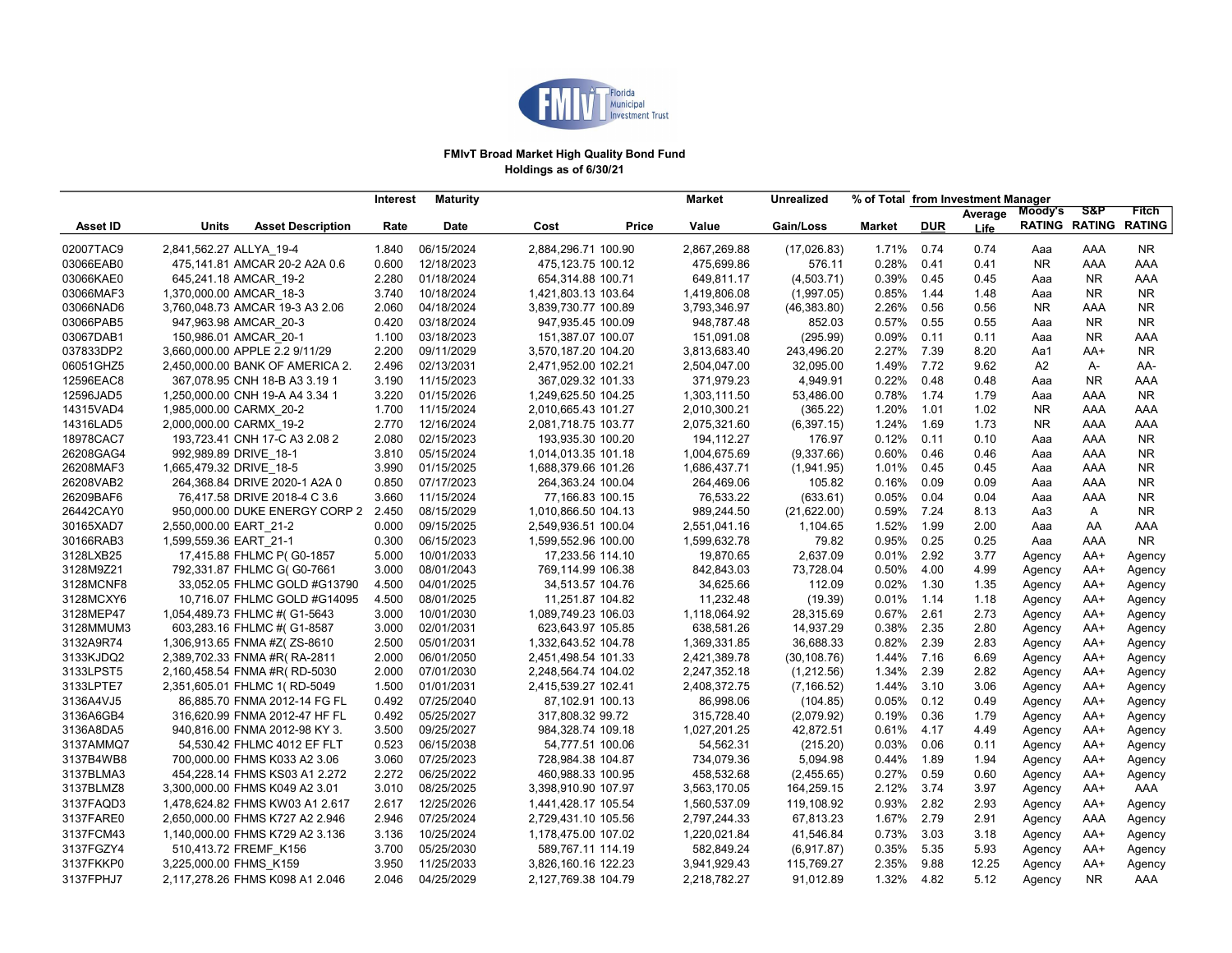### FMIvT Broad Market High Quality Bond Fund Holdings as of 6/30/21

|                                                                                                                                              | Moody's<br>Average     | -S&P                 | <b>Fitch</b>  |
|----------------------------------------------------------------------------------------------------------------------------------------------|------------------------|----------------------|---------------|
| <b>Units</b><br><b>Asset Description</b><br>Rate<br>Date<br>Cost<br>Price<br>Value<br>Gain/Loss<br>Market<br><b>DUR</b><br><b>Asset ID</b>   | Life                   | <b>RATING RATING</b> | <b>RATING</b> |
| 2,050,000.00 FHMS 19-K-1513<br>08/25/2034<br>2,302,085.94 110.29<br>3137FPJ97<br>2.797<br>2,260,852.13<br>(41, 233.81)<br>1.35%<br>10.86     | 12.96<br>Agency        | AA+                  | Agency        |
| 01/25/2030<br>3137FREH0<br>2,650,000.00 FHMS K104 A2 2.253<br>2.253<br>2,906,718.75 106.05<br>2,810,249.21<br>(96, 469.54)<br>1.68%<br>7.64  | 8.42<br>Agency         | AA+                  | AAA           |
| 31392JGM5<br>3.500<br>03/25/2033<br>8,369.70<br>0.00%<br>8,064.75 FED NATL MTG ASSN<br>8,099.40 103.78<br>270.30<br>1.45                     | 1.65<br>Agency         | AA+                  | Agency        |
| 0.292<br>08/25/2034<br>316,302.91<br>1,152.95<br>0.19%<br>0.34<br>31394ATC0<br>316,584.48 FNMA 20104-61 GF F<br>315,149.96 99.91             | 1.51<br>Agency         | AA+                  | Agency        |
| 31397Q2L1<br>0.592<br>04/25/2040<br>139,182.90 100.29<br>138,892.92<br>(289.98)<br>0.08%<br>0.21<br>138,490.45 FNMA 2010-158 KF F            | 0.66<br>Agency         | AA+                  | Agency        |
| 31402DC73<br>5.500<br>07/01/2034<br>53,728.21 115.82<br>56,874.86<br>0.03%<br>2.95<br>49,105.40 FNMA #725594 5.5 7<br>3,146.65               | 3.96<br>Agency         | AA+                  | Agency        |
| 31402RF95<br>30,453.39 FNMA PO(735592<br>5.000<br>05/01/2034<br>29,644.47 114.62<br>34,905.98<br>5,261.51<br>0.02%<br>2.92                   | 4.01<br>Agency         | $AA+$                | Agency        |
| 12/01/2029<br>2,300,247.25<br>1.37%<br>2.23<br>3140J8U43<br>2,131,081.96 FNMA #B(BM4202<br>3.500<br>2,185,357.95 107.94<br>114,889.30        | 2.57<br>Agency         | AA+                  | Agency        |
| 3140J9HC8<br>527,709.64 FNMA #B(BM4726<br>12/01/2047<br>577,842.06 114.21<br>602,713.01<br>0.36%<br>3.02<br>5.000<br>24,870.95               | 3.95<br>Agency         | AA+                  | Agency        |
| 3140X4HG4<br>1,160,828.11 FNMA #F(FM1130<br>10/01/2044<br>1,229,235.71<br>0.73%<br>4.17<br>3.000<br>1,191,481.23 105.89<br>37,754.48         | 5.05<br>Agency         | AA+                  | Agency        |
| 3140X5QQ9<br>3,435,625.08 FNMA #F(FM2262<br>2.500<br>01/01/2035<br>3,503,800.77 104.32<br>3,584,044.08<br>80,243.31<br>2.14%<br>2.95         | 3.11<br>Agency         | AA+                  | Agency        |
| 31418CUA0<br>632,521.64 FNMA #M( MA3276<br>3.500<br>02/01/2048<br>628,864.87 105.87<br>669,656.99<br>40,792.12<br>0.40%<br>3.15              | 3.85<br>Agency         | AA+                  | Agency        |
| 31418DQX3<br>1,045,233.92 FNMA #M(MA4069<br>2.000<br>07/01/2030<br>1,086,961.62 104.02<br>1,087,252.32<br>290.70<br>0.65%<br>2.47            | 2.80<br>Agency         | AA+                  | Agency        |
| 31418DU26<br>2,234,943.80 FNMA 10( MA4200<br>1.500<br>12/01/2030<br>2,298,150.80 102.41<br>2,288,761.25<br>(9,389.55)<br>1.36%<br>3.10       | 3.06<br>Agency         | AA+                  | Agency        |
| 3.21<br>31418DXN7<br>1,913,274.44 FNMA 10( MA4284<br>1.500<br>03/01/2031<br>1,968,878.98 102.41<br>1,959,403.49<br>(9,475.49)<br>1.17%       | 3.15<br>Agency         | AA+                  | Agency        |
| 2.95<br>31419AGK7<br>616,936.65 FNMA #AE0201 5.5 8<br>5.500<br>08/01/2037<br>672,171.76 115.82<br>714,554.54<br>42,382.78<br>0.43%           | 3.95<br>Agency         | AA+                  | Agency        |
| 34528FAE8<br>0.30%<br>0.55<br>500,000.00 FORDO 2018-A A4 3.<br>3.160<br>10/15/2023<br>499,873.40 101.44<br>507,207.65<br>7,334.25            | 0.56<br><b>NR</b>      | AAA                  | AAA           |
| 36257PAD0<br>04/16/2024<br>649,460.33<br>0.39%<br>0.63<br>2.180<br>653,221.98 101.15<br>(3,761.65)                                           | 0.63<br><b>NR</b>      | AAA                  | AAA           |
| 642,061.15 GMCAR_19-3                                                                                                                        |                        |                      |               |
| 36258MAD6<br>809,881.12 GMCAR 19-4<br>1.750<br>07/16/2024<br>817,633.71<br>0.49%<br>0.72<br>821,966.06 100.96<br>(4,332.35)                  | 0.72<br>Aaa            | NR.                  | AAA           |
| 36258NAC6<br>2,175,000.00 GMCAR 20-1<br>1.840<br>09/16/2024<br>1.31%<br>0.82<br>2,217,735.35 101.12<br>2,199,415.46<br>(18, 319.89)          | 0.83<br>Aaa            | AAA                  | <b>NR</b>     |
| 46647PBL9<br>2.522<br>2,250,000.00 JP MORGAN CHASE 2.<br>04/22/2031<br>2,303,820.00 102.97<br>2,316,892.50<br>1.38%<br>8.43<br>13,072.50     | 9.81<br>A <sub>2</sub> | A-                   | AA-           |
| 58769QAD3<br>2,375,000.00 MBALT 19-B<br>2.050<br>08/15/2025<br>2,417,026.37 101.49<br>1.44%<br>0.77<br>2,410,437.61<br>(6,588.76)            | <b>NR</b><br>0.77      | AAA                  | AAA           |
| 65479NAB0<br>05/16/2022<br>102,052.44 NALT 2020-A A2A 1.<br>1.800<br>102,046.76 100.11<br>102,165.61<br>118.85<br>0.06%<br>0.07              | 0.07<br>Aaa            | AAA                  | <b>NR</b>     |
| 12/15/2022<br>825.26<br>0.60%<br>0.43<br>65480EAB7<br>1,009,863.90 NALT 2020-B A2 0.3<br>0.340<br>1,009,812.09 100.08<br>1,010,637.35        | 0.42<br>Aaa            | AAA                  | <b>NR</b>     |
| 80285FAF1<br>3.350<br>07/17/2023<br>0.07%<br>0.06<br>122,762.50 SDART 18-2<br>124,081.24 100.13<br>122,918.05<br>(1, 163.19)                 | 0.06<br>Aaa            | <b>NR</b>            | AAA           |
| 80285MAG4<br>3.560<br>07/15/2024<br>1,534,038.66 100.56<br>1,524,016.97<br>0.91%<br>0.24<br>1,515,567.68 SDART 18-4<br>(10,021.69)           | 0.24<br>Aaa            | AAA                  | <b>NR</b>     |
| 80285WAB3<br>637,451.30 SDART 2020-3 A2A 0<br>0.460<br>09/15/2023<br>637,427.78 100.03<br>637,646.49<br>218.71<br>0.38%<br>0.19              | 0.18<br>Aaa            | <b>NR</b>            | AAA           |
| 80286WAB2<br>806,098.41 SDART 20-4<br>0.420<br>09/15/2023<br>806,071.89 100.04<br>309.70<br>0.48%<br>0.32<br>806,381.59                      | 0.32<br>Aaa            | <b>NR</b>            | AAA           |
| 912810RB6<br>3,685,000.00 US TREASURY 2.875<br>2.875<br>05/15/2043<br>3,395,142.87 115.08<br>4,240,771.70<br>845,628.83<br>2.53%<br>16.42    | 21.88<br>Govt          | AA+                  | Govt          |
| 4.02%<br>912810RG5<br>5,400,000.00 US TREASURY 3.375<br>3.375<br>05/15/2044<br>5,502,177.85 124.77<br>6,737,580.00<br>1,235,402.15<br>16.48  | 22.88<br>Govt          | AA+                  | Govt          |
| 912810RM2<br>4,190,000.00 US TREASURY 3.0 5/<br>3.000<br>05/15/2045<br>4,271,466.96 118.00<br>4,944,367.60<br>672,900.64<br>2.95%<br>17.36   | 23.88<br>Govt          | AA+                  | Govt          |
| 0.37%<br>3.94<br>912828K74<br>585,000.00 US TREASURY 2.0 8/<br>2.000<br>08/15/2025<br>579,769.33 105.26<br>615,759.30<br>35,989.97           | 4.13<br>Govt           | AA+                  | Govt          |
| 912828M56<br>9,000,000.00 US TREASURY 2.25 1<br>2.250<br>11/15/2025<br>9,038,004.75 106.42<br>9,577,980.00<br>539,975.25<br>5.71%<br>4.18    | 4.38<br>Govt           | AA+                  | Govt          |
| 11/15/2026<br>5.10<br>912828U24<br>6,070,000.00 US TREASURY 2.0 11<br>2.000<br>5,953,931.00 105.58<br>6,408,584.60<br>454,653.60<br>3.82%    | 5.38<br>Govt           | AA+                  | Govt          |
| 05/15/2025<br>3.72<br>912828XB1<br>900,000.00 US TREASURY 2.125<br>2.125<br>892,067.40 105.62<br>950,553.00<br>58,485.60<br>0.57%            | 3.88<br>Govt           | AA+                  | Govt          |
| 912828Z94<br>02/15/2030<br>3.01%<br>8.02<br>5,000,000.00 US TREASURY 1.5 2/<br>1.500<br>5,314,199.68 101.06<br>5,053,150.00<br>(261, 049.68) | 8.63<br>Govt           | $AA+$                | Govt          |
| 91282CBB6<br>12/31/2027<br>6.34<br>6,000,000.00 TREASURY NOTE<br>0.625<br>5,990,180.25 96.74<br>5,804,520.00<br>(185,660.25)<br>3.46%        | 6.50<br>Govt           | AA+                  | Govt          |
| 91282CBJ9<br>0.750<br>01/31/2028<br>4,871,300.00<br>2.90%<br>6.38<br>5,000,000.00 TREASURY NOTE<br>4,873,848.13 97.43<br>(2,548.13)          | 6.59<br>Govt           | $AA+$                | Govt          |
| 91282CBP5<br>7,700,000.00 TREASURY NOTE<br>1.125<br>02/29/2028<br>7,682,521.00<br>4.58%<br>6.38<br>7,623,245.64 99.77<br>59,275.36           | 6.67<br>Govt           | AA+                  | Govt          |
| 91282CBZ3<br>7,000,000.00 TREASURY NOTE<br>1.250<br>04/30/2028<br>6,987,528.00 100.39<br>7,027,370.00<br>39,842.00<br>4.19%<br>6.52          | 6.83<br>Govt           | AA+                  | Govt          |
| 91282CCE9<br>3,000,000.00 TREASURY NOTE<br>1.250<br>05/31/2028<br>2,998,019.81 100.33<br>3,009,840.00<br>11,820.19<br>1.79%<br>6.60          | 6.92<br>Govt           | AA+                  | Govt          |
| 91282CCH2<br>06/30/2028<br>2,527.81<br>1.49%<br>2,500,000.00 TREASURY NOTE<br>1.250<br>2,501,377.19 100.16<br>2,503,905.00<br>6.68           | 7.00<br>Govt           | AA+                  | Govt          |
| 98161TAE5<br>0.87%<br>1,450,000.00 WOART 17-B A4 2.25<br>2.250<br>10/16/2023<br>1,481,152.35 100.76<br>1,461,061.47<br>(20,090.88)<br>0.38   | 0.38<br><b>NR</b>      | AAA                  | AAA           |
| 98162XAD7<br>07/15/2024<br>0.97%<br>0.20<br>1,625,000.00 WOLS 2019-A A4 3.0<br>3.010<br>1,624,800.61 100.61<br>1,634,907.79<br>10,107.18     | 0.20<br>Aaa            | <b>NR</b>            | AAA           |
| 98163BAB8<br>08/15/2023<br>0.05%<br>0.04<br>89,881.83 WOSAT 19-A A2A 2.0<br>2.060<br>89,879.69 100.07<br>89,940.31<br>60.62                  | 0.04<br><b>NR</b>      | AAA                  | AAA           |
| 98163CAB6<br>0.350<br>12/15/2023<br>867,891.12 100.07<br>868,550.53<br>659.41<br>0.52%<br>0.46<br>867,980.61 WOART 20-C A2 0.35              | <b>NR</b><br>0.46      | AAA                  | AAA           |
| 159,839,382.32<br>162,423,593.46<br>167,073,494.69<br>4,649,901.23<br>99.63%                                                                 |                        |                      |               |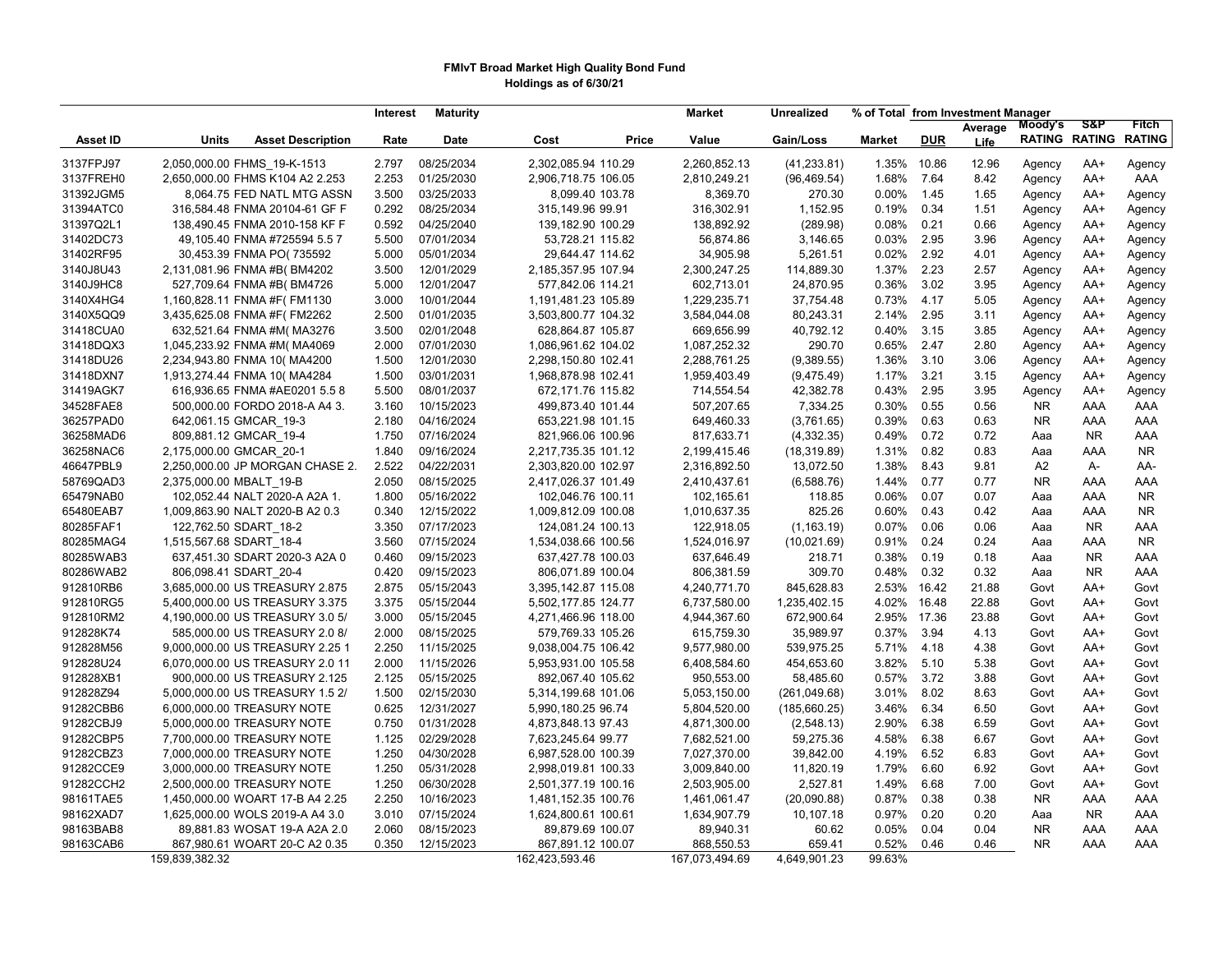### FMIvT Broad Market High Quality Bond Fund Holdings as of 6/30/21

|           |                |                          | Interest                                   | <b>Maturity</b> |                                             |       | Market         | <b>Unrealized</b> | % of Total from Investment Manager |            |                 |         |                |                               |
|-----------|----------------|--------------------------|--------------------------------------------|-----------------|---------------------------------------------|-------|----------------|-------------------|------------------------------------|------------|-----------------|---------|----------------|-------------------------------|
| Asset ID  | Units          | <b>Asset Description</b> | Rate                                       | Date            | Cost                                        | Price | Value          | Gain/Loss         | Market                             | <b>DUR</b> | Average<br>Life | Moody's | <b>S&amp;P</b> | Fitch<br>RATING RATING RATING |
| 665278404 | 628,123.89     | Northern Instl US Govt   |                                            |                 | 628,123.89                                  |       | 628,123.89     |                   | 0.37%                              |            |                 | Aaa-mf  | AAAm           |                               |
|           | 160,467,506.21 | <b>Total Portfolio</b>   |                                            |                 | 163,051,717.35                              |       | 167.701.618.58 | 4,649,901.23      | 100.00%                            | 5.41       | 6.32            |         |                |                               |
|           |                |                          | Portfolio NAV<br># Shares<br>NAV per Share |                 | 167,963,303.22<br>6,402,184.82<br>26.235310 |       |                |                   |                                    |            |                 |         |                |                               |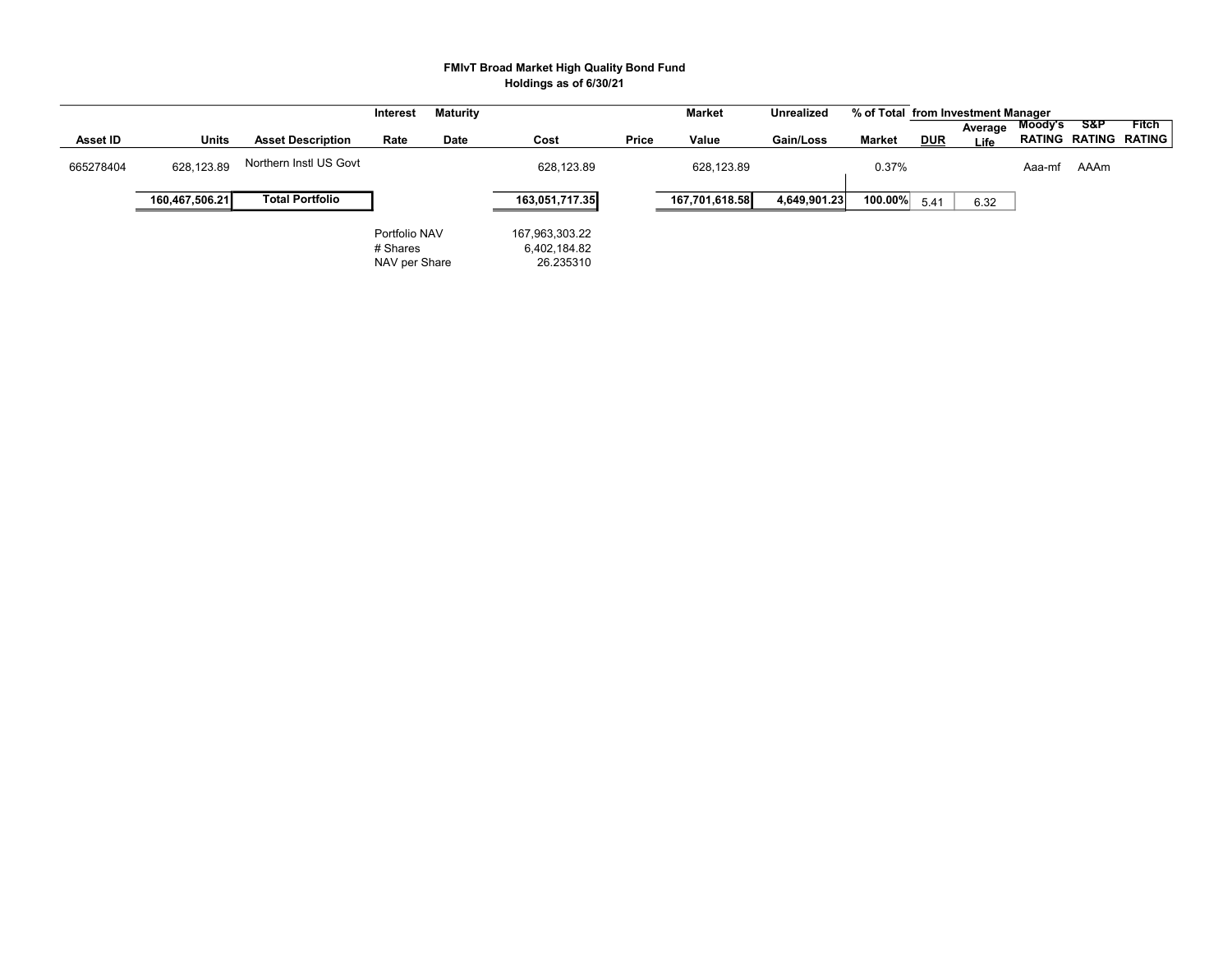

# FMIvT Expanded High Yield Bond Fund Holdings as of 6/30/21

| <b>Asset ID</b> | <b>Units</b> | <b>Asset Description</b>                   | Cost                                         | <b>Price</b> | <b>Market</b><br><b>Value</b> | <b>Unrealized</b><br>Gain/Loss |
|-----------------|--------------|--------------------------------------------|----------------------------------------------|--------------|-------------------------------|--------------------------------|
| MS6095561       |              | 858,213.92 OCM EXPANDED HIGH YIELD FUND    | 61,185,401.70                                | 64.89        | 55,693,706.00                 | (5,491,695.70)                 |
| 665278404       | 84,676.44    | Northern Instl Fds                         | 84,676.44                                    | 1.00         | 84,676.44                     | 0.00                           |
|                 | 942,890.36   | <b>Total Portfolio</b>                     | 61,270,078.14                                |              | 55,778,382.44                 | (5,491,695.70)                 |
|                 |              | Portfolio NAV<br># Shares<br>NAV per Share | \$55,738,563.90<br>2,587,246.82<br>21.543582 |              |                               |                                |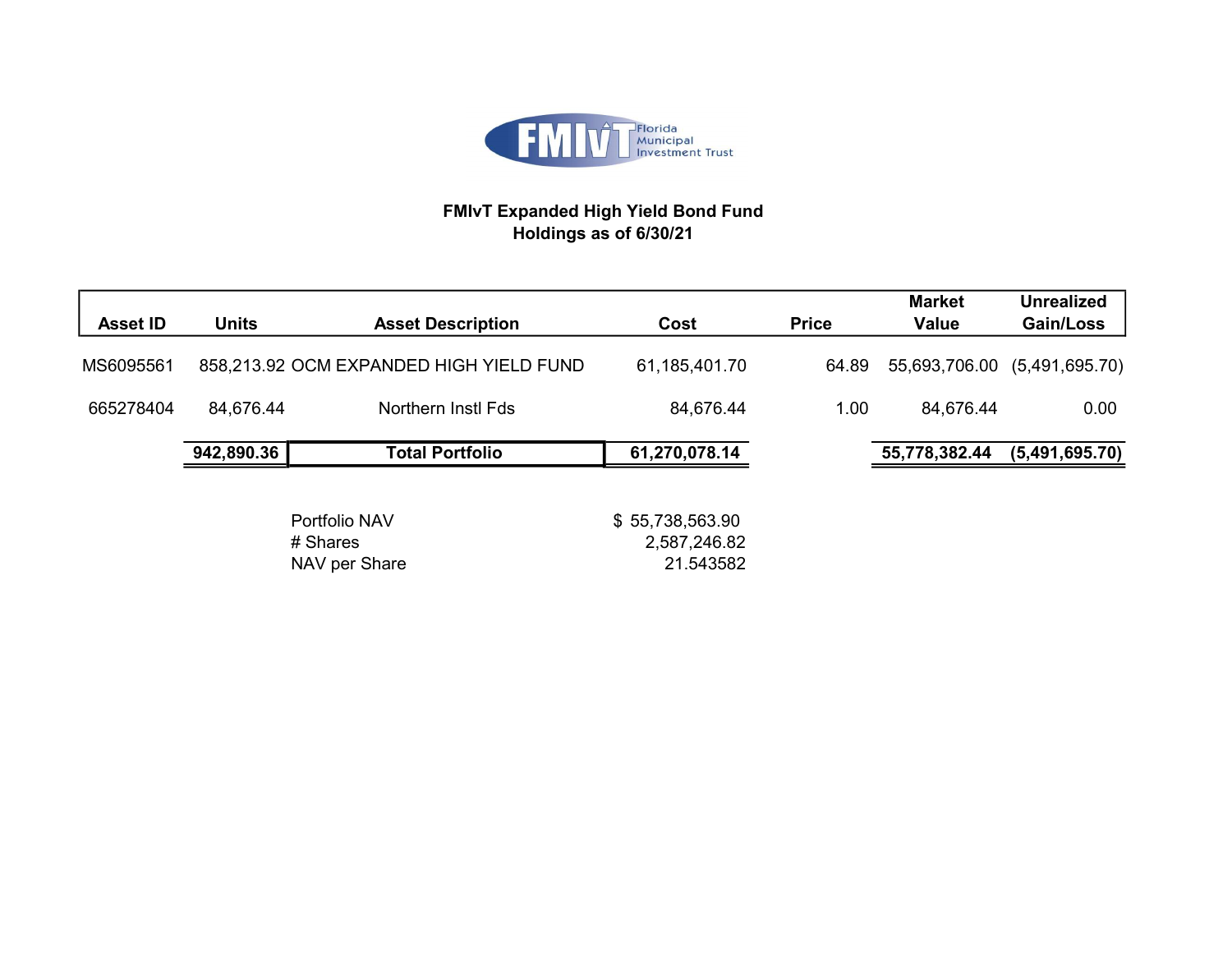

# FMIvT Core Plus Fixed Income Fund Holdings as of 6/30/21

|           |                |                                                |                     |       | Market         | Unrealized    |
|-----------|----------------|------------------------------------------------|---------------------|-------|----------------|---------------|
| Asset ID  | Units          | <b>Asset Description</b>                       | Cost                | Price | Value          | Gain/Loss     |
|           |                |                                                |                     |       |                |               |
| 665999439 |                | 131,251,767.52 PIONEER INSTITUTIONAL MULTI-SEC | 131,251,767.52 1.18 |       | 154,498,840.74 | 23,247,073.22 |
| 665278404 | 44,021.25      | Northern Instl Fds                             | 44,021.25           | 1.00  | 44,021.25      | 0.00          |
|           | 131,295,788.77 | <b>Total Portfolio</b>                         | 131,295,788.77      |       | 154,542,861.99 | 23,247,073.22 |
|           |                |                                                |                     |       |                |               |
|           |                | Portfolio NAV                                  | \$154,441,497.36    |       |                |               |
|           |                | # Shares                                       | 13,218,819.45       |       |                |               |
|           |                | NAV per Share                                  | 11.683456           |       |                |               |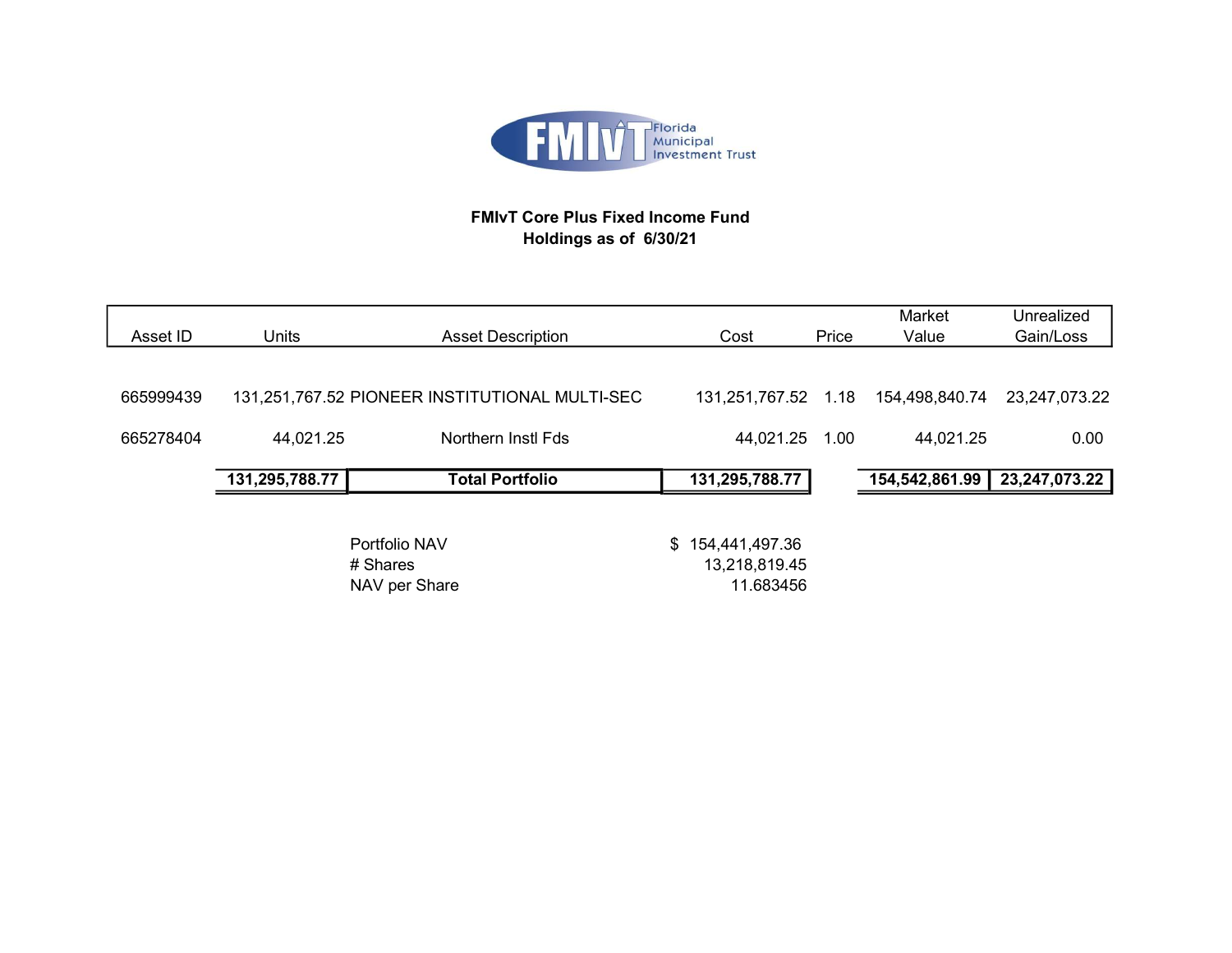

|                 |               |              |                                            |              |              |                     | <b>Unrealized</b> | % of Total    |
|-----------------|---------------|--------------|--------------------------------------------|--------------|--------------|---------------------|-------------------|---------------|
| <b>Asset ID</b> | <b>Ticker</b> | <b>Units</b> | <b>Asset Description</b>                   | Cost         | <b>Price</b> | <b>Market Value</b> | Gain/Loss         | <b>Market</b> |
| G1151C10        | <b>ACN</b>    |              | 1,683.00 ACCENTURE PLC                     | 178,554.98   | 294.79       | 496,131.57          | 317,576.59        | 0.16%         |
| G0084W10        | <b>ADNT</b>   |              | 5,787.00 ADIENT PLC                        | 222,109.50   | 45.20        | 261,572.40          | 39,462.90         | 0.08%         |
| 00724F10        | <b>ADBE</b>   |              | 2,469.00 ADOBE INC                         | 1,048,630.47 | 585.64       | 1,445,945.16        | 397,314.69        | 0.46%         |
| 00915810        | <b>APD</b>    |              | 2,859.00 AIR PRODUCTS AND CHEMICALS INC    | 747,562.56   | 287.68       | 822,477.12          | 74,914.56         | 0.26%         |
| 02079K10        | GOOG          |              | 1,255.00 ALPHABET INC                      | 923,241.16   | 2,506.32     | 3,145,431.60        | 2,222,190.44      | 1.00%         |
| 02079K30        | <b>GOOGL</b>  |              | 600.00 ALPHABET INC CAPITAL STOCK USD0.    | 816,841.00   | 2,441.79     | 1,465,074.00        | 648,233.00        | 0.47%         |
| 02687478        | <b>AIG</b>    |              | 68,600.00 AMERICAN INTERNATIONAL G         | 2,770,738.21 | 47.60        | 3,265,360.00        | 494,621.79        | 1.04%         |
| 03027X10        | AMT           |              | 7,770.00 AMERICAN TOWER CORP               | 1,227,906.72 | 270.14       | 2,098,987.80        | 871,081.08        | 0.67%         |
| 03209510        | <b>APH</b>    |              | 23,054.00 AMPHENOL CORP                    | 726,349.50   | 68.41        | 1,577,124.14        | 850,774.64        | 0.50%         |
| 03675210        | <b>ANTM</b>   |              | 5,600.00 ANTHEM INC.                       | 1,416,101.25 | 381.80       | 2,138,080.00        | 721,978.75        | 0.68%         |
| G0403H10        | <b>AON</b>    |              | 3,143.00 AON PLC                           | 474,075.39   | 238.76       | 750,422.68          | 276,347.29        | 0.24%         |
| 03743Q10        | <b>APA</b>    |              | 54,400.00 APA CORPORATION                  | 1,266,926.30 | 21.63        | 1,176,672.00        | (90, 254.30)      | 0.38%         |
| 05722G10        | <b>BKR</b>    |              | 19,900.00 BAKER HUGHES CO                  | 333,180.57   | 22.87        | 455,113.00          | 121,932.43        | 0.15%         |
| 05849810        | <b>BLL</b>    |              | 7,997.00 BALL CORP                         | 652,350.62   | 81.02        | 647,916.94          | (4,433.68)        | 0.21%         |
| 06050510        | <b>BAC</b>    |              | 28,800.00 BANK OF AMERICA CORP             | 584,557.58   | 41.23        | 1,187,424.00        | 602,866.42        | 0.38%         |
| 06405810        | <b>BK</b>     |              | 20,200.00 BANK OF NEW YORK MELLON CORP COM | 945,571.71   | 51.23        | 1,034,846.00        | 89,274.29         | 0.33%         |
| 08467070        | <b>BRK/B</b>  |              | 3,700.00 BERKSHIRE HATHAWAY INCCL B        | 967,921.34   | 277.92       | 1,028,304.00        | 60,382.66         | 0.33%         |
| 09857L10        | <b>BKNG</b>   |              | 230.00 BOOKING HOLDINGS INC COM USD0.00    | 346,335.99   | 2,188.09     | 503,260.70          | 156,924.71        | 0.16%         |
| 10113710        | <b>BSX</b>    |              | 7,700.00 BOSTON SCIENTIFIC CORP COM USD0.  | 294,077.57   | 42.76        | 329,252.00          | 35,174.43         | 0.11%         |
| 11012210        | <b>BMY</b>    |              | 7,000.00 BRISTOLMYERS SQUIBB CO COM USD0.  | 432,535.58   | 66.82        | 467,740.00          | 35,204.42         | 0.15%         |
| 15135B10        | <b>CNC</b>    |              | 12,100.00 CENTENE CORPORATION COM USD0.001 | 675,973.75   | 72.93        | 882,453.00          | 206,479.25        | 0.28%         |
| 80851310        | <b>SCHW</b>   |              | 7,937.00 CHARLES SCHWAB CORP               | 252,308.73   | 72.81        | 577,892.97          | 325,584.24        | 0.18%         |
| 12558180        | <b>CIT</b>    |              | 9,400.00 CIT GROUP INC COM NEW USD001      | 341,482.31   | 51.59        | 484,946.00          | 143,463.69        | 0.15%         |
| 17296742        | $\mathsf{C}$  |              | 46,636.00 CITIGROUP                        | 2,352,416.36 | 70.75        | 3,299,497.00        | 947,080.64        | 1.05%         |
| 17461010        | <b>CFG</b>    |              | 10,600.00 CITIZENS FINANCIAL GROUP         | 284,695.26   | 45.87        | 486,222.00          | 201,526.74        | 0.16%         |
| N2094410        | <b>CNHI</b>   |              | 90,500.00 CNH INDUSTRIAL NV                | 833,587.32   | 16.72        | 1,513,160.00        | 679,572.68        | 0.48%         |
| 20030N10        | <b>CMCSA</b>  |              | 15,700.00 COMCAST COPORATION CL A          | 581,650.93   | 57.02        | 895,214.00          | 313,563.07        | 0.29%         |
| 21935010        | <b>GLW</b>    |              | 23,600.00 CORNING INC                      | 567,054.38   | 40.90        | 965,240.00          | 398,185.62        | 0.31%         |
| 22160K10        | COST          |              | 1,575.00 COSTCO WHOLESALE CORP             | 471,417.82   | 395.67       | 623,180.25          | 151,762.43        | 0.20%         |
| 22540110        | <b>CS</b>     |              | 65,200.00 CREDIT SUISSE GROUP SPON ADRREP  | 710,603.16   | 10.49        | 683,948.00          | (26,655.16)       | 0.22%         |
| 22822V10        | CCI           |              | 4,271.00 CROWN CASTLE INTL CORP            | 469,738.76   | 195.10       | 833,272.10          | 363,533.34        | 0.27%         |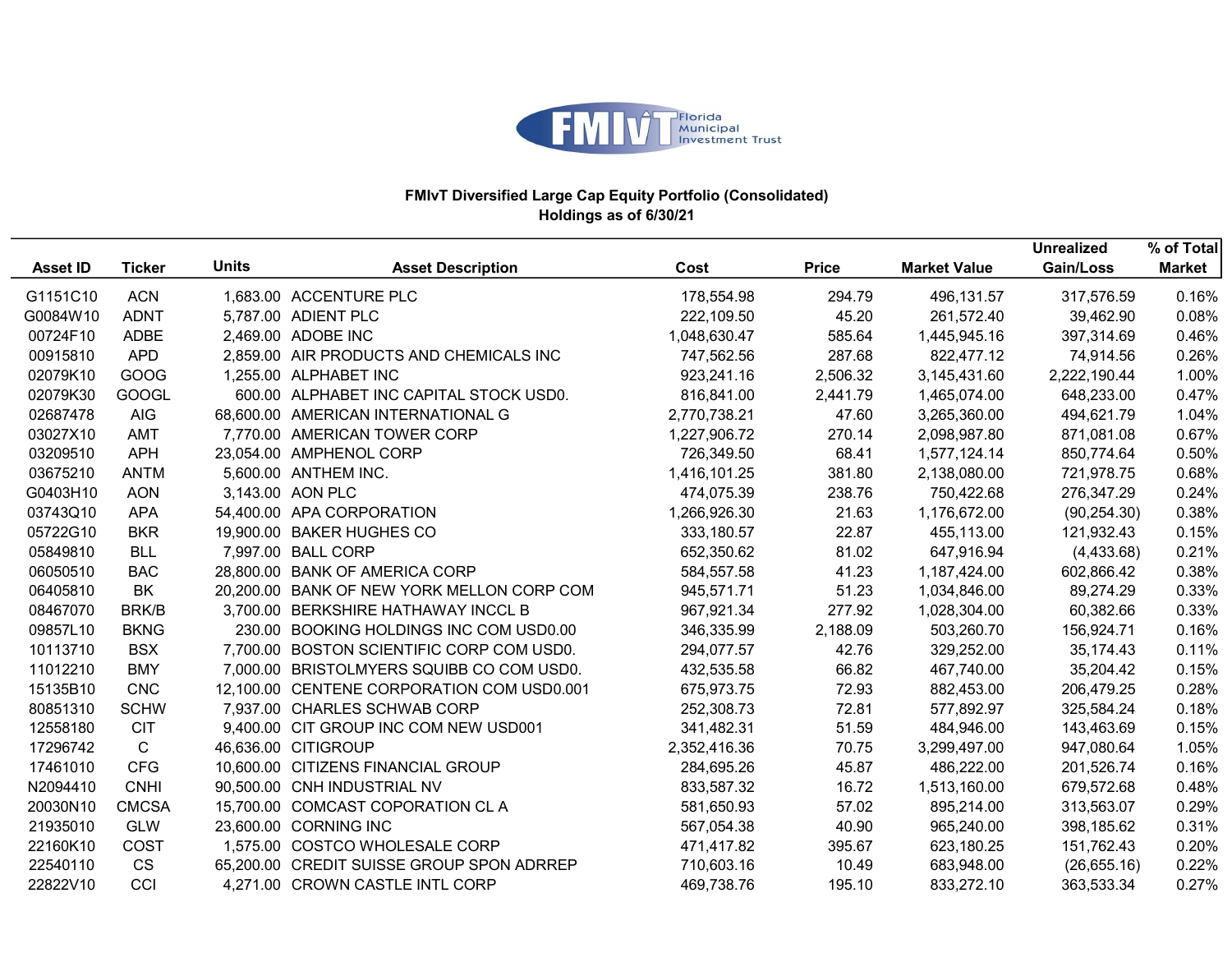|                 |                        |              |                                             |              |              |                     | <b>Unrealized</b> | % of Total    |
|-----------------|------------------------|--------------|---------------------------------------------|--------------|--------------|---------------------|-------------------|---------------|
| <b>Asset ID</b> | <b>Ticker</b>          | <b>Units</b> | <b>Asset Description</b>                    | Cost         | <b>Price</b> | <b>Market Value</b> | Gain/Loss         | <b>Market</b> |
| 23102110        | CMI                    |              | 4,000.00 CUMMINS INC.                       | 522,915.50   | 243.81       | 975,240.00          | 452,324.50        | 0.31%         |
| 12665010        | <b>CVS</b>             |              | 7,800.00 CVS HEALTH CORP COM                | 629,233.27   | 83.44        | 650,832.00          | 21,598.73         | 0.21%         |
| 23585110        | <b>DHR</b>             |              | 10,893.00 DANAHER CORP                      | 784,981.52   | 268.36       | 2,923,245.48        | 2,138,263.96      | 0.93%         |
| 25470910        | <b>DFS</b>             |              | 2,900.00 DISCOVER FINANCIAL SERVICES COM    | 200,414.51   | 118.29       | 343,041.00          | 142,626.49        | 0.11%         |
| 25470F30        | <b>DISCK</b>           |              | 47,100.00 DISCOVERY INC                     | 1,256,189.28 | 28.98        | 1,364,958.00        | 108,768.72        | 0.44%         |
| 25667710        | DG                     |              | 9,493.00 DOLLAR GEN CORP                    | 715,107.22   | 216.39       | 2,054,190.27        | 1,339,083.05      | 0.66%         |
| 27886510        | <b>ECL</b>             |              | 9,027.00 ECOLAB INC                         | 1,063,030.28 | 205.97       | 1,859,291.19        | 796,260.91        | 0.59%         |
| 28551210        | EA                     |              | 3,107.00 ELECTRONIC ARTS                    | 242,535.22   | 143.83       | 446,879.81          | 204,344.59        | 0.14%         |
| 29452E10        | EQH                    |              | 9,800.00 EQUITABLE HLDGS INC                | 199,214.87   | 30.45        | 298,410.00          | 99,195.13         | 0.10%         |
| 29482160        | <b>ERIC</b>            |              | 53,300.00 ERICSSON                          | 458,153.36   | 12.58        | 670,514.00          | 212,360.64        | 0.21%         |
| 51843910        | EL.                    |              | 3,470.00 ESTEE LAUDER                       | 279,251.86   | 318.08       | 1,103,737.60        | 824,485.74        | 0.35%         |
| 31561610        | <b>FFIV</b>            |              | 6,200.00 F5 NETWORK INC COM STK NPV         | 1,095,025.17 | 186.66       | 1,157,292.00        | 62,266.83         | 0.37%         |
| 30303M10        | <b>FB</b>              |              | 7,471.00 FACEBOOK INC                       | 911,940.97   | 347.71       | 2,597,741.41        | 1,685,800.44      | 0.83%         |
| 31428X10        | <b>FDX</b>             |              | 4,100.00 FEDEX CORP COM USD0.10             | 680,636.48   | 298.33       | 1,223,153.00        | 542,516.52        | 0.39%         |
| 31620M10        | <b>FIS</b>             |              | 7,738.00 FIDELITY NATIONAL INFO SERVICES    | 910,412.19   | 141.67       | 1,096,242.46        | 185,830.27        | 0.35%         |
| 33773810        | <b>FISV</b>            |              | 14,818.00 FISERV INC                        | 1,213,963.11 | 106.89       | 1,583,896.02        | 369,932.91        | 0.51%         |
| 34341210        | <b>FLR</b>             |              | 8,600.00 FLUOR CORP COM USD0.01             | 244,143.79   | 17.70        | 152,220.00          | (91, 923.79)      | 0.05%         |
| 36665110        | $\mathsf{I}\mathsf{T}$ |              | 6,654.00 GARTNER INC                        | 799,195.00   | 242.20       | 1,611,598.80        | 812,403.80        | 0.51%         |
| 36960410        | <b>GE</b>              |              | 225,500.00 GENERAL ELECTRIC CO COM STK USD0 | 1,953,331.58 | 13.46        | 3,035,230.00        | 1,081,898.42      | 0.97%         |
| 37045V10        | GM                     |              | 32,400.00 GENERAL MOTORS CO                 | 1,148,366.13 | 59.17        | 1,917,108.00        | 768,741.87        | 0.61%         |
| 37733W10        | <b>GSK</b>             |              | 23,300.00 GLAXOSMITHKLINE PLC               | 985,515.30   | 39.82        | 927,806.00          | (57,709.30)       | 0.30%         |
| 38141G10        | GS                     |              | 3,400.00 GOLDMAN SACHS GROUP INC/           | 693,015.95   | 379.53       | 1,290,402.00        | 597,386.05        | 0.41%         |
| 38255010        | GT                     |              | 19,100.00 GOODYEAR TIRE & RUBBER CO COM ST  | 403,872.88   | 17.15        | 327,565.00          | (76, 307.88)      | 0.10%         |
| 40621610        | <b>HAL</b>             |              | 38,800.00 HALLIBURTON CO COM STK USD2.50    | 994,969.49   | 23.12        | 897,056.00          | (97, 913.49)      | 0.29%         |
| 41282210        | <b>HOG</b>             |              | 7,400.00 HARLEY-DAVIDSON INC                | 285,482.60   | 45.82        | 339,068.00          | 53,585.40         | 0.11%         |
| 41651510        | <b>HIG</b>             |              | 12,800.00 HARTFORD FINANCIAL SERVICES GRP   | 479,557.80   | 61.97        | 793,216.00          | 313,658.20        | 0.25%         |
| 40412C10        | <b>HCA</b>             |              | 1,700.00 HCA HEALTHCARE INC COM USD0.01     | 320,993.38   | 206.74       | 351,458.00          | 30,464.62         | 0.11%         |
| 42809H10        | <b>HES</b>             |              | 14,300.00 HESS CORP                         | 689,839.34   | 87.32        | 1,248,676.00        | 558,836.66        | 0.40%         |
| 42824C10        | <b>HPE</b>             |              | 52,500.00 HEWLETT PACKARD ENTERPRISE CO     | 630,285.37   | 14.58        | 765,450.00          | 135,164.63        | 0.24%         |
| 44485910        | <b>HUM</b>             |              | 1,150.00 HUMANA INC COM STK USD0.166        | 444,281.13   | 442.72       | 509,128.00          | 64,846.87         | 0.16%         |
| 45167R10        | <b>IEX</b>             |              | 4,459.00 IDEX CORP                          | 406,925.10   | 220.05       | 981,202.95          | 574,277.85        | 0.31%         |
| G4756710        | <b>INFO</b>            |              | 13,461.00 IHS MARKIT LTD                    | 736,379.43   | 112.66       | 1,516,516.26        | 780,136.83        | 0.48%         |
| 45866F10        | ICE                    |              | 15,565.00 INTERCONTINENTAL EXCHANGE INC     | 1,013,798.86 | 118.70       | 1,847,565.50        | 833,766.64        | 0.59%         |
| 46014610        | IP                     |              | 9,300.00 INTERNATIONAL PAPER CO             | 433,424.13   | 61.31        | 570,183.00          | 136,758.87        | 0.18%         |
| 46069010        | <b>IPG</b>             |              | 10,500.00 INTERPUBLIC GROUP OF COMPANIES C  | 222,646.86   | 32.49        | 341,145.00          | 118,498.14        | 0.11%         |
| 46120210        | <b>INTU</b>            |              | 3,484.00 INTUIT INC                         | 654,648.58   | 490.17       | 1,707,752.28        | 1,053,103.70      | 0.54%         |
| 46120E60        | <b>ISRG</b>            |              | 385.00 INTUITIVE SURGICAL INC               | 255,978.61   | 919.64       | 354,061.40          | 98,082.79         | 0.11%         |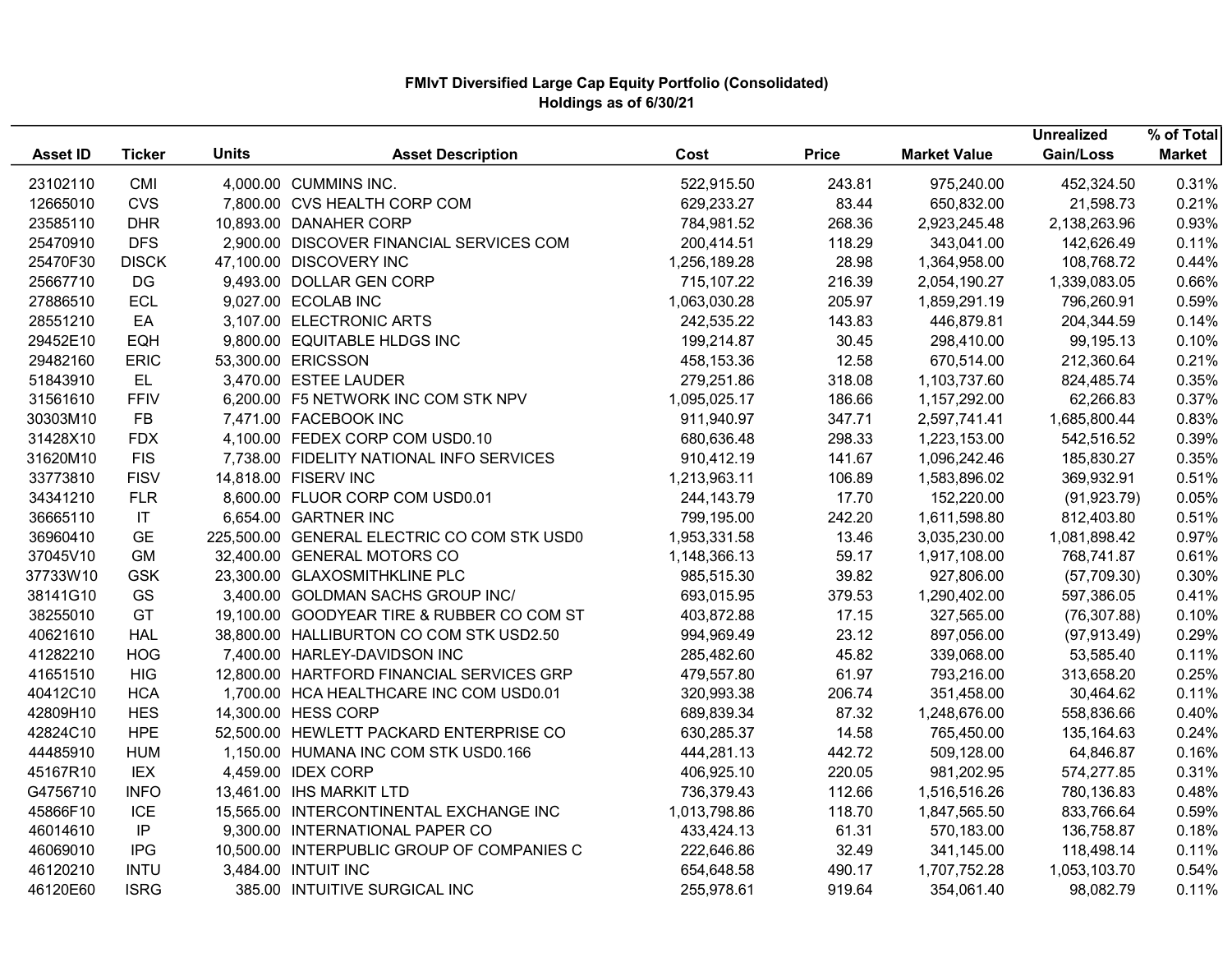|                 |               |                   |                                            |              |              |                     | <b>Unrealized</b> | % of Total    |
|-----------------|---------------|-------------------|--------------------------------------------|--------------|--------------|---------------------|-------------------|---------------|
| <b>Asset ID</b> | <b>Ticker</b> | <b>Units</b>      | <b>Asset Description</b>                   | Cost         | <b>Price</b> | <b>Market Value</b> | Gain/Loss         | <b>Market</b> |
| 50540R40        | LH            |                   | 1,477.00 LABORATORY CORP OF AMERICA        | 224,841.42   | 275.85       | 407,430.45          | 182,589.03        | 0.13%         |
| G5494J10        | LIN           |                   | 5,553.00 LINDE PUBLIC LTD CO               | 907,665.63   | 289.10       | 1,605,372.30        | 697,706.67        | 0.51%         |
| 54866110        | LOW           |                   | 4,041.00 LOWE'S COS INC                    | 263,574.32   | 193.97       | 783,832.77          | 520,258.45        | 0.25%         |
| 55922240        | <b>MGA</b>    |                   | 15,700.00 MAGNA INTERNATIONAL INC COMMON S | 734,043.62   | 92.64        | 1,454,448.00        | 720,404.38        | 0.46%         |
| 56584910        | <b>MRO</b>    |                   | 128,800.00 MARATHON OIL CORP               | 1,156,917.58 | 13.62        | 1,754,256.00        | 597,338.42        | 0.56%         |
| 56585A10        | <b>MPC</b>    |                   | 8,992.00 MARATHON PETROLEUM CORP           | 415,884.48   | 60.42        | 543,296.64          | 127,412.16        | 0.17%         |
| 57174810        | <b>MMC</b>    |                   | 10,234.00 MARSH & MCLENNAN COS INC         | 637,837.84   | 140.68       | 1,439,719.12        | 801,881.28        | 0.46%         |
| 57636Q10        | МA            |                   | 5,507.00 MASTERCARD INC                    | 531,958.30   | 365.09       | 2,010,550.63        | 1,478,592.33      | 0.64%         |
| G5960L10        | <b>MDT</b>    |                   | 6,459.00 MEDTRONIC PLC                     | 578,923.93   | 124.13       | 801,755.67          | 222,831.74        | 0.26%         |
| 59491810        | <b>MSFT</b>   |                   | 11,016.00 MICROSOFT CORPORATION            | 711,075.52   | 270.90       | 2,984,234.40        | 2,273,158.88      | 0.95%         |
| 59491810        | <b>MSFT</b>   |                   | 6,700.00 MICROSOFT CORPORATION             | 487,065.58   | 270.90       | 1,815,030.00        | 1,327,964.42      | 0.58%         |
| 60920710        | <b>MDLZ</b>   |                   | 7,986.00 MONDELEZ INTERNATIONAL INC        | 323,665.32   | 62.44        | 498,645.84          | 174,980.52        | 0.16%         |
| 60920710        | <b>MDLZ</b>   |                   | 10,000.00 MONDELEZ INTERNATIONAL INC       | 491,254.26   | 62.44        | 624,400.00          | 133, 145. 74      | 0.20%         |
| 61536910        | <b>MCO</b>    |                   | 1,030.00 MOODYS CORP                       | 291,440.85   | 362.37       | 373,241.10          | 81,800.25         | 0.12%         |
| 62671710        | <b>MUR</b>    |                   | 9,600.00 MURPHY OIL CORP                   | 269,569.67   | 23.28        | 223,488.00          | (46,081.67)       | 0.07%         |
| 65249B10        | <b>NWSA</b>   |                   | 39,000.00 NEWS CORP COM CLA                | 498,874.65   | 25.77        | 1,005,030.00        | 506,155.35        | 0.32%         |
| 65410610        | <b>NKE</b>    |                   | 6,237.00 NIKE INC CL B                     | 280,628.56   | 154.49       | 963,554.13          | 682,925.57        | 0.31%         |
| 62955J10        | <b>NOV</b>    | 49,300.00 NOV INC |                                            | 1,015,550.09 | 15.32        | 755,276.00          | (260, 274.09)     | 0.24%         |
| 68191910        | OMC           |                   | 4,100.00 OMNICOM GROUP INC                 | 263,484.55   | 79.99        | 327,959.00          | 64,474.45         | 0.10%         |
| 68389X10        | ORCL          |                   | 15,900.00 ORACLE CORPORATION               | 750,340.06   | 77.84        | 1,237,656.00        | 487,315.94        | 0.39%         |
| 67103H10        | <b>ORLY</b>   |                   | 1,426.00 O'REILLY AUTOMOTIVE INC           | 511,584.99   | 566.21       | 807,415.46          | 295,830.47        | 0.26%         |
| 69371810        | <b>PCAR</b>   |                   | 7,600.00 PACCAR INC                        | 578,472.06   | 89.25        | 678,300.00          | 99,827.94         | 0.22%         |
| 71344810        | <b>PEP</b>    |                   | 3,481.00 PEPSICO INC                       | 349,072.91   | 148.17       | 515,779.77          | 166,706.86        | 0.16%         |
| 69351T10        | PPL           |                   | 49,700.00 PPL CORP                         | 1,479,803.93 | 27.97        | 1,390,109.00        | (89, 694.93)      | 0.44%         |
| 75513E10        | <b>RTX</b>    |                   | 8,100.00 RAYTHEON TECHNOLOGIES CORPORATIO  | 659,317.42   | 85.31        | 691,011.00          | 31,693.58         | 0.22%         |
| 78025920        | RDS/A         |                   | 29,914.00 ROYAL DUTCH SHELL PLC            | 1,487,369.57 | 40.40        | 1,208,525.60        | (278, 843.97)     | 0.39%         |
| 78409V10        | <b>SPGI</b>   |                   | 1,295.00 S&P GLOBAL INC                    | 325,381.59   | 410.45       | 531,532.75          | 206,151.16        | 0.17%         |
| 80105N10        | SNY           | 10,900.00 SANOFI  |                                            | 499,745.07   | 52.66        | 573,994.00          | 74,248.93         | 0.18%         |
| 80685710        | <b>SLB</b>    |                   | 16,000.00 SCHLUMBERGER LIMITED COM STK USD | 276,766.29   | 32.01        | 512,160.00          | 235,393.71        | 0.16%         |
| 84258710        | SO            |                   | 5,050.00 SOUTHERN CO/THE                   | 239,112.95   | 60.51        | 305,575.50          | 66,462.55         | 0.10%         |
| 85524410        | <b>SBUX</b>   |                   | 8,496.00 STARBUCKS CORP                    | 384,100.86   | 111.81       | 949,937.76          | 565,836.90        | 0.30%         |
| 85747710        | <b>STT</b>    |                   | 8,000.00 STATE STREET CORP                 | 599,185.97   | 82.28        | 658,240.00          | 59,054.03         | 0.21%         |
| H8498910        | <b>TEL</b>    |                   | 4,482.00 TE CONNECTIVITY LTD               | 381,494.56   | 135.21       | 606,011.22          | 224,516.66        | 0.19%         |
| H8498910        | <b>TEL</b>    |                   | 6,200.00 TE CONNECTIVITY LTD               | 451,332.91   | 135.21       | 838,302.00          | 386,969.09        | 0.27%         |
| 88250810        | <b>TXN</b>    |                   | 4,074.00 TEXAS INSTRUMENTS                 | 247,266.26   | 192.30       | 783,430.20          | 536,163.94        | 0.25%         |
| 88250810        | <b>TXN</b>    |                   | 1,800.00 TEXAS INSTRUMENTS                 | 191,087.54   | 192.30       | 346,140.00          | 155,052.46        | 0.11%         |
| 88355610        | <b>TMO</b>    |                   | 6,214.00 THERMO FISHER SCIENTIFIC          | 1,327,721.63 | 504.47       | 3,134,776.58        | 1,807,054.95      | 1.00%         |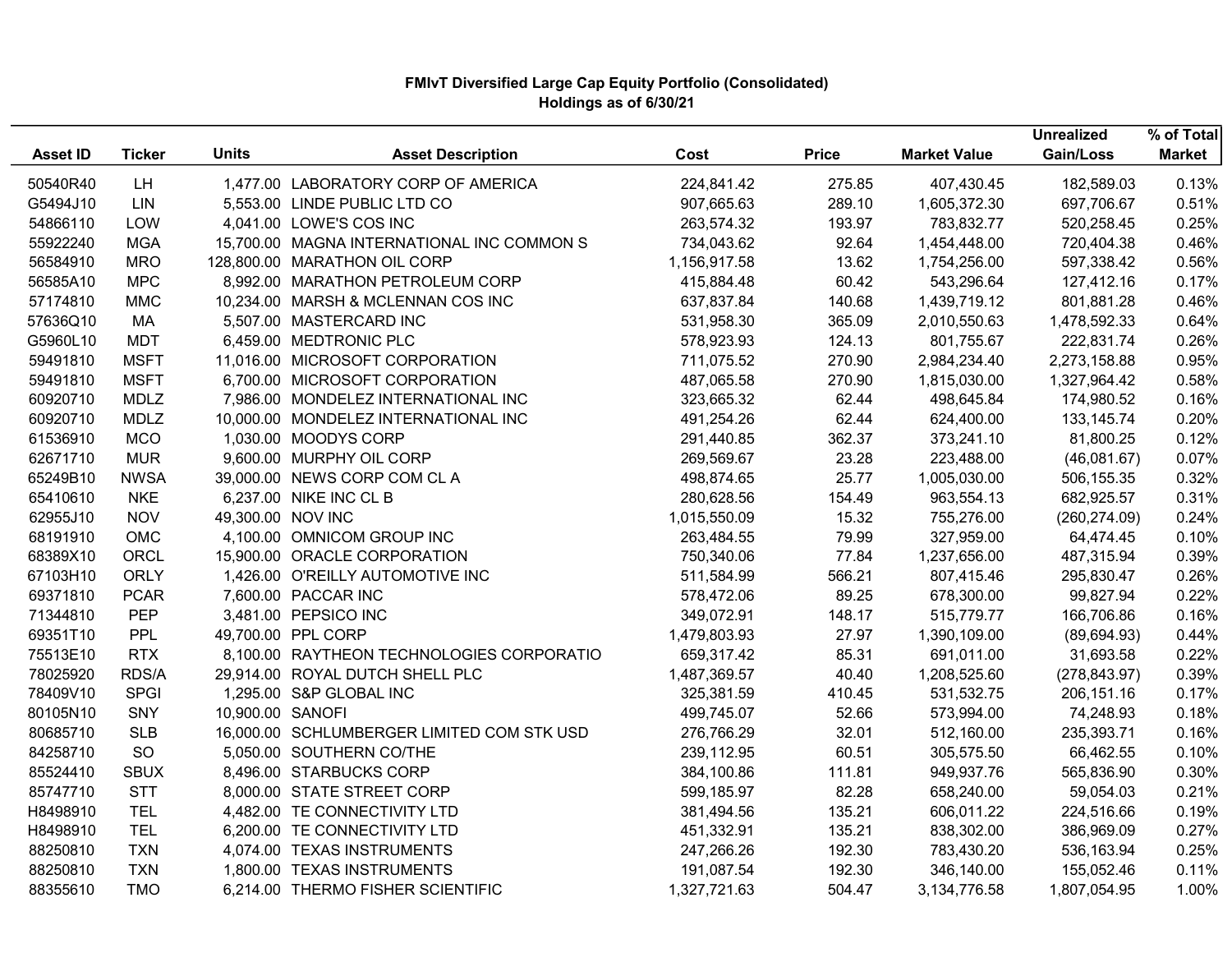|                 |               |              |                                            |                                               |              |                     | <b>Unrealized</b> | % of Total    |
|-----------------|---------------|--------------|--------------------------------------------|-----------------------------------------------|--------------|---------------------|-------------------|---------------|
| <b>Asset ID</b> | <b>Ticker</b> | <b>Units</b> | <b>Asset Description</b>                   | Cost                                          | <b>Price</b> | <b>Market Value</b> | Gain/Loss         | <b>Market</b> |
| 87254010        | <b>TJX</b>    |              | 26,360.00 TJX COMPANIES INC                | 1,256,653.66                                  | 67.42        | 1,777,191.20        | 520,537.54        | 0.57%         |
| 89417E10        | <b>TRV</b>    | 6.900.00     | TRAVELERS COMPANIES INC COM STK            | 833,951.14                                    | 149.71       | 1,032,999.00        | 199,047.86        | 0.33%         |
| 90476770        | UL            |              | 20,100.00 UNILEVER PLC ADSEA REPR 1 ORD GB | 1,113,702.84                                  | 58.50        | 1,175,850.00        | 62,147.16         | 0.38%         |
| 91324P10        | <b>UNH</b>    |              | 1,300.00 UNITEDHEALTH GROUP INC COM STK U  | 318,871.08                                    | 400.44       | 520,572.00          | 201,700.92        | 0.17%         |
| 92345Y10        | <b>VRSK</b>   |              | 11,927.00 VERISK ANALYTICS INC             | 1,415,597.06                                  | 174.72       | 2,083,885.44        | 668,288.38        | 0.66%         |
| 92826C83        | V             |              | 12,595.00 VISA INC CLASS A                 | 967,641.50                                    | 233.82       | 2,944,962.90        | 1,977,321.40      | 0.94%         |
| 92857W30        | <b>VOD</b>    |              | 56,400.00 VODAFONE GROUP PLC               | 1,451,212.00                                  | 17.13        | 966,132.00          | (485,080.00)      | 0.31%         |
| 94974610        | <b>WFC</b>    |              | 74,441.00 WELLS FARGO & CO                 | 2,958,718.47                                  | 45.29        | 3,371,432.89        | 412,714.42        | 1.08%         |
| 98419M10        | XYL           |              | 12,102.00 XYLEM INC                        | 745,255.41                                    | 119.96       | 1,451,755.92        | 706,500.51        | 0.46%         |
| 98956P10        | <b>ZBH</b>    |              | 2.500.00 ZIMMER BIOMET HOLDINGS INC        | 257,540.55                                    | 160.82       | 402,050.00          | 144,509.45        | 0.13%         |
| 98978V10        | <b>ZTS</b>    |              | 11,809.00 ZOETIS INC                       | 586,798.66                                    | 186.36       | 2,200,725.24        | 1,613,926.58      | 0.70%         |
|                 |               |              |                                            |                                               |              |                     |                   |               |
| MS6109933       |               |              | 4,168,497.51 JANUS/INTECH BROAD            | 54,834,006.05                                 | 43.10        | 179,665,689.53      | 124,831,683.48    | 57.33%        |
|                 |               | 6,191,536.51 | <b>Securities</b>                          | 136,439,514.06                                |              | 311,108,895.87      | 174,669,381.81    | 99.28%        |
| MS6109933       |               | 2,267,671.12 | Northern Trust Instl Funds                 | 2,267,671.12                                  | 1.00         | 2,267,671.12        |                   | 0.72%         |
|                 |               | 8,459,207.63 | <b>Portfolio Totals</b>                    | 138,707,185.18                                |              | 313,376,566.99      | 174,669,381.81    | 100.00%       |
|                 |               |              | Portfolio NAV<br># Shares<br>NAV Per Share | 313,236,622.32<br>17, 154, 187. 17<br>18.2601 |              |                     |                   |               |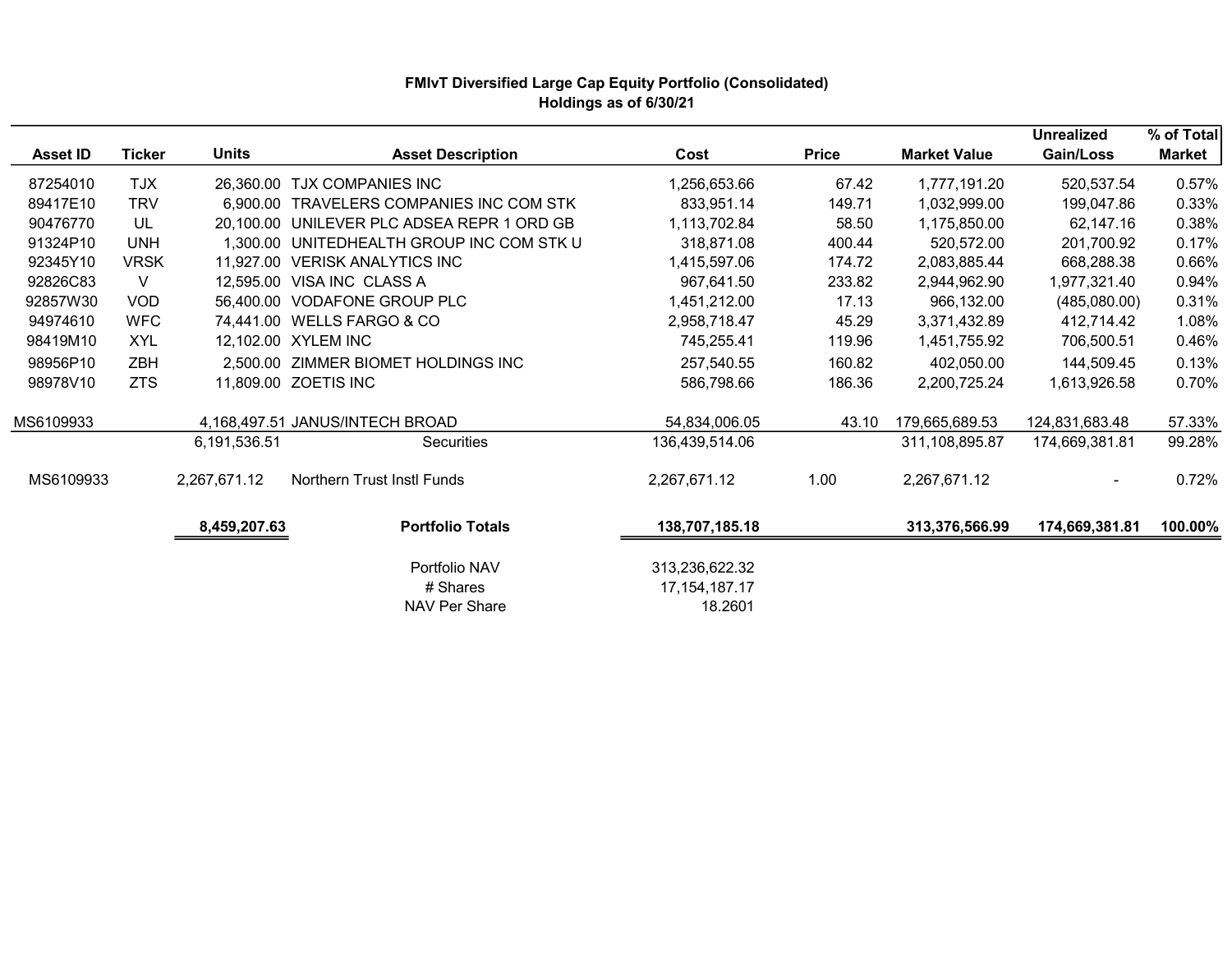

## FMIvT Diversified Small to Mid (SMID) Cap Portfolio Holdings as of 6/30/21

|                 |               |              |                               |              |              |                     | <b>Unrealized</b> | % of Total    |
|-----------------|---------------|--------------|-------------------------------|--------------|--------------|---------------------|-------------------|---------------|
| <b>Asset ID</b> | <b>Ticker</b> | <b>Units</b> | <b>Asset Description</b>      | <b>Cost</b>  | <b>Price</b> | <b>Market Value</b> | Gain/Loss         | <b>Market</b> |
| 00508Y102       | AYI           | 13,581.00    | <b>ACUITY BRANDS INC</b>      | 1,242,410.42 | 187.03       | 2,540,054.43        | 1,297,644.01      | 1.23%         |
| 00790R104       | <b>WMS</b>    | 8,948.00     | ADVANCED DRAINAGE             | 997,744.00   | 116.57       | 1,043,068.36        | 45,324.36         | 0.51%         |
| 008252108       | <b>AMG</b>    | 28,483.00    | AFFILIATED MANAGER            | 2,687,786.76 | 154.21       | 4,392,363.43        | 1,704,576.67      | 2.13%         |
| 038336103       | <b>ATR</b>    | 40,811.00    | APTARGROUP INC COM            | 3,225,020.99 | 140.84       | 5,747,821.24        | 2,522,800.25      | 2.79%         |
| 03852U106       | ARMK          | 193,446.00   | <b>ARAMARK</b>                | 6,501,168.53 | 37.25        | 7,205,863.50        | 704,694.97        | 3.49%         |
| 084423102       | <b>WRB</b>    | 118,707.00   | W.R. BERKLEY CORPO            | 5,964,169.94 | 74.43        | 8,835,362.01        | 2,871,192.07      | 4.28%         |
| 09073M104       | <b>TECH</b>   | 7,461.00     | <b>BIO-TECHNE CORP</b>        | 1,029,831.17 | 450.26       | 3,359,389.86        | 2,329,558.69      | 1.63%         |
| 09215C105       | <b>BKI</b>    | 30,744.00    | <b>BLACK KNIGHT INC</b>       | 2,281,940.61 | 77.98        | 2,397,417.12        | 115,476.51        | 1.16%         |
| 09227Q100       | <b>BLKB</b>   | 47,215.00    | <b>BLACKBAUD INC</b>          | 1,716,860.32 | 76.57        | 3,615,252.55        | 1,898,392.23      | 1.75%         |
| 099502106       | <b>BAH</b>    | 43,993.00    | <b>BOOZ ALLEN HAMILTO</b>     | 3,497,488.48 | 85.18        | 3,747,323.74        | 249,835.26        | 1.82%         |
| 11133T103       | <b>BR</b>     | 16,248.00    | <b>BROADRIDGE FINANCI</b>     | 1,492,915.56 | 161.53       | 2,624,539.44        | 1,131,623.88      | 1.27%         |
| 115236101       | <b>BRO</b>    | 79,537.00    | <b>BROWN &amp; BROWN INC</b>  | 3,505,340.85 | 53.14        | 4,226,596.18        | 721,255.33        | 2.05%         |
| 122017106       | <b>BURL</b>   | 6,396.00     | <b>BURLINGTON STORES</b>      | 950,167.47   | 321.99       | 2,059,448.04        | 1,109,280.57      | 1.00%         |
| 127190304       | <b>CACI</b>   | 16,004.00    | <b>CACI INTERNATIONAL</b>     | 3,889,233.36 | 255.12       | 4,082,940.48        | 193,707.12        | 1.98%         |
| 142339100       | <b>CSL</b>    | 37,600.00    | CARLISLE COS INC              | 3,075,923.82 | 191.38       | 7,195,888.00        | 4,119,964.18      | 3.49%         |
| 147528103       | CASY          | 9,450.00     | <b>CASEYS GENERAL STO</b>     | 1,871,107.98 | 194.64       | 1,839,348.00        | (31,759.98)       | 0.89%         |
| 169905106       | CHH           | 37,388.00    | <b>CHOICE HOTELS INT'</b>     | 3,256,593.25 | 118.86       | 4,443,937.68        | 1,187,344.43      | 2.15%         |
| 198516106       | <b>COLM</b>   | 33,685.00    | <b>COLUMBIA SPORTSWEA</b>     | 1,924,975.96 | 98.36        | 3,313,256.60        | 1,388,280.64      | 1.61%         |
| 243537107       | <b>DECK</b>   | 5,908.00     | DECKERS OUTDOOR CO            | 1,703,368.64 | 384.07       | 2,269,085.56        | 565,716.92        | 1.10%         |
| 24906P109       | <b>XRAY</b>   | 78,433.00    | <b>DENTSPLY SIRONA IN</b>     | 3,816,113.86 | 63.26        | 4,961,671.58        | 1,145,557.72      | 2.41%         |
| 25659T107       | <b>DLB</b>    | 43,305.00    | <b>DOLBY LABORATORIES</b>     | 3,662,668.90 | 98.29        | 4,256,448.45        | 593,779.55        | 2.06%         |
| 257651109       | <b>DCI</b>    | 31,778.00    | <b>DONALDSON COMPANY</b>      | 1,377,421.21 | 63.53        | 2,018,856.34        | 641,435.13        | 0.98%         |
| 29415F104       | <b>NVST</b>   | 144,889.00   | <b>ENVISTA HOLDINGS C</b>     | 3,509,727.10 | 43.21        | 6,260,653.69        | 2,750,926.59      | 3.03%         |
| 303075105       | <b>FDS</b>    | 5,943.00     | <b>FACTSET RESH SYS I</b>     | 962,198.08   | 335.61       | 1,994,530.23        | 1,032,332.15      | 0.97%         |
| 303250104       | <b>FICO</b>   | 2,874.00     | <b>FAIR ISAAC CORP</b>        | 227,989.39   | 502.68       | 1,444,702.32        | 1,216,712.93      | 0.70%         |
| 35905A109       | <b>FTDR</b>   | 40,419.00    | <b>FRONTDOOR INC</b>          | 1,251,762.95 | 49.82        | 2,013,674.58        | 761,911.63        | 0.98%         |
| 366651107       | IT            | 17,885.00    | <b>GARTNER INC</b>            | 1,693,044.42 | 242.20       | 4,331,747.00        | 2,638,702.58      | 2.10%         |
| 384109104       | GGG           | 26,019.00    | <b>GRACO INC</b>              | 595,365.56   | 75.70        | 1,969,638.30        | 1,374,272.74      | 0.95%         |
| 426281101       | <b>JKHY</b>   | 13,360.00    | <b>HENRY JACK &amp; ASSOC</b> | 1,306,456.07 | 163.51       | 2,184,493.60        | 878,037.53        | 1.06%         |
| 428291108       | <b>HXL</b>    | 61,914.00    | <b>HEXCEL CORP</b>            | 2,764,920.01 | 62.40        | 3,863,433.60        | 1,098,513.59      | 1.87%         |
| 445658107       | <b>JBHT</b>   | 35,793.00    | <b>JB HUNT TRANS SVCS</b>     | 2,770,914.50 | 162.95       | 5,832,469.35        | 3,061,554.85      | 2.83%         |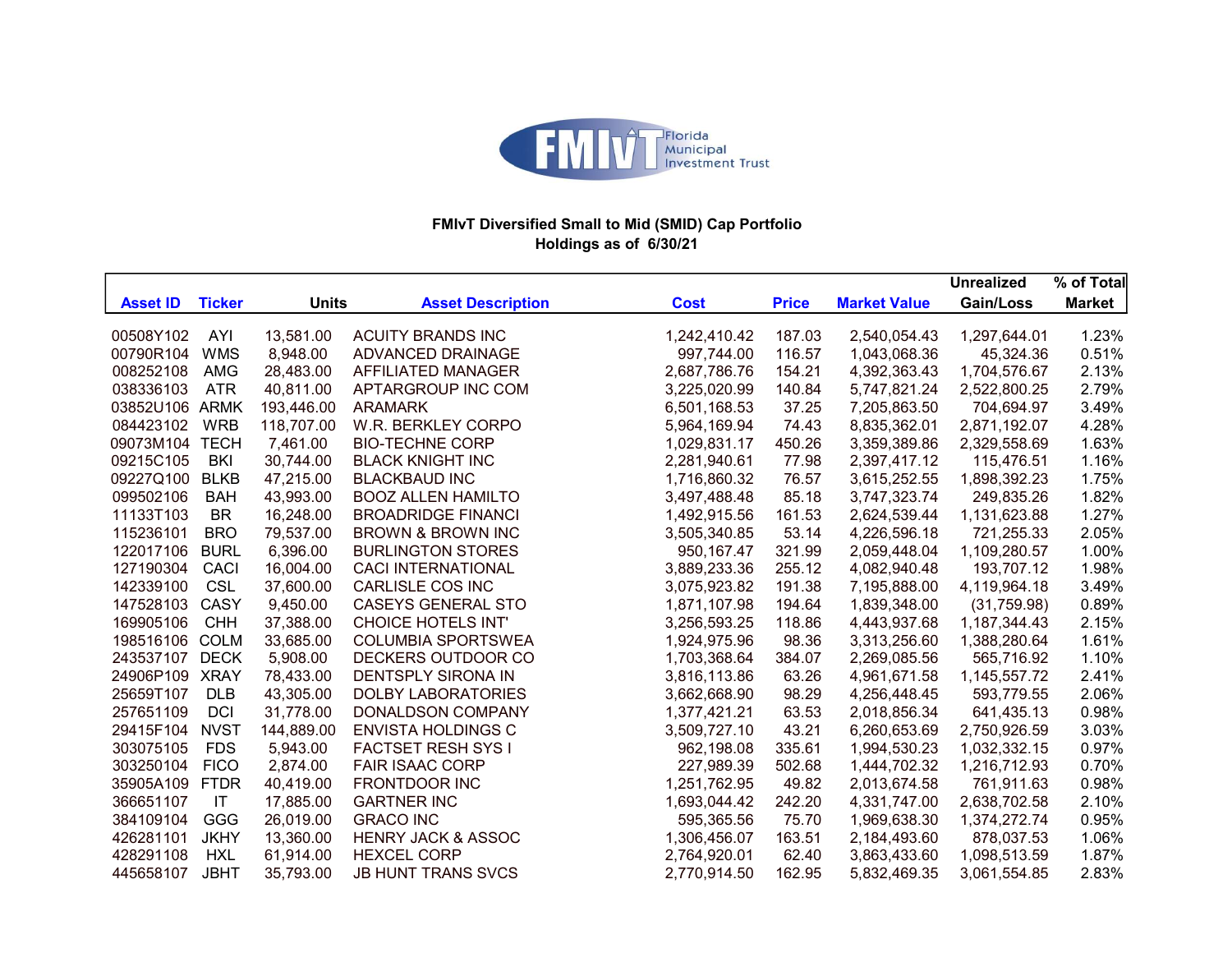# FMIvT Diversified Small to Mid (SMID) Cap Portfolio Holdings as of 6/30/21

|                 |               |               |                                 |                       |              |                              | <b>Unrealized</b> | % of Total    |
|-----------------|---------------|---------------|---------------------------------|-----------------------|--------------|------------------------------|-------------------|---------------|
| <b>Asset ID</b> | <b>Ticker</b> | <b>Units</b>  | <b>Asset Description</b>        | <b>Cost</b>           | <b>Price</b> | <b>Market Value</b>          | Gain/Loss         | <b>Market</b> |
| 449253103       | <b>IAA</b>    | 78,009.00     | <b>IAA INC</b>                  | 3,791,225.35          | 54.54        | 4,254,610.86                 | 463,385.51        | 2.06%         |
| 45167R104       | <b>IEX</b>    | 13,369.00     | <b>IDEX CORP</b>                | 993,826.51            | 220.05       | 2,941,848.45                 | 1,948,021.94      | 1.43%         |
| 48020Q107       | JLL           | 17,065.00     | <b>JONES LANG LASALLE</b>       | 2,067,762.30          | 195.46       | 3,335,524.90                 | 1,267,762.60      | 1.62%         |
| 497266106       | <b>KEX</b>    | 39,212.00     | <b>KIRBY CORP</b>               | 2,376,485.51          | 60.64        | 2,377,815.68                 | 1,330.17          | 1.15%         |
| 501889208       | <b>LKQ</b>    | 65,187.00     | <b>LKQ CORP</b>                 | 2,192,371.64          | 49.22        | 3,208,504.14                 | 1,016,132.50      | 1.56%         |
| 515098101       | <b>LSTR</b>   | 20,298.00     | <b>LANDSTAR SYSTEM IN</b>       | 1,496,812.42          | 158.02       | 3,207,489.96                 | 1,710,677.54      | 1.55%         |
| 526107107       | LII           | 13,799.00     | <b>LENNOX INTERNATION</b>       | 2,869,786.60          | 350.80       | 4,840,689.20                 | 1,970,902.60      | 2.35%         |
| 562750109       | <b>MANH</b>   | 27,018.00     | <b>MANHATTAN ASSOCIAT</b>       | 1,540,948.01          | 144.84       | 3,913,287.12                 | 2,372,339.11      | 1.90%         |
| 570535104       | <b>MKL</b>    | 4,020.00      | <b>MARKEL CORP</b>              | 2,874,912.48 1,186.71 |              | 4,770,574.20                 | 1,895,661.72      | 2.31%         |
| 617700109 MORN  |               | 14,569.00     | MORNINGSTAR INC                 | 1,050,133.17          | 257.11       | 3,745,835.59                 | 2,695,702.42      | 1.82%         |
| 655663102       | <b>NDSN</b>   | 14,998.00     | <b>NORDSON CORP</b>             | 1,905,349.88          | 219.51       | 3,292,210.98                 | 1,386,861.10      | 1.60%         |
| 73278L105       | POOL          | 4,729.00      | POOL CORP                       | 873,918.13            | 458.66       | 2,169,003.14                 | 1,295,085.01      | 1.05%         |
| 743606105       | PB            | 34,048.00     | PROSPERITY BANCSHA              | 2,442,567.71          | 71.80        | 2,444,646.40                 | 2,078.69          | 1.18%         |
| 749685103       | <b>RPM</b>    | 59,367.00     | <b>RPM INTERNATIONAL</b>        | 4,206,487.80          | 88.68        | 5,264,665.56                 | 1,058,177.76      | 2.55%         |
| 784117103       | <b>SEIC</b>   | 84,856.00     | SEI INVESTMENTS CO              | 3,634,218.91          | 61.97        | 5,258,526.32                 | 1,624,307.41      | 2.55%         |
| 806407102       | <b>HSIC</b>   | 20,671.00     | <b>HENRY SCHEIN</b>             | 1,252,146.55          | 74.19        | 1,533,581.49                 | 281,434.94        | 0.74%         |
| 817565104       | SCI           | 28,044.00     | SERVICE CORP INTL               | 1,184,140.35          | 53.59        | 1,502,877.96                 | 318,737.61        | 0.73%         |
| 879360105       |               | 0.80          | <b>TELEDYNE TECHNOLOG</b>       | 333.68                | 418.83       | 335.06                       | 1.38              | 0.00%         |
| 879369106       | <b>TFX</b>    | 2,588.00      | <b>TELEFLEX INC</b>             | 367,854.18            | 401.79       | 1,039,832.52                 | 671,978.34        | 0.50%         |
| 88087E100       | <b>TMX</b>    | 124,268.00    | <b>TERMINIX GLOBAL HO</b>       | 4,612,689.69          | 47.71        | 5,928,826.28                 | 1,316,136.59      | 2.87%         |
| 896239100       | <b>TRMB</b>   | 26,621.00     | <b>TRIMBLE INC</b>              | 988,637.26            | 81.83        | 2,178,396.43                 | 1,189,759.17      | 1.06%         |
| 90384S303       | <b>ULTA</b>   | 11,411.00     | ULTA BEAUTY INC                 | 2,235,818.49          | 345.77       | 3,945,581.47                 | 1,709,762.98      | 1.91%         |
| 904214103 UMPQ  |               | 123,555.00    | <b>UMPQUA HOLDINGS CO</b>       | 1,795,936.90          | 18.45        | 2,279,589.75                 | 483,652.85        | 1.10%         |
| 96208T104       | <b>WEX</b>    | 36,019.00     | WEX, INC.                       | 4,308,962.04          | 193.90       | 6,984,084.10                 | 2,675,122.06      | 3.39%         |
| 980745103       | <b>WWD</b>    | 15,985.00     | WOODWARD INC                    | 1,869,860.63          | 122.88       | 1,964,236.80                 | 94,376.17         | 0.95%         |
|                 |               | 2,157,923.80  |                                 | 127,685,816.35        |              | 198,453,849.62               | 70,768,033.27     | 96.20%        |
| 665278404       |               |               | 7,846,938.11 NORTHERN INSTL FDS | 7,846,938.11          | 1.00         | 7,846,938.11                 | 0.00              | 3.80%         |
|                 |               | 10,004,861.91 |                                 | 135,532,754.46        |              | 206,300,787.73 70,768,033.27 |                   | 100.00%       |
|                 |               |               | Portfolio NAV                   | 206,039,892.08        |              |                              |                   |               |
|                 |               |               | # Shares                        | 1,531,998.94          |              |                              |                   |               |

NAV Per Share 134.4909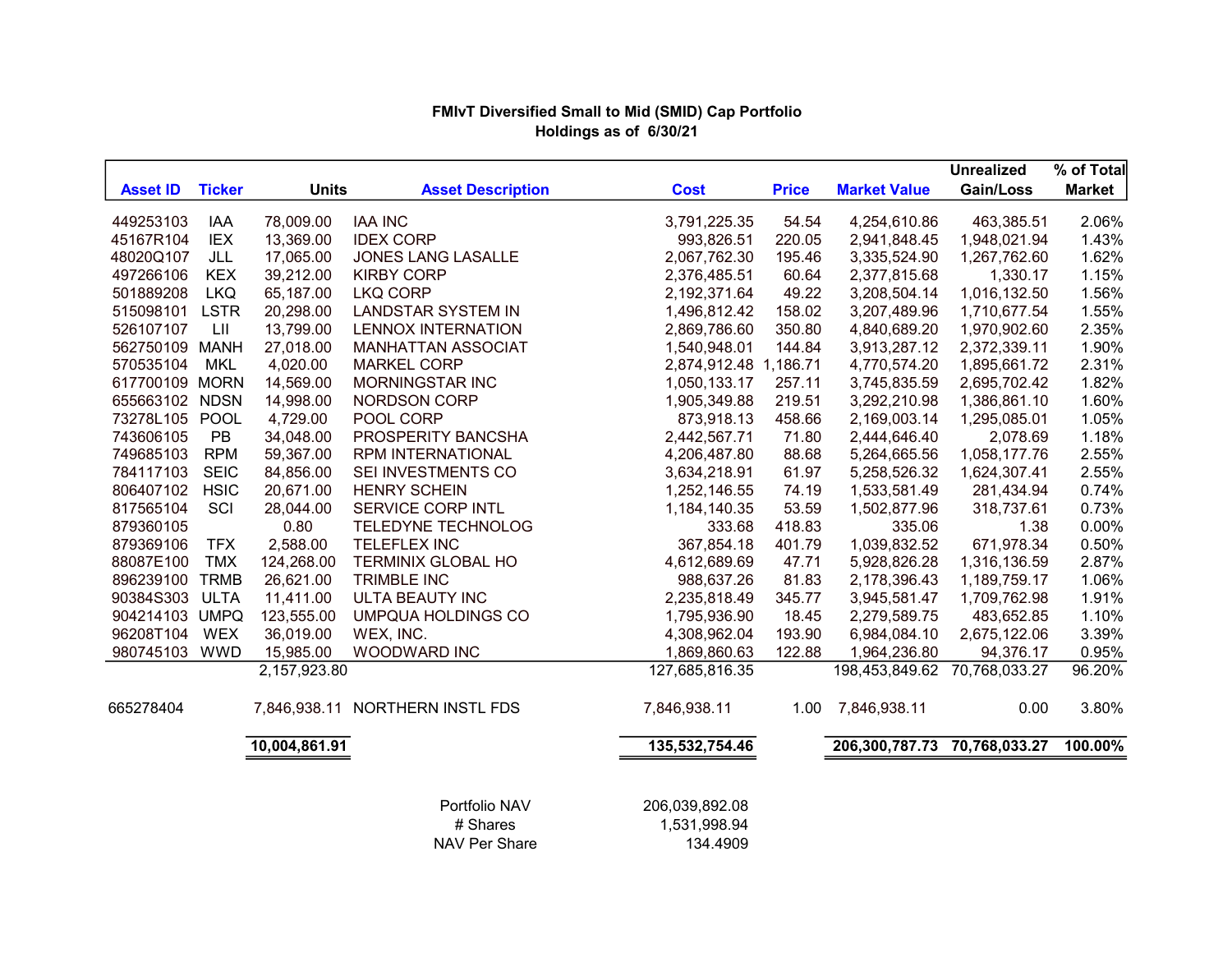

# FMIvT International Equity Portfolio Holdings as of 6/30/21

| <b>Asset ID</b>        | <b>Units</b>                 | <b>Asset Description</b>                                      | <b>Cost</b>                                  | <b>Price</b>    | <b>Market Value</b>               | Unrealized<br>Gain/Loss       | % of Total<br><b>Market</b> |
|------------------------|------------------------------|---------------------------------------------------------------|----------------------------------------------|-----------------|-----------------------------------|-------------------------------|-----------------------------|
| 666994470<br>949982375 | 1,174,091.84<br>1,159,602.07 | <b>INVESTEC GLOBAL SE</b><br><b>WELLS FARGO EMERGING MKTS</b> | 140,676,628.58<br>15,675,088.96              | 171.37<br>19.08 | 201, 204, 117.08<br>22,129,162.97 | 60,527,488.50<br>6,454,074.01 | 90.07%<br>9.91%             |
| 665278404              | 55.745.43                    | NORTHERN INSTL FDS                                            | 55,745.43                                    | 1.00            | 55,745.43                         | 0.00                          | 0.02%                       |
|                        | 2,389,439.34                 | <b>Portfolio Totals</b>                                       | 156,407,462.97                               |                 | 223,389,025.48                    | 66,981,562.51                 | 100.00%                     |
|                        |                              | Portfolio NAV<br># Shares<br>NAV Per Share                    | \$223,102,926.98<br>11,541,931.35<br>19.3298 |                 |                                   |                               |                             |